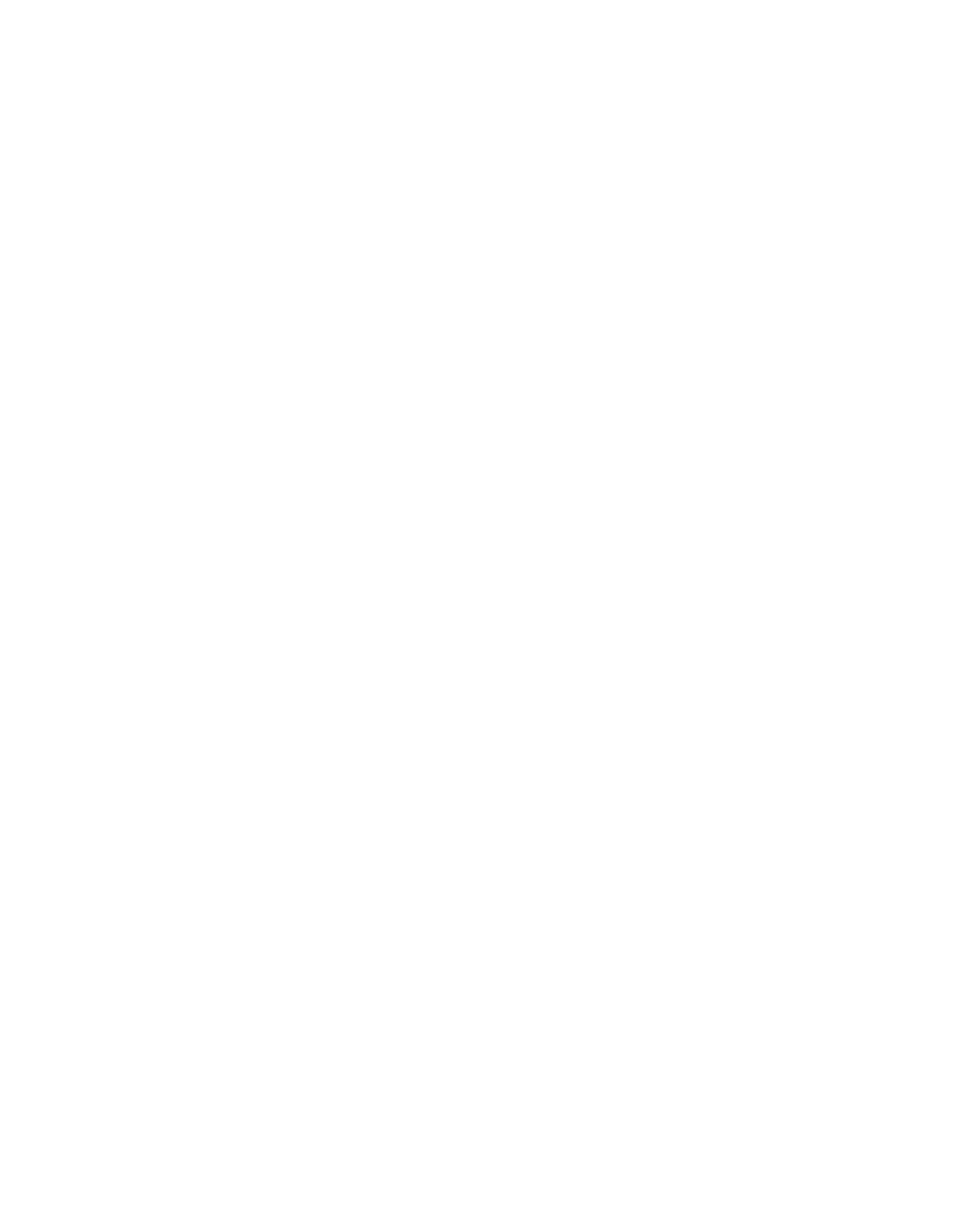### **Table of Contents**

|                                    | PART I (PREAMBLE)                                             | $\boldsymbol{2}$ |
|------------------------------------|---------------------------------------------------------------|------------------|
| A.                                 | Preamble                                                      | $\boldsymbol{2}$ |
| <b>B.</b>                          | A Declaration on the Sanctity of Human Life                   | $\mathfrak{Z}$   |
| C.                                 | Our Vision                                                    | 5                |
| D.                                 | Doctrine                                                      | $\boldsymbol{7}$ |
| Ε.                                 | Our Founding Document                                         | 9                |
| PART II (CANON LAW)                |                                                               | 10               |
|                                    | <b>CANON 1 FOUNDATIONAL PRINCIPLES</b>                        | 11               |
|                                    | <b>CANON 2 STRUCTURE</b>                                      | 12               |
|                                    | <b>CANON 3 OFFICES OF THE CHURCH</b>                          | 15               |
| A.                                 | The Patriarch and the International Church                    | 15               |
| <b>B.</b>                          | The Primate and the Territory                                 | 18               |
| C.                                 | The Archbishop and the Archdiocese                            | 21               |
| D.                                 | The Bishop and the Diocese                                    | 24               |
| Ε.                                 | The Rector and the Church                                     | 27               |
|                                    | <b>CANON 4 GOVERNANCE</b>                                     | 30               |
|                                    | <b>CANON 5 MINISTRY</b>                                       | 32               |
| А.                                 | Orders of the Church                                          | 32               |
| <b>B.</b>                          | Qualifications for Ordained Ministry                          | 33               |
| C.                                 | The Ministry of the Diaconate                                 | 34               |
| D.                                 | The Ministry of the Priesthood                                | 34               |
| Е.                                 | The Ministry of a Bishop                                      | 34               |
| F.                                 | The Process for Holy Orders                                   | 36               |
| G.                                 | Discipline                                                    | 38               |
| Η.                                 | Non-Disciplinary Actions                                      | 39               |
| I.                                 | Ministries that do not require ordination                     | 40               |
| J.                                 | <b>Resolution of Conflict Model</b>                           | 41               |
| K.                                 | Vacancy and Succession                                        | 43               |
|                                    | <b>CANON 6 WORSHIP</b>                                        | 47               |
| A.                                 | Three Streams                                                 | 47               |
| Β.                                 | <b>Statement on Convergence Worship</b>                       | 47               |
| C.                                 | Liturgical Colors, Calendars, Vestments, Clergy Apparel       | 49               |
| D.                                 | Sunday (Saturday night) Worship Required of Each Congregation | 49               |
| Ε.                                 | <b>Sacred Places</b>                                          | 50               |
| F.                                 | <b>Sacred Times</b>                                           | 50               |
| G.                                 | Special Liturgical Days and Offerings of the ICCEC            | 50               |
| <b>CANON 7 AMENDMENTS</b>          |                                                               | 52               |
| <b>CANON 8: TERRITORIAL CANONS</b> |                                                               | 53               |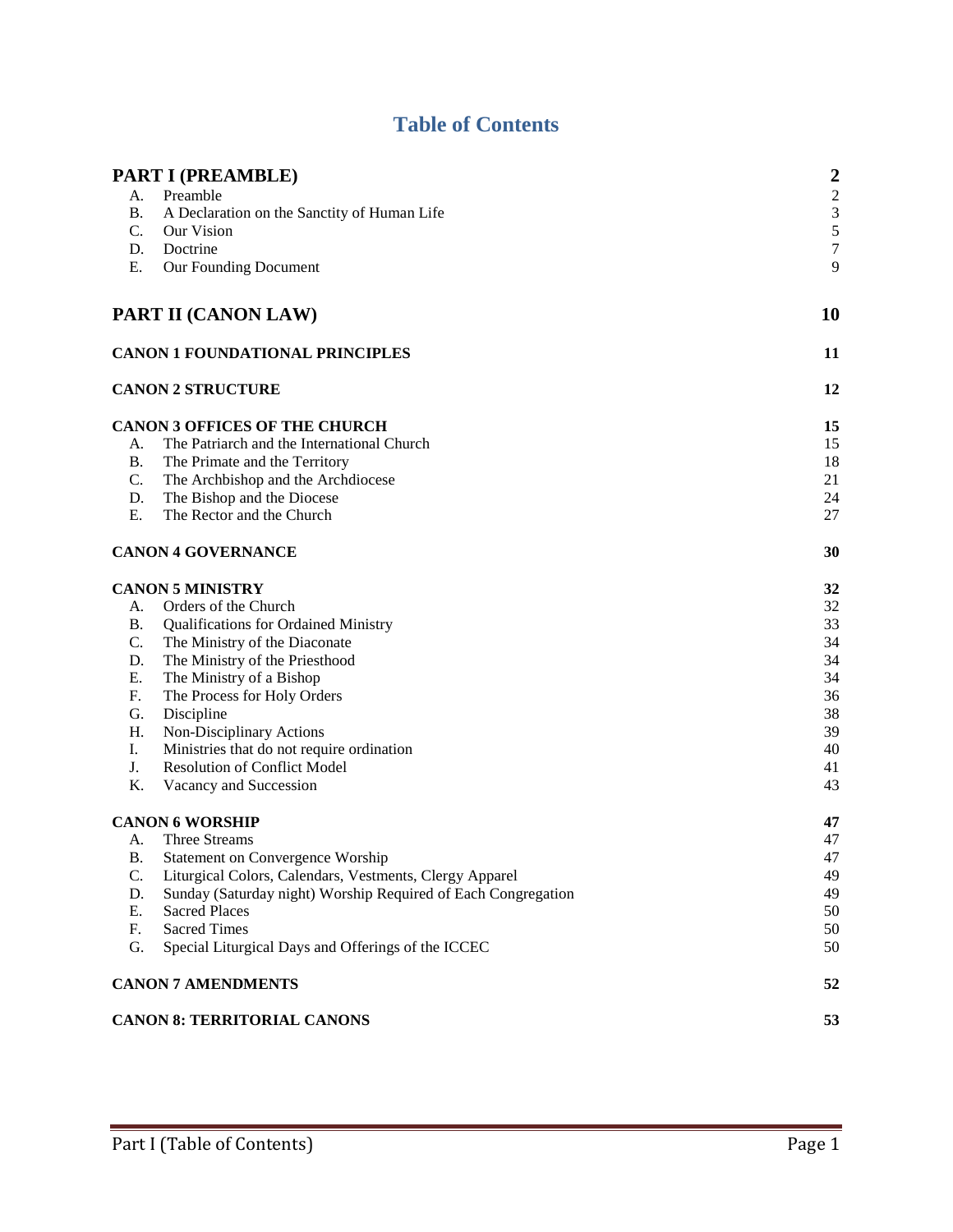## **Part I (Preamble)**

#### **A. Preamble**

The founding vision is "make visible the Kingdom of God to the nations of the world; to bring the rich sacramental and liturgical life of the early church to searching evangelicals and charismatics; to carry the power of Pentecost to our brothers and sisters in the historic churches; and finally, to provide a home for all Christians who seek a catholic, evangelical, charismatic church and a foundation for their lives and gifts of ministry." We the bishops and priests of the International Communion of the Charismatic Episcopal Church do hereby present these Canons which speak to the particular needs of our present ecclesiastical life and are to be observed under the loving care of our Bishops.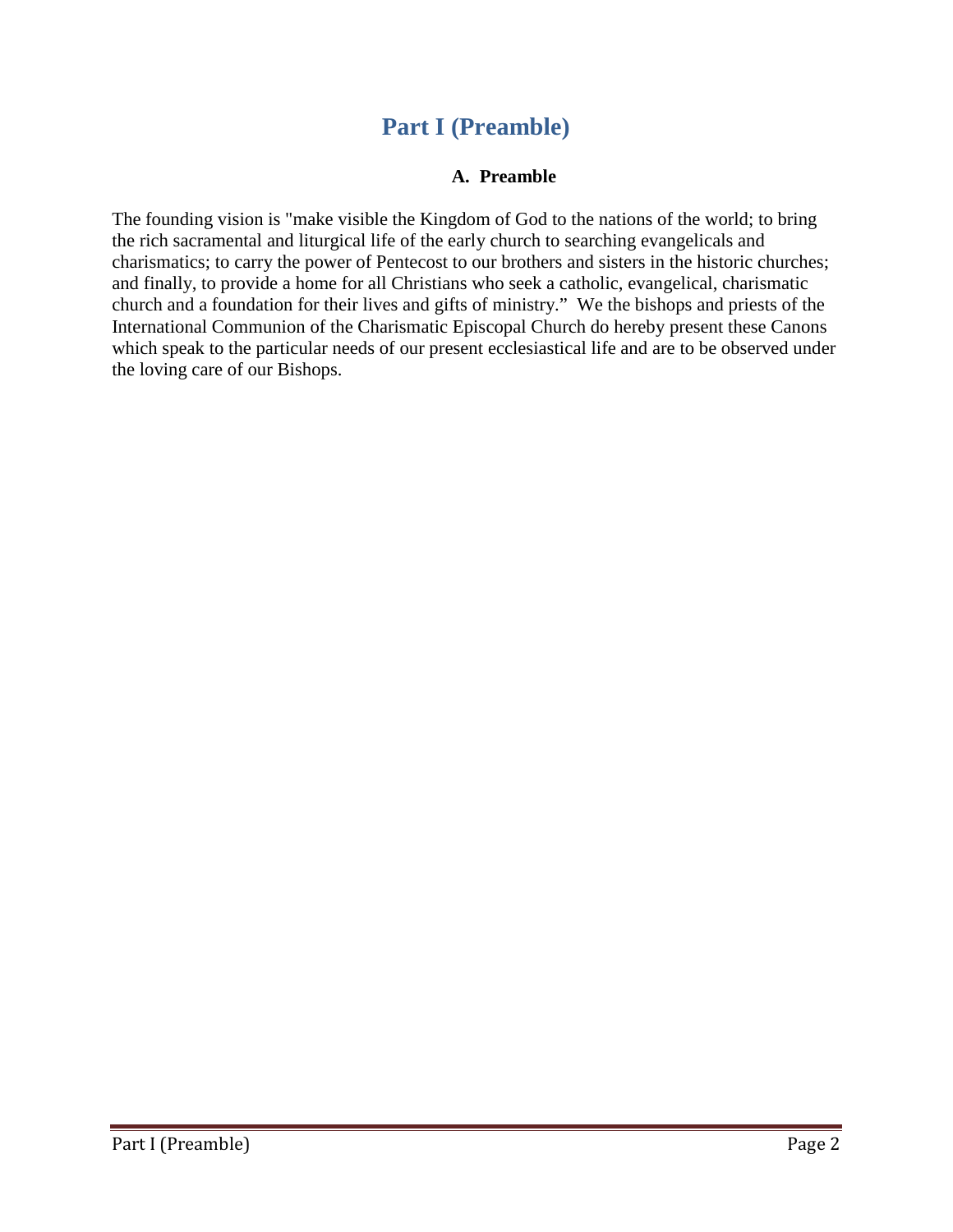#### **B. A Declaration on the Sanctity of Human Life**

- 1. Life begins in the mind of God and He alone has absolute dominion over all human life, and over the process by which it comes into being. The human being is to be respected and treated as a person from the moment of fertilization, that is, the union of an ovum and sperm. The respect and protection of ALL innocent human life is necessary for the establishment and maintenance of a moral civilization.
- 2. The church has the duty and the obligation to proclaim to all the earth the sanctity of human life, the dignity of human life, and respect for human life.
- 3. Human life begins at conception and ends with natural death.
- 4. The deliberate and direct destruction of innocent persons, preborn or born, through all forms of direct abortion, infanticide, euthanasia or any other means is considered to be unethical, immoral, evil and sinful. Nutrition and hydration are considered "ordinary care" not "medical care" and cannot be withheld.
- 5. Therefore, we affirm that no government has the right to alter the law of God.
	- a. Any legislation by any government that demeans or goes contrary to the law of God concerning the sanctity of life is immoral.
	- b. We affirm the teaching of Holy Scripture and the tradition of the church throughout the centuries that God is the giver of life and thus human life belongs to Him.
	- c. We affirm that this declaration on the sanctity of human life, which is rooted in the teaching of the church and the Holy Scriptures, is not in conflict with good and moral science.
- 6. Human life, beginning in the mind of God, is sacred from the moment of conception the union of the human egg and sperm, referred to as fertilization. The ending of this life through abortion is considered by the church to be immoral and sinful, and is contrary to the Scriptures as well as the consistent teaching of the historic church.
- 7. The public support of, or participation in the intentional violation of the sanctity of human life by a member of the Charismatic Episcopal Church will result in an automatic referral to the Diocesan Bishop. This would especially include being employed by having or holding the ownership of an abortion facility, or running for a public office as a pro-abortion or prochoice candidate, or working in any such campaign to promote the agenda of abortion. Refusal or failure to take part in a process of reconciliation and restoration may result in excommunication by the Bishop. This statement, though containing punitive elements, should never be used as a hindrance to any communicant seeking and receiving the mercy and forgiveness of Christ and His church through the ministry of repentance and reconciliation.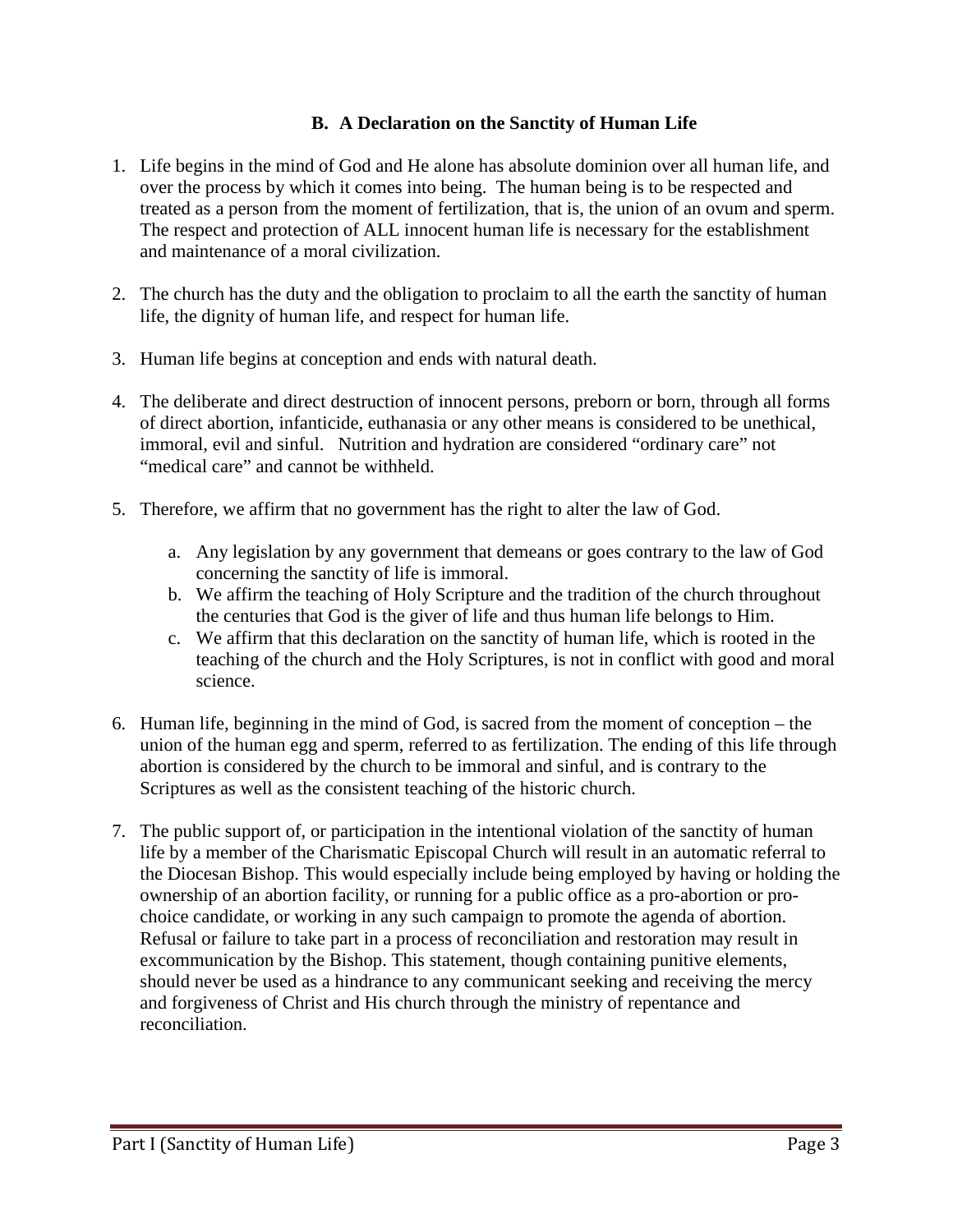- 8. Scripture specifies the prohibition contained in the fifth commandment: "Do not slay the innocent and the righteous". The deliberate murder of an innocent person is gravely contrary to the dignity of the human being, to the golden rule, and to the holiness of the Creator. The law forbidding it is universally valid: it obliges each and every one, always and everywhere.
- 9. The purpose of defining and clarifying the deep commitment to the sanctity of human life must always be redemptive in order that mercy and truth would meet one another. (Psalm 85)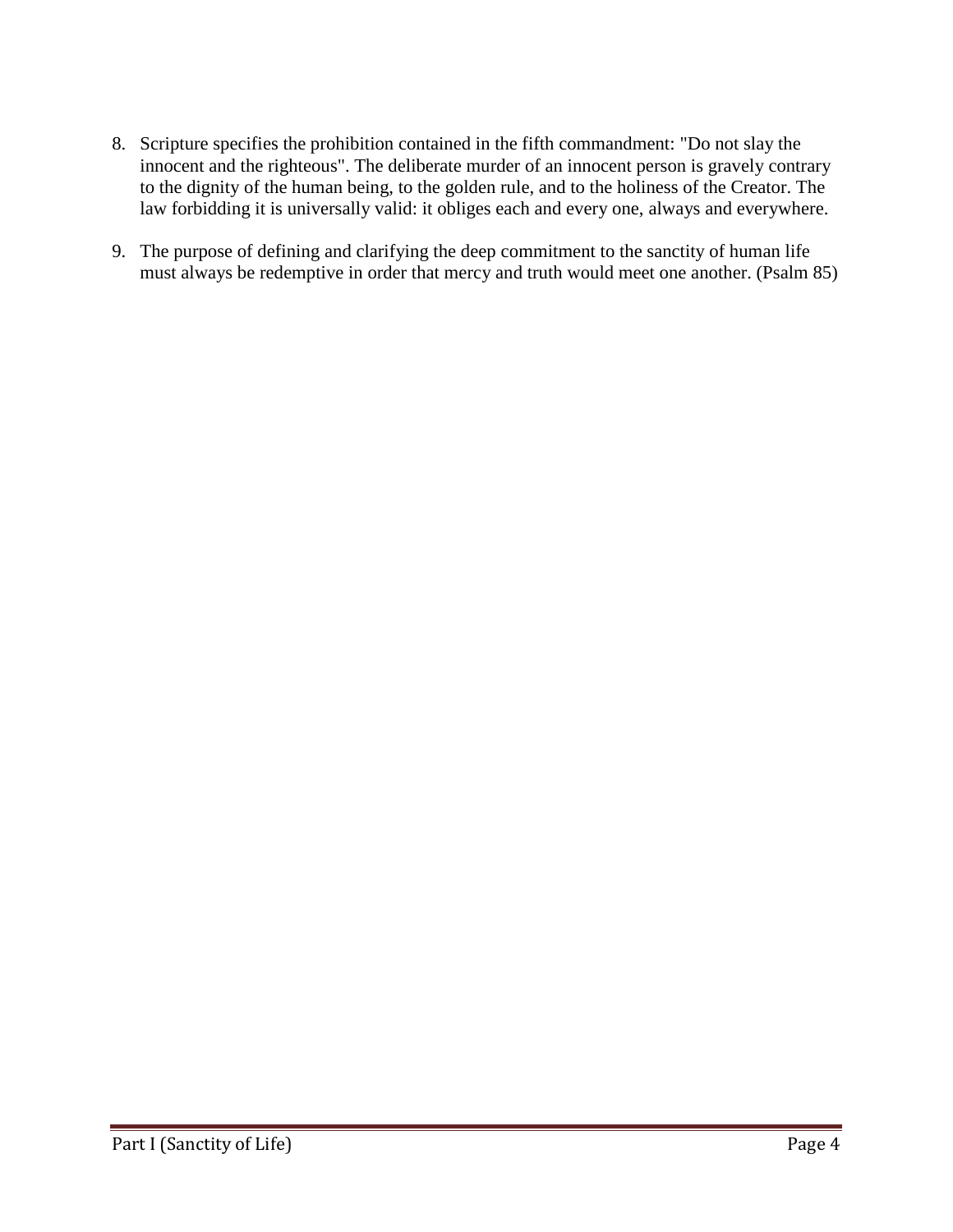#### **C. Our Vision**

- 1. Who we are
	- a. We are men and women of faith gathered from diverse backgrounds seeking an expression of the church that is fully sacramental-liturgical, evangelical and charismatic. These three streams converge not in confusion but in unity, with no one stream preeminent over the others: Church that is submitted to the authority of Scripture, as interpreted by the continuing witness of the ancient church and governed by consensus. Our worship is Biblical, Liturgical and Spirit-filled, ancient and contemporary, holy and joyful. We live to show forth God's praise, not only with our lips but in our lives, by giving up ourselves to His service, and by walking before Him, in holiness and righteousness, all our days. We are committed to advancing God's kingdom by proclaiming the Gospel to the least, the lost, and the lonely.
- 2. What Our Communion is:
	- a. A Church fully sacramental/liturgical: At the center of worship is the Sacrament of Holy Eucharist (Holy Communion) which we believe is the real presence of Christ. We celebrate the living historic forms of the liturgies of the church and the seven Sacraments of Baptism, Confirmation, Holy Eucharist (Holy Communion), Confession, Healing, Holy Orders and Holy Matrimony.
	- b. A Church fully evangelical: We are a church holding to a high view of the Holy Scriptures of the Old and New Testaments, believing them to contain all things necessary for salvation; nothing can be taught as necessary for salvation that is not contained therein. We are committed to the preaching of the Gospel to fulfill the great commission. We believe that we are saved by grace alone and justified by faith in Christ who is calling us to a personal relationship with Him.
	- c. A church fully charismatic: We are a church open to the continued working of the Holy Spirit. We believe that through the baptism of the Holy Spirit all believers are empowered to participate in the fullness of ministry. The baptism of the Holy Spirit releases in the believer both the fruit and gifts of the Spirit for the building up of the church and the advancement of the Kingdom of God.
	- d. Consensus government: We are a church governed by bishops in apostolic succession who are humbly submitted to the leading of the Holy Spirit and to each other. At all levels of government, we are a house of prayer, desiring to hear the voice of God. Decisions are made in council upon coming to consensus. The church is administered by the orders of bishops, priests, deacons and laity. All baptized Christians are ministers of the church.
- 3. What we do:
	- a. We make visible the Kingdom of God. The International Communion of the Charismatic Episcopal Church is a Eucharistic community that exists to make visible the Kingdom of God to the nations of the world; to provide a home of fatherly care, loving community and evangelistic outreach. The church is the Household of God.
	- b. We recognize the apostolic succession and fatherly leadership of our bishops. The ICCEC is a home led by Bishops in apostolic succession. These Bishops are fathers leading the family of God. They speak the truth to the children of God. They are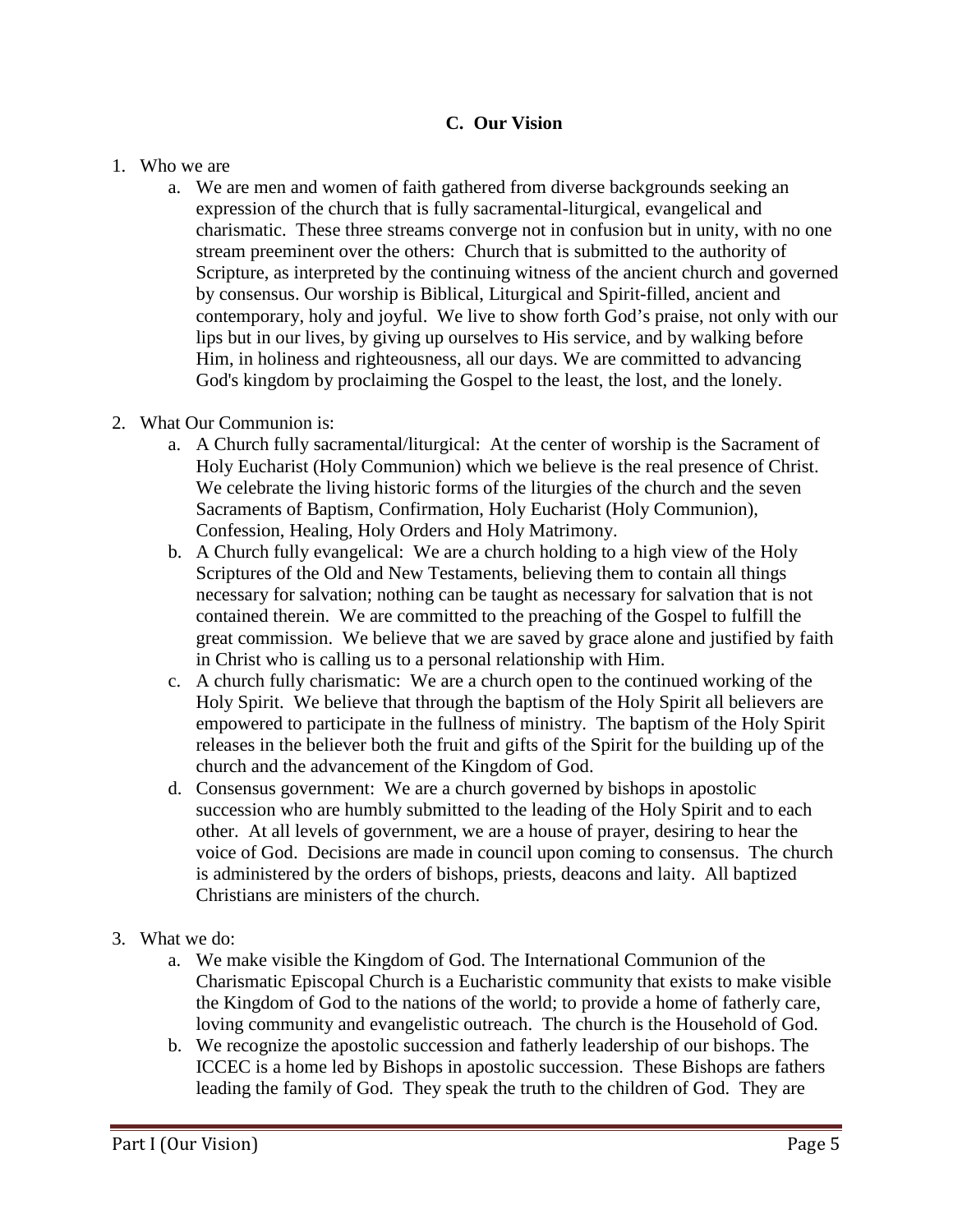fathers who guide, guard and govern the people of God to bring the Gospel to them and to help them walk out their gifting and release them into the destiny God has provided for them.

- c. We live a Eucharistic life. Our life together is founded upon celebrating the Eucharist, where we are made one body in Christ, who gave Himself sacrificially for the life of the world. All worship, pastoral care, education, works of mercy, preaching, teaching, government, everything that encompasses the ministry of the church flows, from the sacrificial love of God made flesh and suffering for us on the Cross. Our life together is therefore sacramental, offered back to God in this thanksgiving.
- d. We remain in fellowship with our bishop, and with the body of believers to build families, trust and relationships. We believe that where the bishop is, there is the church. The visible unity of the church is in each congregation, where the bishop or his representative celebrates the Eucharist. We take seriously Our Lord's command to love one another and to seek the unity of the church.
- e. We create a caring community. We are a caring community to reach the least, the lost and the lonely with mercy and love. We bring them to the fullness of the blessing God has for them. We build residential ministries, birthing centers, homes for unwed mothers, refugee and feeding programs and other ministries. Our local congregations provide pastoral care throughout all the seasons of life.
- f. We speak with a prophetic voice. We speak with a prophetic voice into the church and culture. We are a voice for the voiceless, the unborn, downtrodden and oppressed. We are uncompromisingly Pro-Life and committed to the building of strong traditional families. We speak strongly against injustice and oppression, particularly when it impacts the poor.
- g. We experience the gifts of the Spirit. The Gifts of the Spirit are a normative part of our life and worship. We bring God's healing power to those lost and oppressed, providing a home for those held captive by life-controlling problems, crime and sickness. We desire to see the captives set free by the power of the Holy Spirit.
- h. We bring the Good News of Jesus Christ to all the peoples in the world through the means of grace and the hope of glory. We are intentional in our evangelistic efforts, believing that evangelism is at the very heart of the church, and that the great commission is the motivating call from our Lord Jesus Christ.
- i. We foster lifelong learning for the ministry of both clergy and people; We offer to development of the mind and character of each person in the ICCEC. We offer a curriculum of academic excellence in each local parish and diocese. We seek the transformation of both the heart and mind into the character of Jesus Christ. We provide schools, both primary and secondary as well as seminary education for those seeking ordination. We offer training for clergy, and practical training in Christian discipleship, marriage, parenting and other day-to-day life skills.
- j. Our Doctrine: We speak the truth as received from the Apostles, Scripture and the Councils of the early church.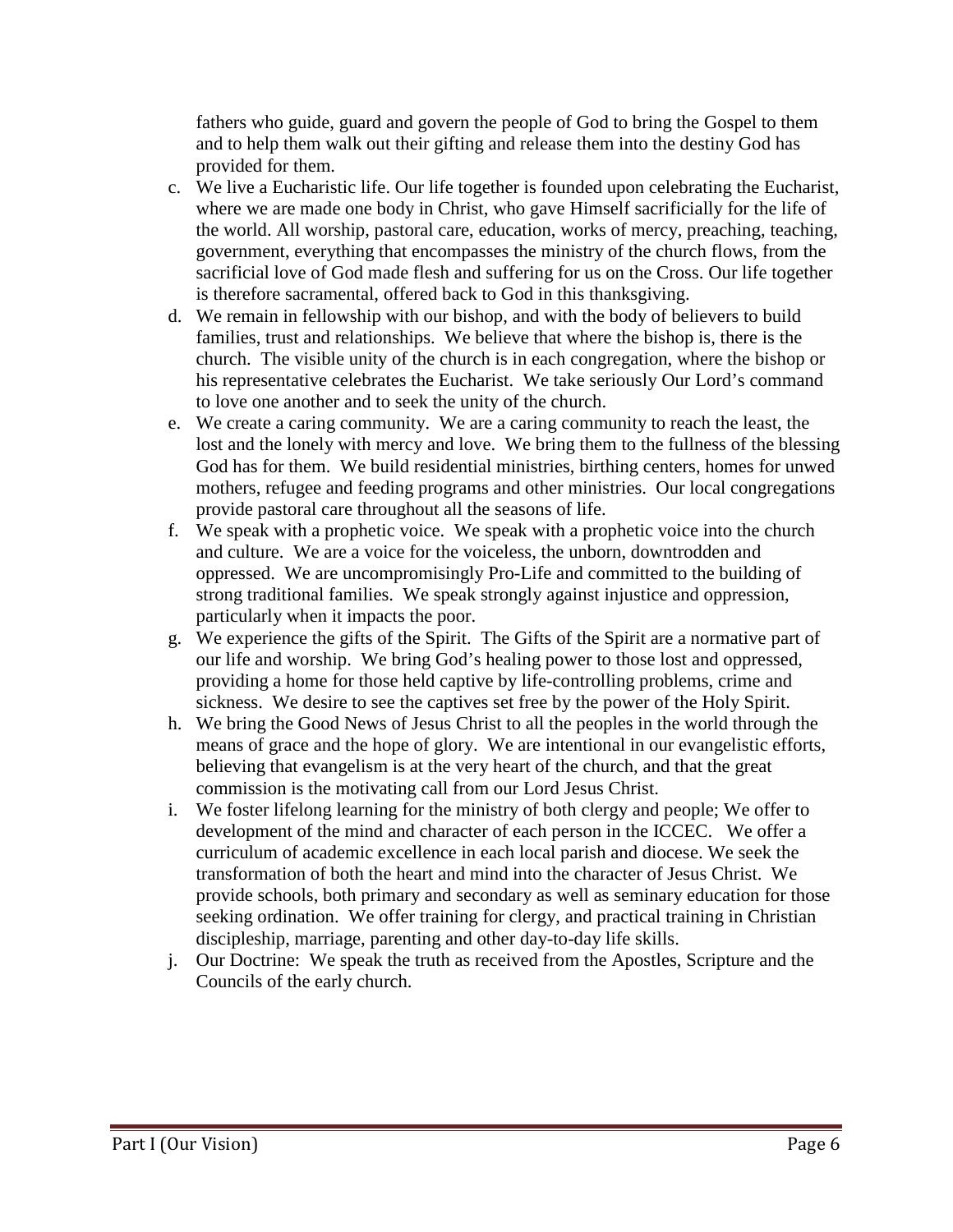#### **D. Doctrine**

Summary: The Charismatic Episcopal Church holds to the San Clemente Declaration of 1999 as the minimum standard of catholicity, and seeks for theology to be not only an intellectual assent, but also a living experience with the Holy Trinity and the church. The church affirms the Holy Scriptures as the inspired, inerrant Word of God.

- 1. The ICCEC believes that the 66 universally accepted books of the Old and New Testament are the Word of God containing all things necessary unto salvation. With regard to those several works commonly referred to as the Apocrypha or Deutro-Canonical Books, we further reaffirm the position, that while beneficial for education and teaching, they are not considered part of the Canon of Holy Scripture. They may, therefore, be read in public worship, but not used to establish dogma or doctrine.
- 2. Bible Version: We hold that Bible translations that are translations of the original Greek and Hebrew are valid for church readings and study. Bible versions that add to or subtract from the original text are not authorized for CEC worship.
- 3. We hold the Authority of Holy Scriptures.
	- a. The Charismatic Episcopal Church recognizes the Holy Scriptures of the Old and New Testaments to be the inspired, inerrant Word of God.
	- b. The Holy Scriptures serve as the final authority on all matters of faith and practice.
	- c. Scripture is to be understood in light of apostolic tradition and the inspiration of the Holy Spirit.
	- d. Where Scripture does not speak, we defer to apostolic tradition.
- 4. We hold the San Clemente Declaration of 1999.
	- a. In earnest anticipation of a future revelation of the fullness of the unity of the one, holy, catholic and apostolic church, the International Communion of the Charismatic Episcopal Church adheres to these articles of unity exemplified by the undivided Catholic Church during the first eleven centuries.
	- b. The Sacred Scriptures of the Old and New Testaments as the written Word of God, the chief witness to apostolic teaching, the source of the church's nourishment and strength.
	- c. The Apostles' Creed as the Baptismal Symbol; and the Nicene Creed as the sufficient statement of the Christian faith.
	- d. The Seven Sacraments of the church, including: Baptism, Eucharist, Confirmation, Confession/Reconciliation, Holy Matrimony, Holy Orders, Healing/Unction.
	- e. The historic episcopate in Apostolic Succession, the gift of Christ's authority to the church and the trustee of the church's fidelity to apostolic teaching.
- 5. We hold the spirit of the Family.
	- a. That all life is sacred.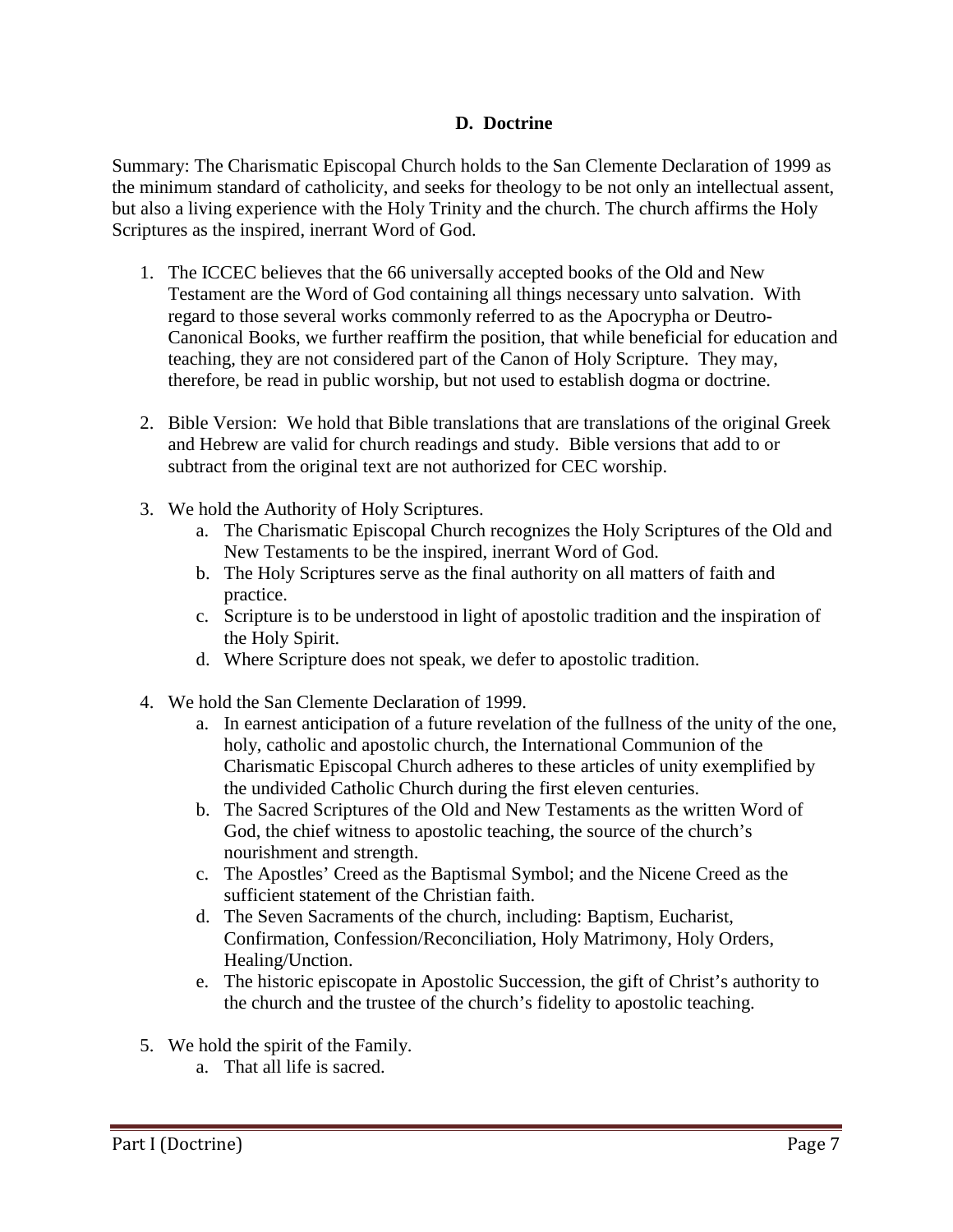- b. That Holy Matrimony is between a man and a woman: that it is a covenantal relationship between a man and a woman and God.
- c. That Holy Matrimony is a sacrament ordained by God.
- d. That Holy Matrimony is a divine picture of the relationship between Christ and His Bride, the church.
- e. That all children are a blessing from God.
- 6. We hold the Spirit of Theology.
	- a. The Charismatic Episcopal Church recognizes that doctrine is not only intellectual assent, but a living relationship with Almighty God and His church.
	- b. It is incumbent upon the leadership of the Charismatic Episcopal Church to develop and maintain an atmosphere for growth and understanding in theology and doctrine. We adhere to the classical statement of ecumenicity: "In essentials unity, in nonessentials liberty, in all things charity." While celebrating the diversity within orthodoxy, we also strive to avoid a schismatic spirit which would elevate nonessential or nonconsensual beliefs and practices above the Father's will that there be a spiritual and visible unity of the One, Holy, Catholic and Apostolic Church.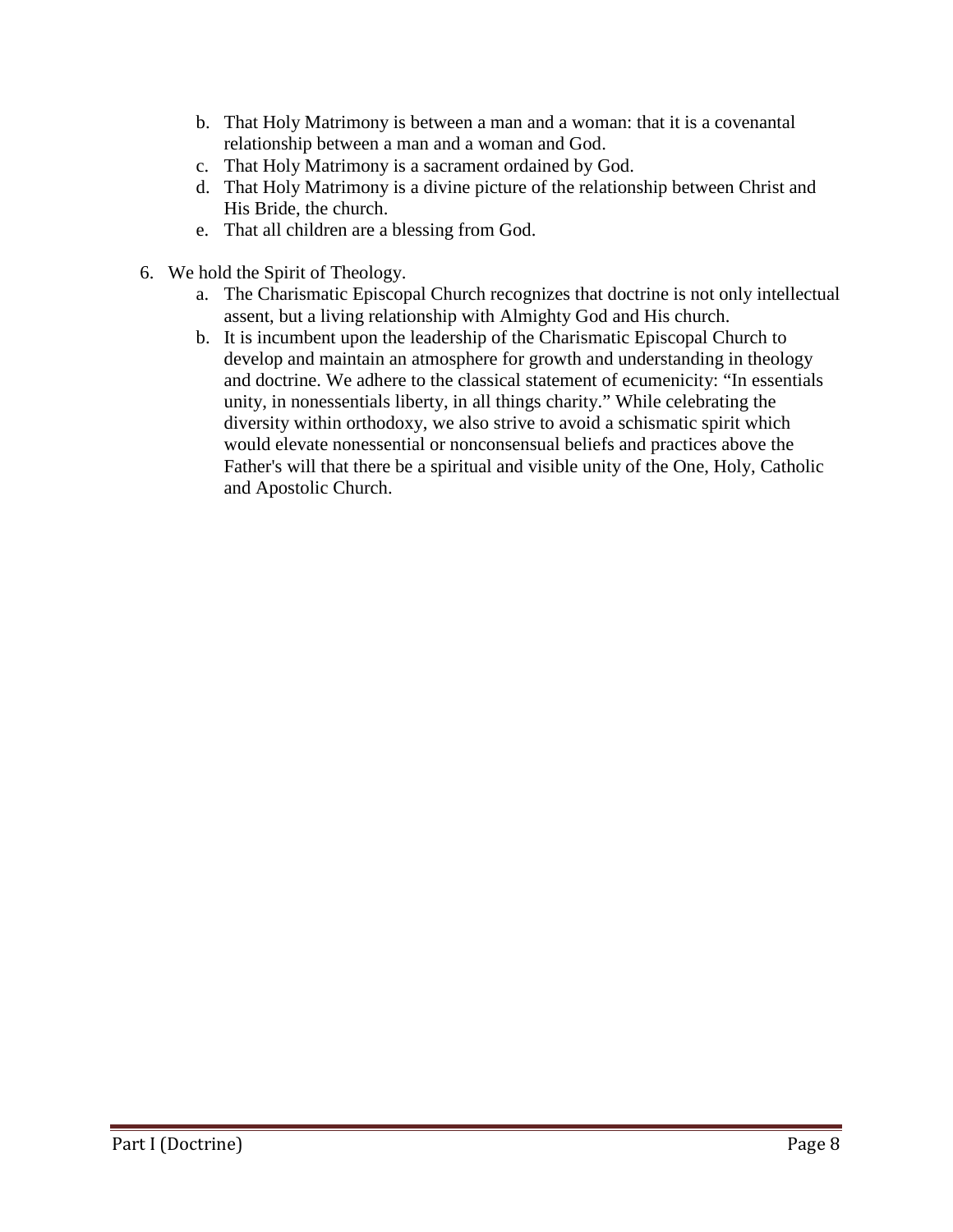#### **E. Our Founding Document**

### Declaration of the First Synod of the Charismatic Episcopal Church of the North America June 26, 1992 <sup>1</sup>

We, the undersigned Bishops, Priests, Deacons and Laymen, having travelled from our heritage in the Pentecostal and Charismatic movements, today forge a new path in our journey: The creation of the Charismatic Episcopal Church of North America.

Our founding vision is to make visible the Kingdom of God to the nations of the world; to bring the rich sacramental and liturgical life of the early church to searching evangelicals and charismatics; to carry the power of Pentecost to our brothers and sisters in the historical churches; and, finally, to provide a home for all Christians who seek a catholic, evangelical, charismatic church and a foundation for their lives and gifts of ministry.

We affirm our collective will that our beloved Father, Austin Randolph Adler, become our first Archbishop. He has been duly elected; the mandate being read at his consecration this evening.

We openly seek and invite ecumenical dialogue, in the spirit of *koinonia*, with all churches who profess the necessary tenets of the Faith as outlined in the Chicago Lambeth Quadrilateral of 1886, 1888.

We agree with the spirit of the Thirty-Nine Articles of Religion (1801) and of the Book of Common Prayer (1979), and accept them, provisionally, as our primary texts for rite, form and order.

We recognize this meeting as the first Synod of the Charismatic Episcopal Church. This day also marks the consecration of our first Archbishop, the Most Reverend Austin Randolph Adler.

We affirm this statement and the actions taken today and affix our signatures as witness, in this the city of San Clemente, on the Twenty-Sixth day of June, in the year of our Lord, Nineteen Hundred and Ninety-Two.

<sup>&</sup>lt;sup>1</sup> Adopted at the First Meeting of Bishops of the Charismatic Episcopal Church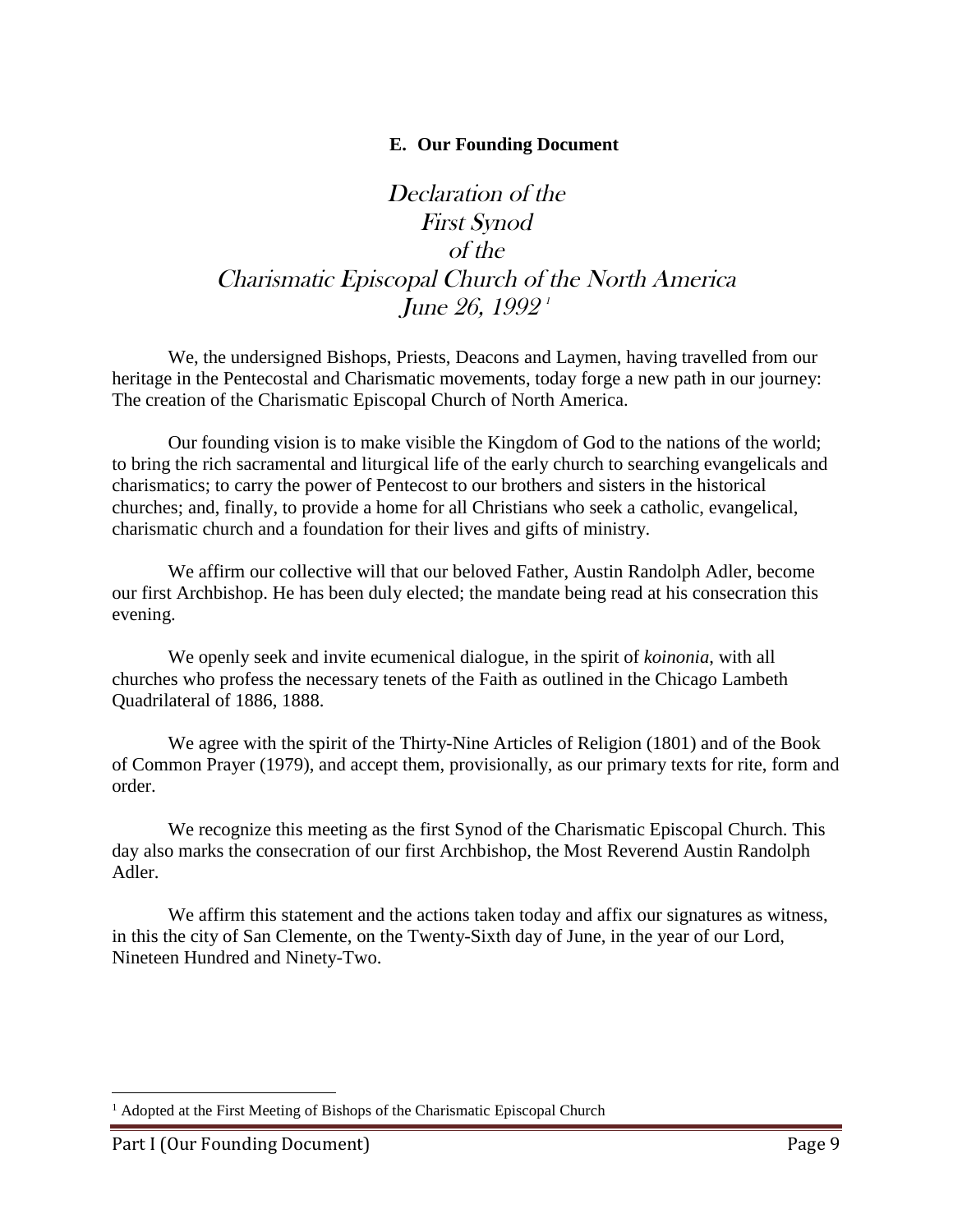**Part II (Canon Law)**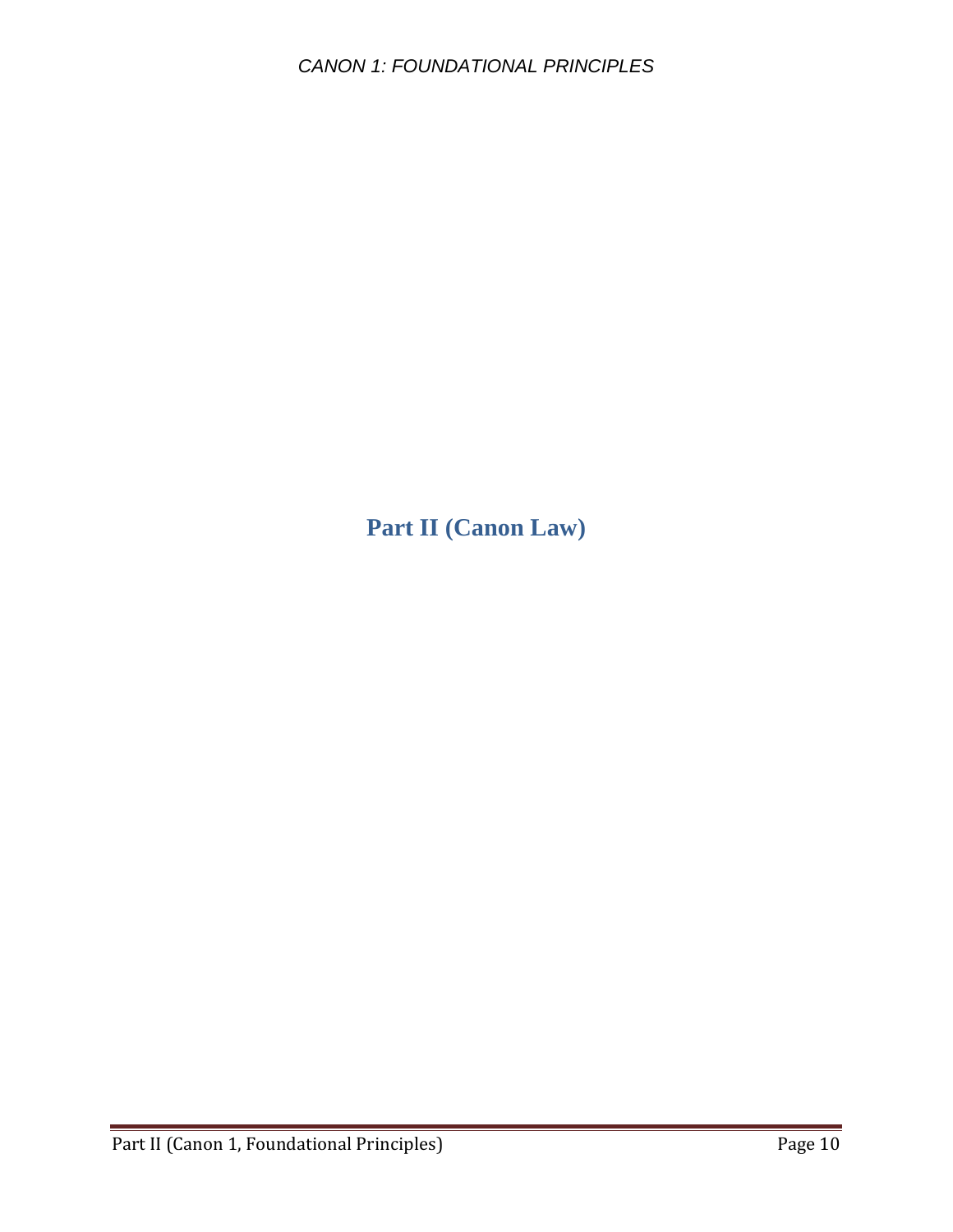#### *CANON 1: FOUNDATIONAL PRINCIPLES*

#### **CANON 1 FOUNDATIONAL PRINCIPLES**

The name of the church is "International Communion of the Charismatic Episcopal Church" or "ICCEC" (commonly called "The Charismatic Episcopal Church", or "CEC")

The core of this Charismatic Episcopal Church is the threefold revelation from the Holy Spirit that has guided us from the beginning:

> Convergence Worship Consensus Government Culture of Life.

The International Communion of the Charismatic Episcopal Church encompasses all of the territories, archdioceses, dioceses, and churches, and entities in communion with its Patriarch throughout the world.

The ICCEC has as its Patriarch and Chief Pastor one selected by the Holy Spirit through consensus of the Patriarch's Council. The Patriarch shall chair the Patriarch's Council working with all bishops to establish and prosper the Church of God.

The spiritual head of the ICCEC is the Lord and Savior Jesus Christ. The chief pastor is the Patriarch who serves as "First Father" of the Church.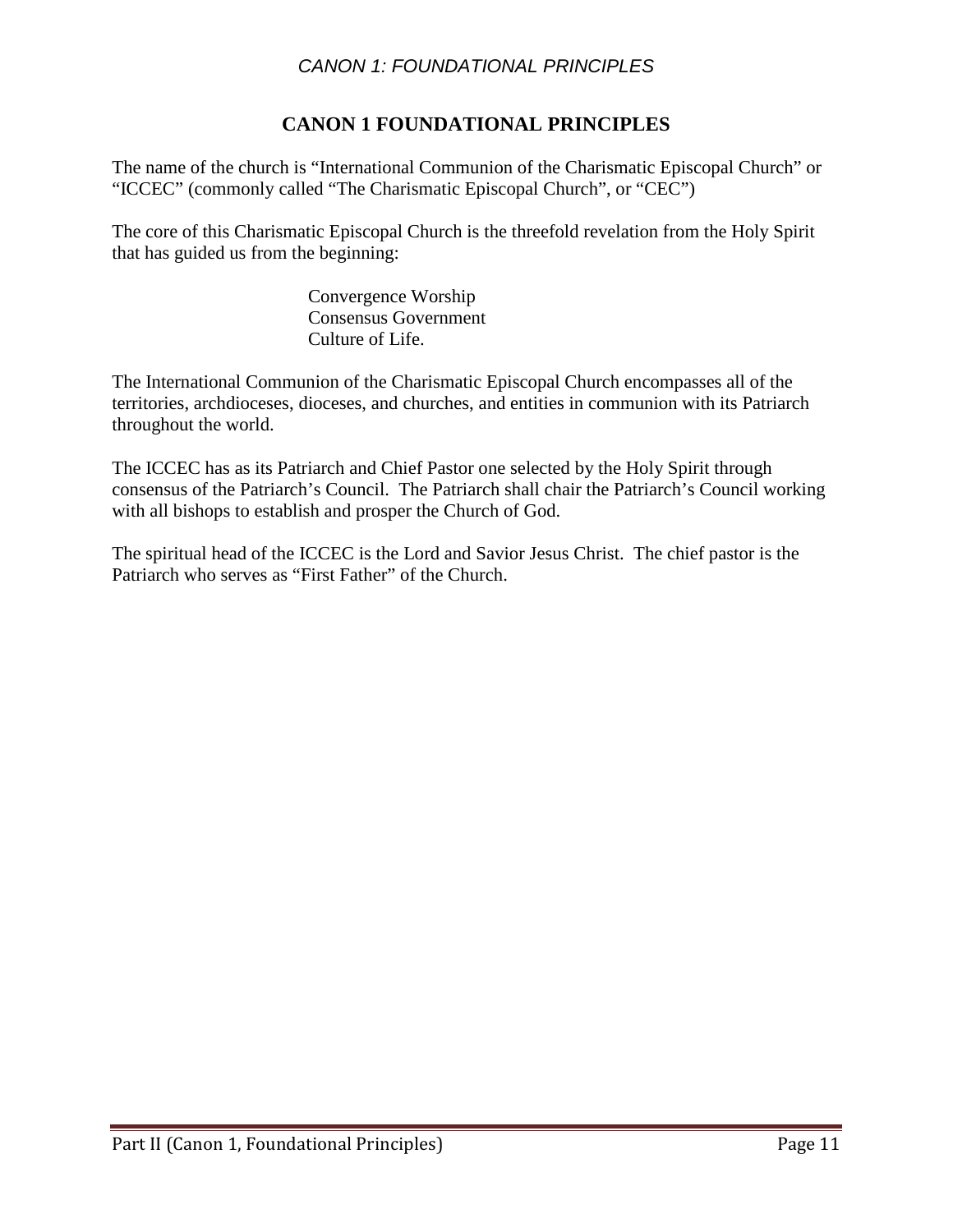#### *CANON 2: STRUCTURE*

#### **CANON 2 STRUCTURE**

- 1) Summary: The ICCEC is composed of only the structure needed. There is no requirement for all the structure to be in place. The authority of the Charismatic Episcopal Church is based upon the collegiality of all Bishops, that they share the same call, the same purpose and they choose to work together harmoniously under the Holy Spirit to achieve his purpose.
- 2) The International Communion of the Charismatic Episcopal Church:
	- a) Structure
		- i) Encompasses all of the territories, archdioceses, dioceses and churches throughout the world in communion with the Patriarch.
		- ii) The ecclesiastical authority of the international church is the Patriarch.
	- b) Authority
		- i) All authority not held by the International church is delegated.
		- ii) The International church is the final authority on: vision, doctrine, worship, issues of unity, canon law and episcopal consecrations.
- 3) The Territory:
	- a) Structure
		- i) Encompasses all of the archdioceses and dioceses in an area defined by the Patriarch.
		- ii) The ecclesiastical authority of a territory is a primate.
		- iii) The territory is a geographical area assigned by the Patriarch for the purpose of oversight, missions and development.
		- iv) Multinational and subnational territories may exist.
	- b) Authority
		- i) All authority not held by the territory is delegated
		- ii) The territory under a primate is the final authority on governance and administration, education, seminary standards, local policies, ordination standards and territorial canons.
- 4) The Archdiocese:
	- a) Structure
		- i) An archdiocese is comprised of two or more dioceses within a geographic area designated by the jurisdictional primate.
		- ii) Multinational archdioceses may exist.
		- iii) The ecclesiastical authority of an archdiocese is an archbishop.
	- b) Authority
		- i) All authority not held by the archdiocese is delegated to the diocese.
- 5) The Diocese:
	- a) Structure
		- i) A diocese is comprised of a minimum of five parishes within geographical boundaries established by the jurisdictional archbishop.
		- ii) The ecclesiastical authority of a diocese is a bishop.
		- iii) A diocese is created by the consensus of the appropriate primate's council.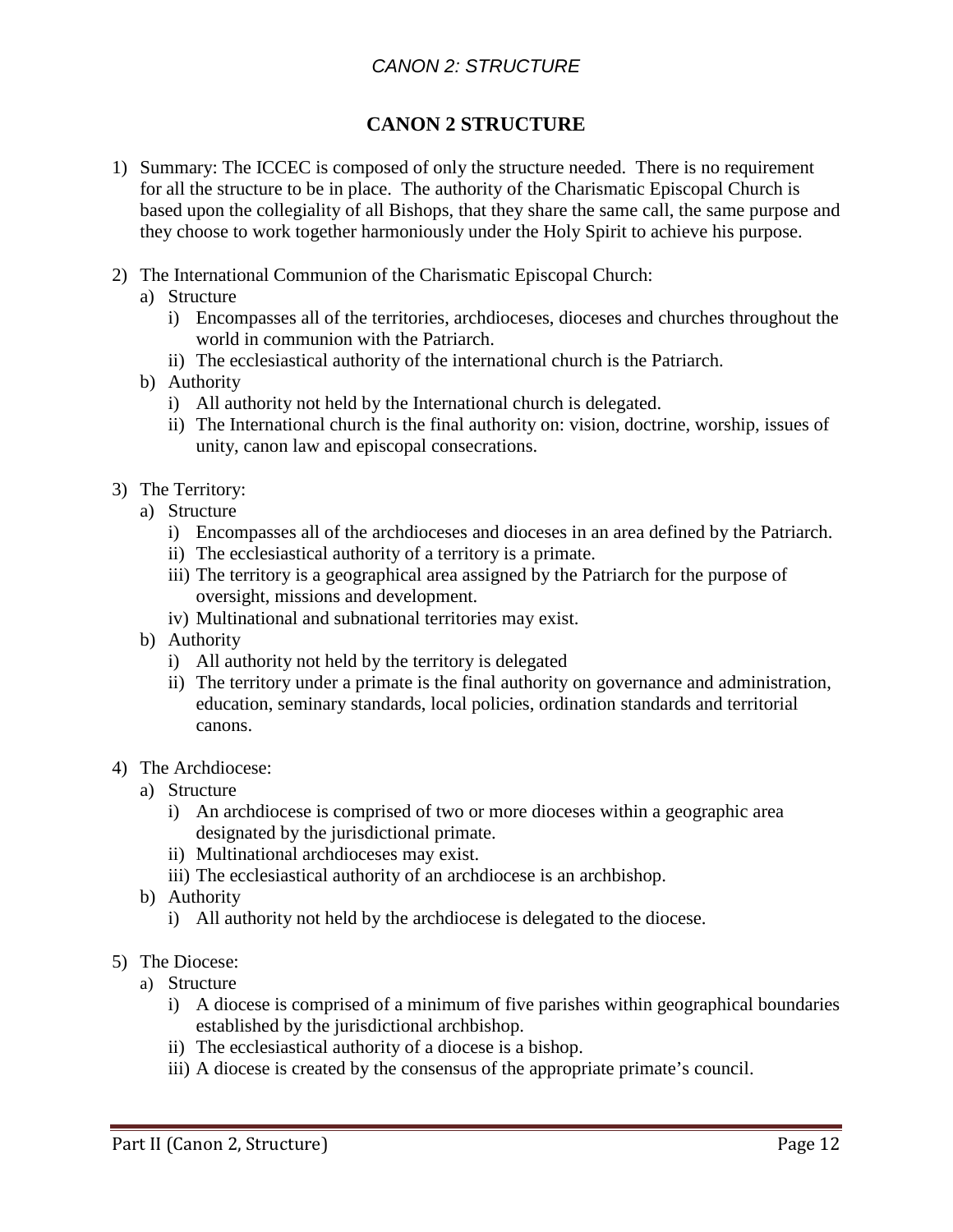- iv) A titular diocese, which is not permanent, may be created to ease the pastoral and administrator burden of the Patriarch or a primate. The titular diocese will revert to is geographic diocese upon vacancy in the bishop's office.
- b) Authority
	- i) All authority not held by the diocese is delegated to the churches of the diocese.
- 6) The Parish/Mission Churches:
	- a) Structure
		- i) A Church:
			- (1) A parish church or a mission church must be received as such by a diocesan bishop.
			- (2) A church shall not have geographical boundaries, but shall consist of all persons enrolled as communicants therein.
			- (3) All churches shall follow the requirements of membership in the ICCEC including its standards of worship, government, and policies, the filing of regular reports, tithing, CEC for Life membership and offering, Foundation Day offerings, and participation in the Missions and Development offerings.
			- (4) Churches are established and exist by the authority of the diocesan bishop.
			- (5) The Primate of the Territory, in consultation with his council, shall establish qualifications and a procedure for admitting, releasing, or re-classifying congregations as parishes and missions.
		- ii) A Parish church:
			- (1) Is a fully self-supporting church, able through tithes and offerings to fund the Priest-in-Charge in a manner consistent with the norms of the local community.
			- (2) Provides programs, facilities, and all other requirements and ministries of parish life. It shall have a Rector's Council that is fully functioning to the Bishop's satisfaction.
		- iii) A Mission church:
			- (1) Is a church that is under development; it is thus non self-supporting and dependent upon either diocesan support, other outside support, or cost saving strategies, such as utilizing bi-vocational clergy.
			- (2) Missions are not permanent and can be closed by the bishop at his discretion.
			- (3) A mission church that meets the standards of a parish church will apply in writing demonstrating adherence to the standards of a parish church for at least six months.
			- (4) The bishop is the rector of all mission churches.
- 7) Religious Orders, Monastic Communities and Other Entities:
	- i) Religious orders, monastic communities, and other entities may be established in the Charismatic Episcopal Church to enhance and enrich the life and witness of the church to the world.
	- ii) Orders, communities, and entities shall establish a primary base within a recognized diocese of the ICCEC, and shall be under the authority of the bishop ordinary of that jurisdiction.
	- iii) The bishop of that jurisdiction may allow another bishop of the church to serve as the guardian or protector of the order, and have authority and responsibility for the Order.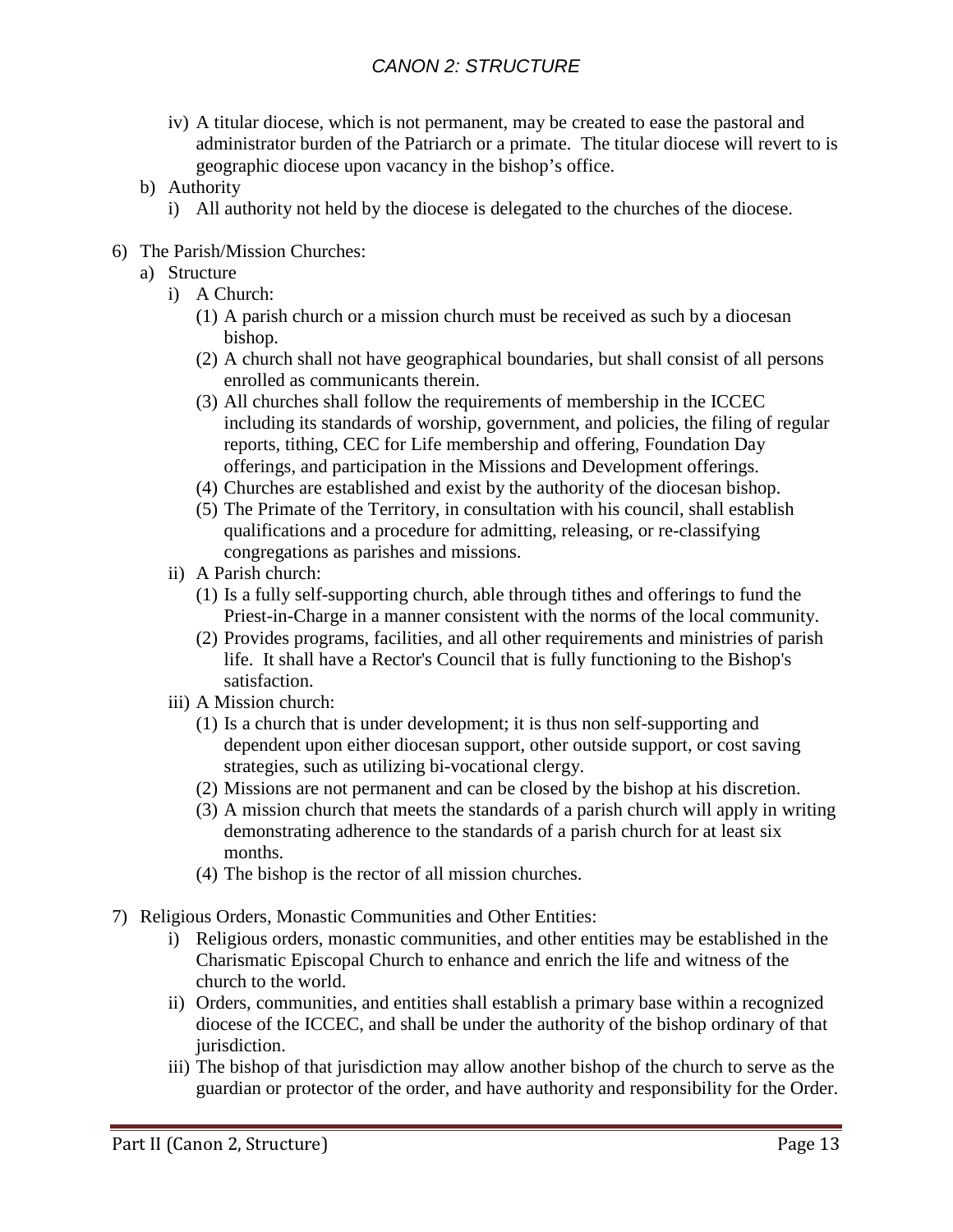- iv) Each order will tithe to its Diocese.
- v) An order, community, and other entity may extend beyond the diocesan borders with the approval of the Primate and the House of Bishops.
- 8) Existing churches joining the International Communion of the Charismatic Episcopal Church:
	- a) Any church desiring to be received into union with the church shall declare its desire in writing, duly certified by the authorities of said church, by means of the Letter of Intent. In the organization of a new church, or an existing church joining the ICCEC, the church shall be a mission church for a period of time set at the bishop's discretion.
	- b) The existing churches must request to be released from former allegiances to denomination(s) or other headquarters and join without obligations to other church authorities.
	- c) Before a congregation is received as a church, it is required that the leadership be instructed by the bishop or his representative concerning the three streams of Christian faith (catholic, evangelical, and charismatic), principles of tithes and offerings, government by consensus, and the canons and organizational structure of the Charismatic Episcopal Church.
	- d) A mission church, having participated in the life of the diocese for at least six months and meeting all requirements of a parish church, with the bishop's approval, may be received as a parish church.
	- e) The church shall begin tithing to the diocese upon beginning a formal relationship. Missionary priests who serve a church that has not yet been received into the Charismatic Episcopal Church shall personally tithe to the diocese until the church has been received.
	- f) The reception of the parish into full communion shall be witnessed by the visitation of the bishop for the confirmation and/or reception of the communicants.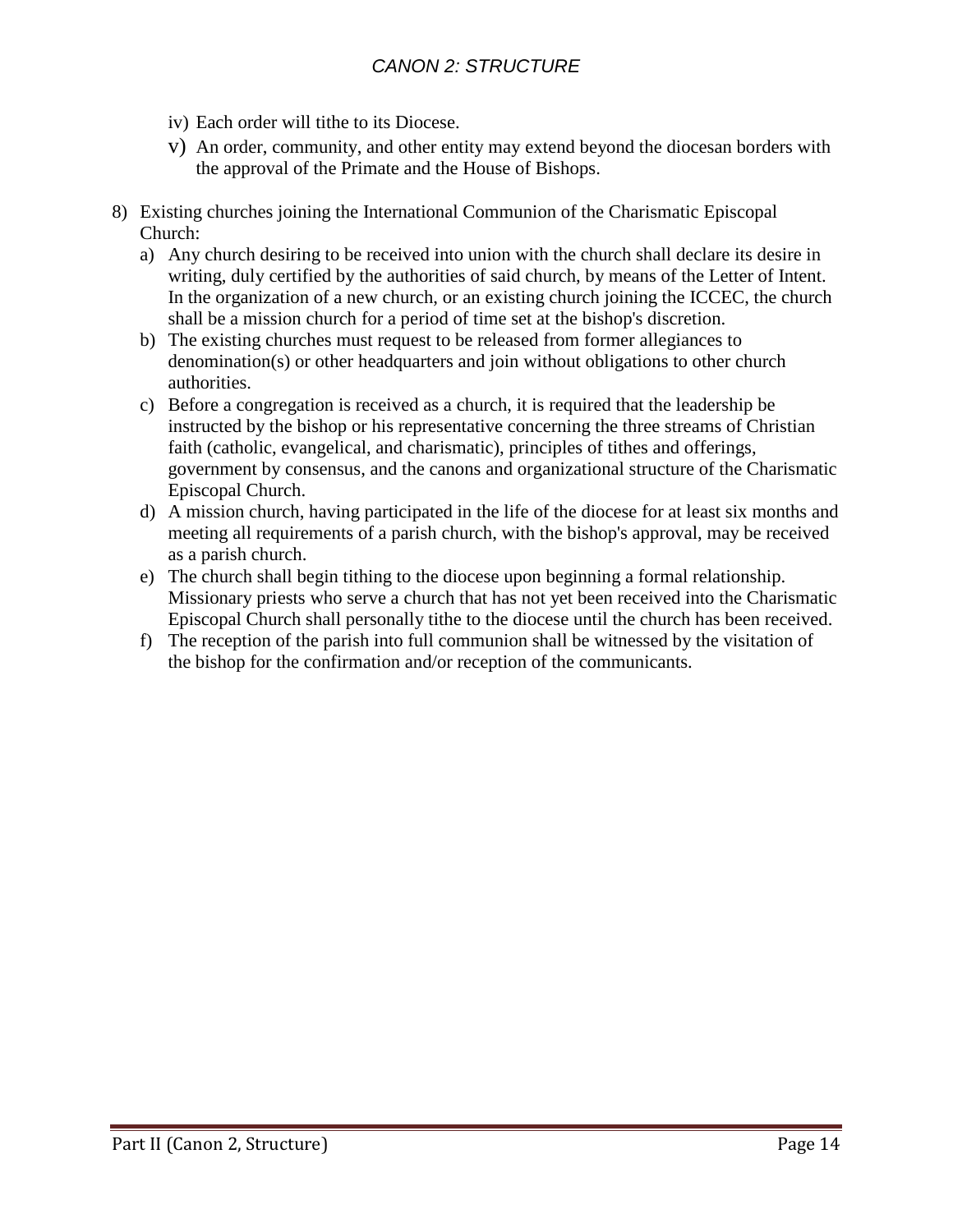#### **CANON 3 OFFICES OF THE CHURCH**

#### **A. The Patriarch and the International Church**

- 1) The Patriarch's Duties and Responsibilities:
	- a) The spiritual head of the Charismatic Episcopal Church is the Lord and Savior Jesus Christ. The Patriarch is the "First Father" of the church; and therefore the first and foremost shepherd of the flock.
	- b) The Patriarch is bishop over an international church developed and undeveloped.
	- c) The Patriarch will at least once a year call and oversee meetings of his Patriarch's Council, for the administration, leadership, and accountability of the International church.
	- d) The Patriarch may visit territories, archdioceses and dioceses of the church for the purpose of holding pastoral consultations with the bishops and archbishops and with the clergy and people of their jurisdictions.
	- e) The Patriarch is an ex officio member of all councils. When present, it is the Patriarch's right to preside.
	- f) The Patriarch may call and oversee meetings and international convocations with the clergy and people of the ICCEC, both publicly and privately for prayer, preaching, inspiration, and instruction.
	- g) The Patriarch leads the ICCEC in the initiation, development, and implementation of vision and strategy.
	- h) The Patriarch is the final approving authority for consecration of bishops; his approval must be requested in writing. The Patriarch alone approves the bestowing of the ICCEC's apostolic succession during a consecration.
	- i) The Patriarch is responsible for the orderly administration of the Territory; in this he may appoint officers to assist him in the administration of his duties.
	- j) The Patriarch serves as the chief guardian of the faith and liturgies of the church.
	- k) The Patriarch shall have authority to administer guidance and discipline over all archbishops and bishops in conformance with the Scriptures, apostolic tradition and the Canon Law of the ICCEC. In like manner he may administer guidance and discipline at any level of the church when he deems.
	- l) The Patriarch is the authority on all matters of doctrine, worship, pastoral care, church order, and discipline within the ICCEC.
	- m) The Patriarch will report to the church through the Patriarch's Council the state of the Church, annually.
	- n) The Patriarch may request to have a General Secretary to help administrate the International church, who will serve as special advisor and/or administrative assistant.
	- o) Persons, and sacred things and places, which are located within any jurisdiction, are subject to episcopal visitation.
- 2) Authority & Responsibilities of the Office of the Patriarch:
	- a) The Office of the Patriarch is the ecclesiastical and administrative headquarters of the ICCEC.
	- b) The Office of the Patriarch serves the Patriarch by facilitating the implementation of decisions, supporting the ministry of the Patriarch and promoting the unity of the whole church.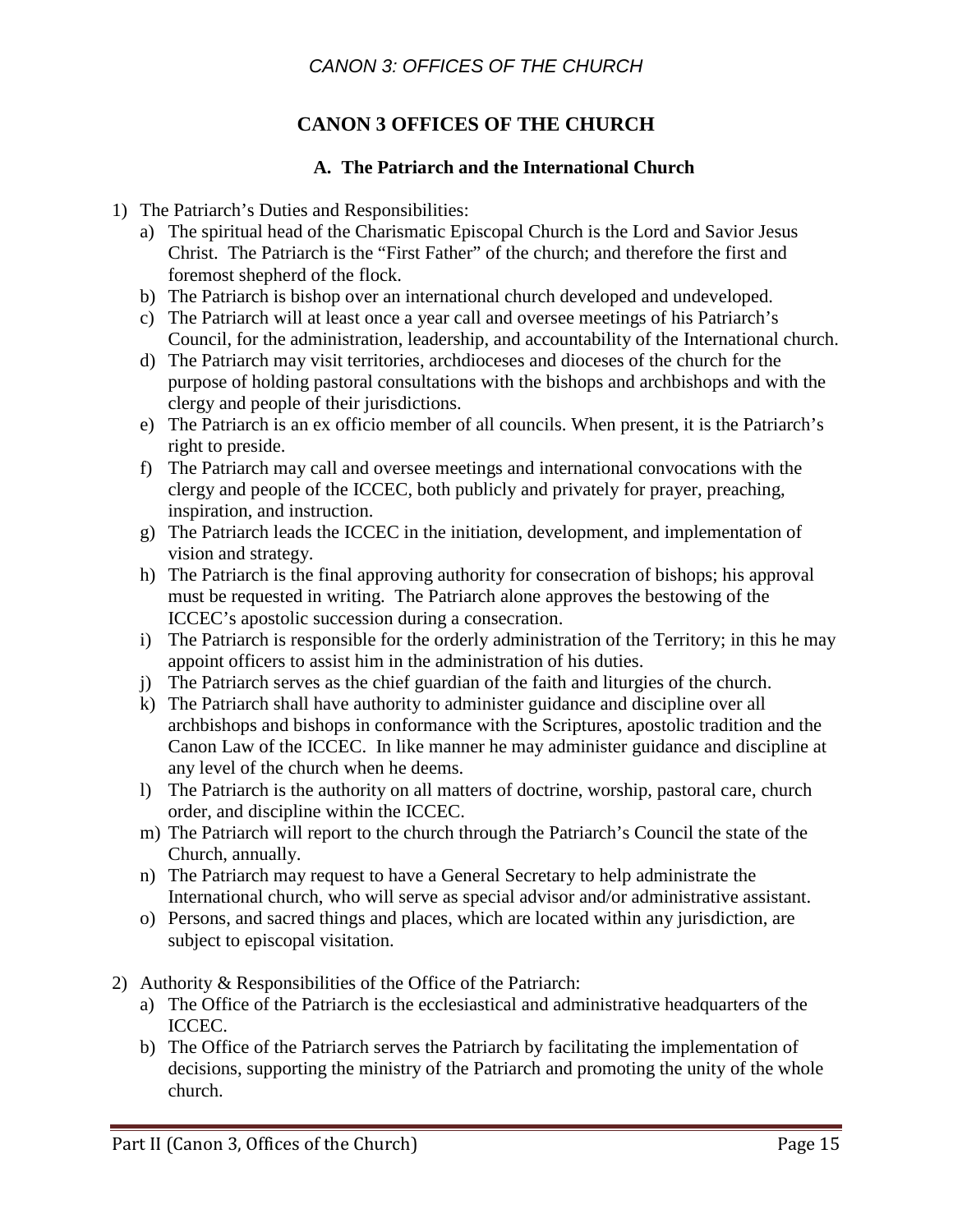- c) The Office of the Patriarch will produce and enforce those policies the Patriarch and Patriarch and his council believe are necessary for the safe, legal, moral, and ethical functioning of the church.
- d) All staff members serve at the pleasure of the Patriarch. He is the official employer of the Office.
- e) The Office of the Patriarch has the responsibility and authority in the collection and disbursement of all funds of the Patriarch's Office to include Foundation Day and CEC for Life funds.
- f) The Office of the Patriarch will coordinate the commissions and agencies of the Patriarch's office and the Patriarch's Council.
- g) The Office of the Patriarch will present an annual report to the Patriarch's Council that includes a financial report to the Patriarch's council, demographics of the church and other information as requested. The annual report shall contain a sufficient description of the state of the Church.
- 3) The Patriarch's Council:
	- a) The Patriarch's Council is comprised of the Patriarch, the primates, archbishops, and selected general secretaries and bishops chosen by the Patriarch in consensus with his Council, it is the authoritative Council for the ICCEC.
	- b) The Patriarch's council is dissolved when a new Patriarch is installed, and the incoming Patriarch appoints his council with the approval of his Primates.
	- c) The Patriarch's Council is first and foremost a house of prayer.
	- d) The Patriarch's Council shall follow the rules of government by consensus.
	- e) The Patriarch's Council is the corporate and advisory body of the ICCEC, the guardian of the vision of the whole church, and the final decisional authority under the headship of the Patriarch who sits as the first among equals.
	- f) The Patriarch's Council is responsible for the oversight and review of the international budget of the Office of the Patriarch. The budget will be submitted to the Patriarch's Council for approval.
- 4) Funding:
	- a) The Patriarch's Office shall be funded by:
		- i) A tithe from the Patriarch's Cathedral
		- ii) A tithe from each territory
		- iii) A tithe from each primate's Cathedral
		- iv) Special offerings, grants, and bequests
	- v) Designated offerings as authorized by the Patriarch's Council.
	- b) The International Church shall tithe to ICCEC development projects.
	- c) The Patriarch, as the chief Levite, has the first right to the tithe for his responsibilities to his people and God's temple and specific oversight thereof in consultation with the Patriarch's Council.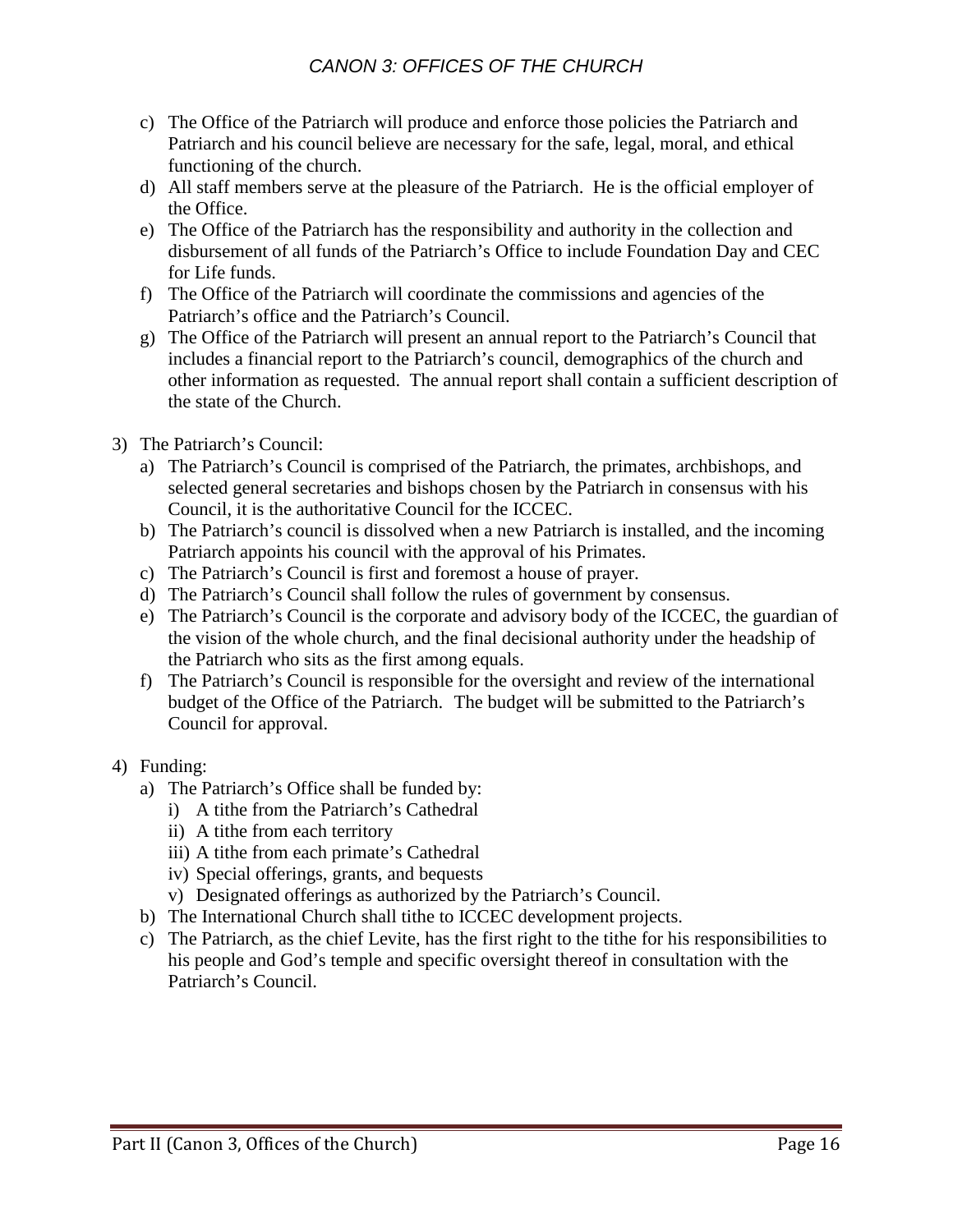- 5) Record Keeping and Financial Accountability:
	- a) Records
		- i) The Office of the Patriarch will maintain all documentation for each bishop within the ICCEC including the mandate, consecration service, and consecration documents.
		- ii) The Office of the Patriarch will maintain all corporate, administrative, and international historical records.
		- iii) The Office of the Patriarch will maintain accurate and up to date records of all bishops and their status.
	- b) Financial Records & Accountability:
		- i) The office of the patriarch shall keep accurate records of financial contributions and expenses.
		- ii) An audit or review of the Office of the Patriarch's fiscal records may be requested by the Patriarch, his council or a primate at any time.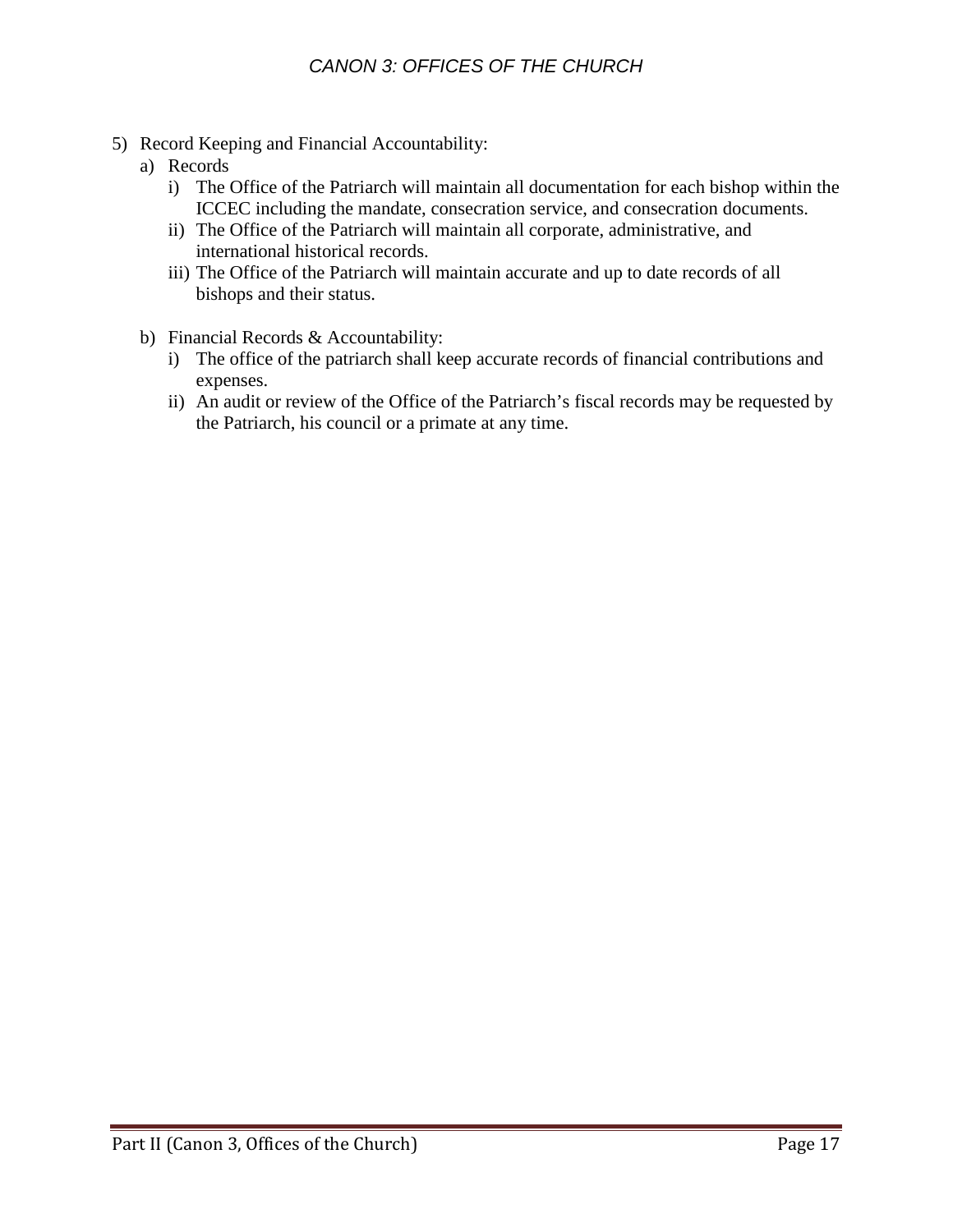#### **B. The Primate and the Territory**

- 1) A primate is placed primarily over a territory, but can be placed over an archdiocese as is determined by development of the church and by the Holy Spirit.
- 2) The Primate:
	- a) The Primate is the Patriarch's representative in the territory or archdiocese in his designed jurisdiction.
	- b) The Primate is over a territory or archdiocese that is composed of one or more nations.
	- c) The Primate will at least once a year call and oversee meetings of his Primate's Council, for the administration, leadership, and accountability of the territory.
	- d) The Primate may visit territories, archdioceses and dioceses of the church for the purpose of holding pastoral consultations with the bishops and archbishops and with the clergy and people of their jurisdictions.
	- e) The Primate may call and oversee meetings and convocations with the clergy and people of the territory, both publicly and privately for prayer, preaching, inspiration and instruction.
	- f) The Primate leads the territorial church in the initiation, development and implementation of vision and strategy of the International Communion of the Charismatic Episcopal Church.
	- g) The Primate is responsible for the proper and orderly administration of the territory. To this end he may appoint officers to assist him in the administration of his duties.
	- h) The Primate, as the Patriarch representative, shall have authority to administer guidance and discipline over all his bishops, priests and deacons in accordance with Scriptures, apostolic tradition and canon law of the ICCEC.
	- i) The Primate, as the Patriarch representative, is the authority on all matters of doctrine, worship, pastoral care, church order and discipline within the territory church or territory.
	- j) The Primate will annually report to the Patriarch's Council through the Primate's Council on the state of the church.
	- k) The Primate may request to have a general secretary to help administrate the territory, who will serve as special advisor and/or administrative assistant.
	- l) Persons and sacred things and places, which are located within the area of the territory, are subject to episcopal visitation.
- 3) Authority & Responsibilities of the Office of the Primate:
	- a) The Office of the Primate is the administrative headquarters for the territory.
	- b) The Office of the Primate's staff serves the Primate by facilitating the implementation of decisions, supporting the ministry of the Primate and providing coordination with the agencies of the territory.
	- c) The Office of the Primate's staff will produce and enforce those policies the Patriarch, the Primate and his Council believe are necessary for the safe, legal, moral and ethical functioning of the Church.
	- d) All staff members serve at the pleasure of the Primate. He is the official employer of the Office.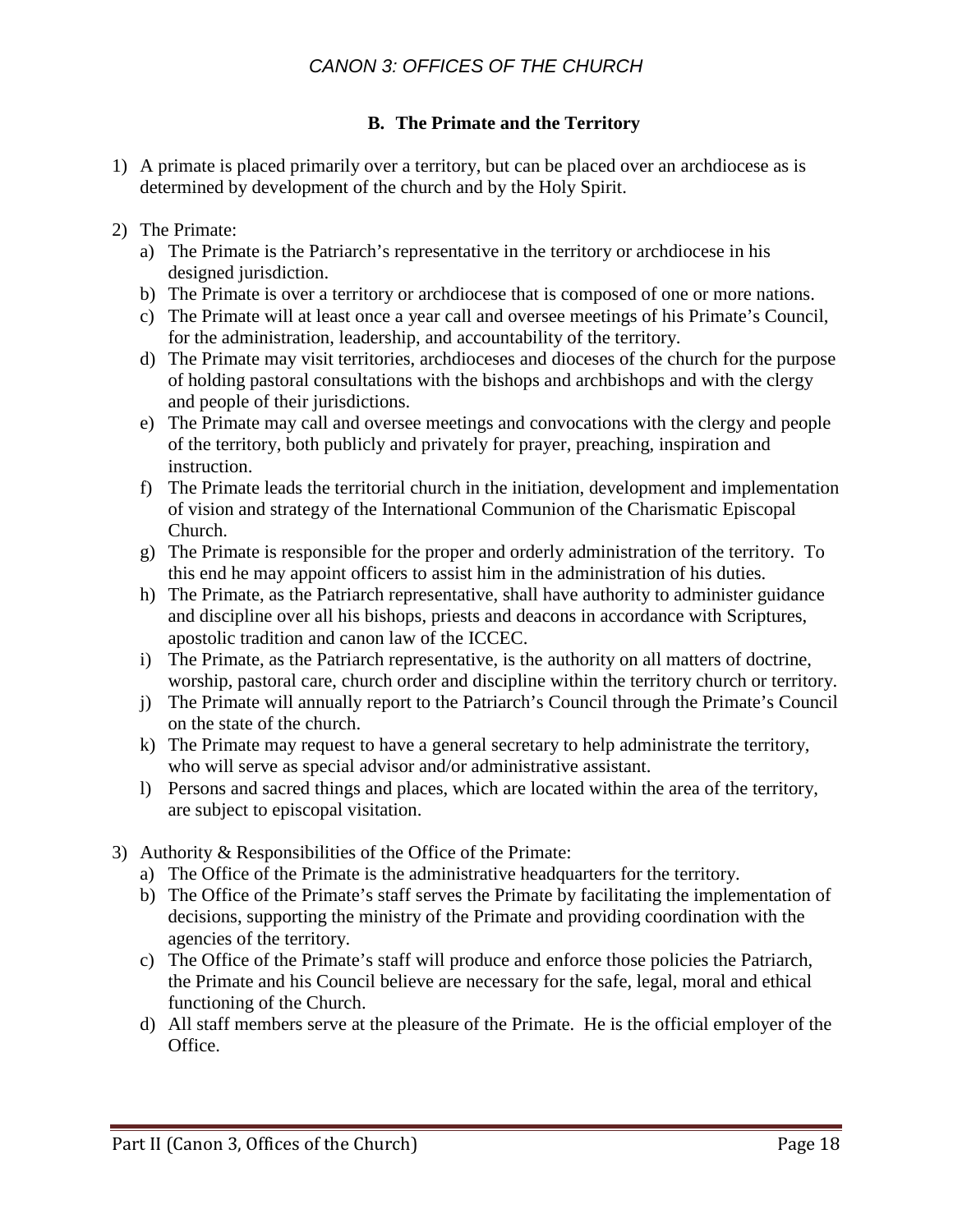- e) The Office of the Primate has the responsibility and authority in the collection and disbursement of all funds of the Primate's Office to include Sanctity of Life Sunday offerings and mission funds.
- f) The Office of the Primate will coordinate the agencies of the Primates and the Primate's Council.
- g) The Office of the Primate will present an annual report to the Patriarch's Council and Primate's Council that includes a financial report, demographics of the church and other information as requested; the annual report shall contain a sufficient description of the state of the Church.
- 4) The Primate's Council:
	- a) The Primate's Council is comprised of the Primate, all active bishops of the territory and other selected bishops, representing all archdioceses and dioceses.
	- b) The Primate's council is dissolved when a new Primate is installed, and the incoming rector appoints his Primates council with the approval of his Patriarch.
	- c) The Primate's Council is first and foremost a house of prayer.
	- d) The Primate's Council shall follow the rules of government by consensus.
	- e) The Primate's Council is the corporate and advisory body of the territory, the guardian of the vision, and the final decisional authority under the headship of the Primate who sits as the first among equals.
	- f) The Primate's Council is responsible for the oversight and review of the territorial budget. The budget will be submitted to Patriarch's Council for approval.
- 5) Funding:
	- a) The Primate's Office shall be funded by:
		- i) A tithe from each supervised archdioceses, and/or directly supervised dioceses
		- ii) A tithe from each supervised archbishop's cathedral, and/or directly supervised bishop's cathedral.
		- iii) Special offerings, grants, and bequests.
		- iv) A tithe from the Primate's cathedral.
		- v) Designated offerings as authorized by the Primate's Council.
	- b) The Primate's cathedral will tithe to the next higher ecclesiastical authority.
	- c) The territory will tithe to the Office of the Patriarch.
	- d) The primate, as the chief Levite, has the first right to the tithe for his responsibilities to his people and God's temple and specific oversight thereof in consultation with the Primate's Council.
- 6) Record keeping:
	- a) Records
		- i) The Office of the Primate will maintain all documentation for each bishop, priest and deacon within the territory to include the mandate, consecration service, consecration documents, ordination documents, and copies of certificates. Copies of all documents concerning bishops will be forward to the Patriarch's office.
		- ii) The Office of the Primate will maintain accurate and up to date records of all ordained clergy and their status.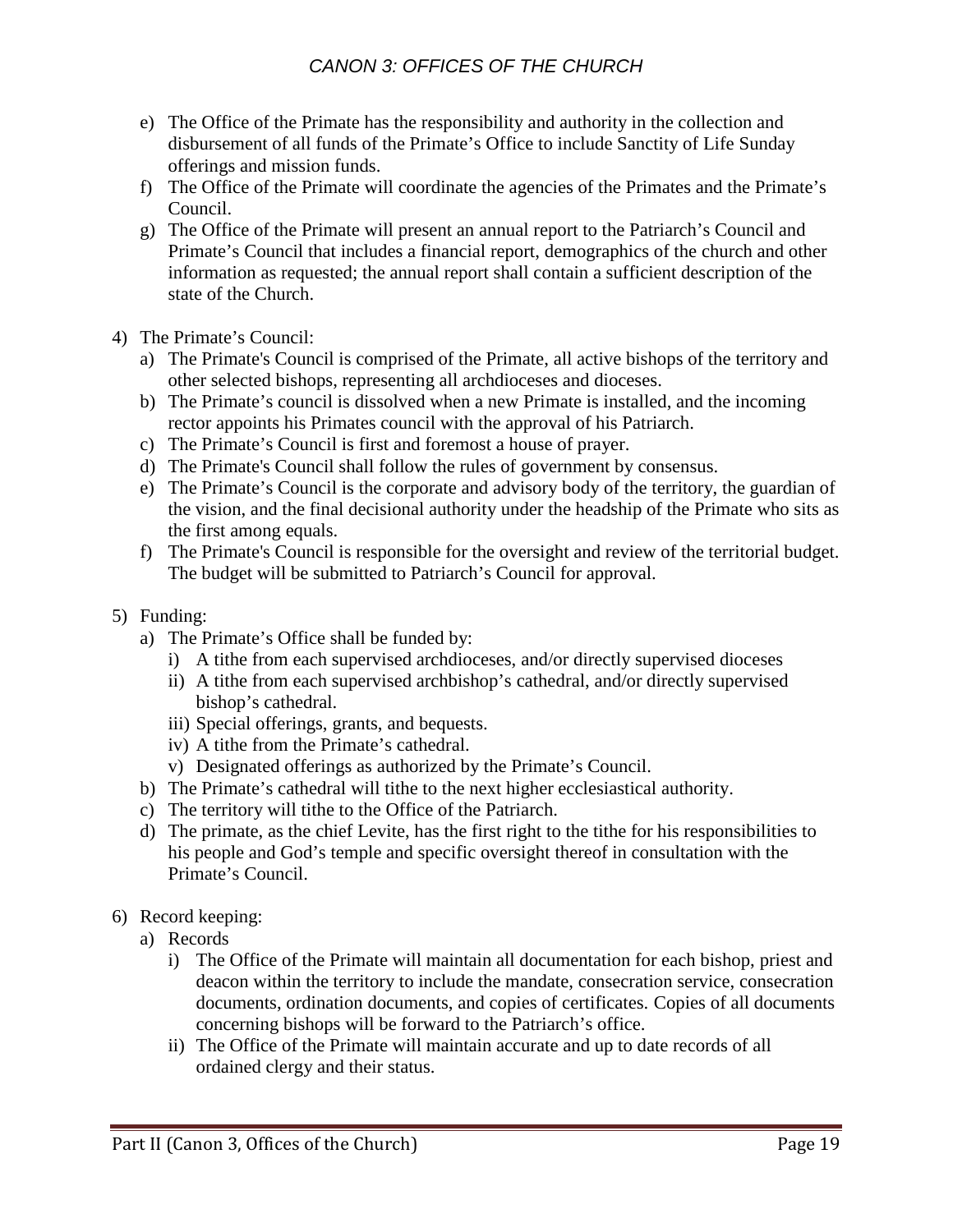- iii) The Office of the Primate will maintain all corporate, administrative and territorial historical records.
- b) Financial records & accountability:
	- i) The Office of the Primate shall keep accurate records of financial contributions and expenses.
	- ii) An audit or review of the Office of the Primate's fiscal records may be requested by the Patriarch, the Primate's Council or his archdiocese at any time.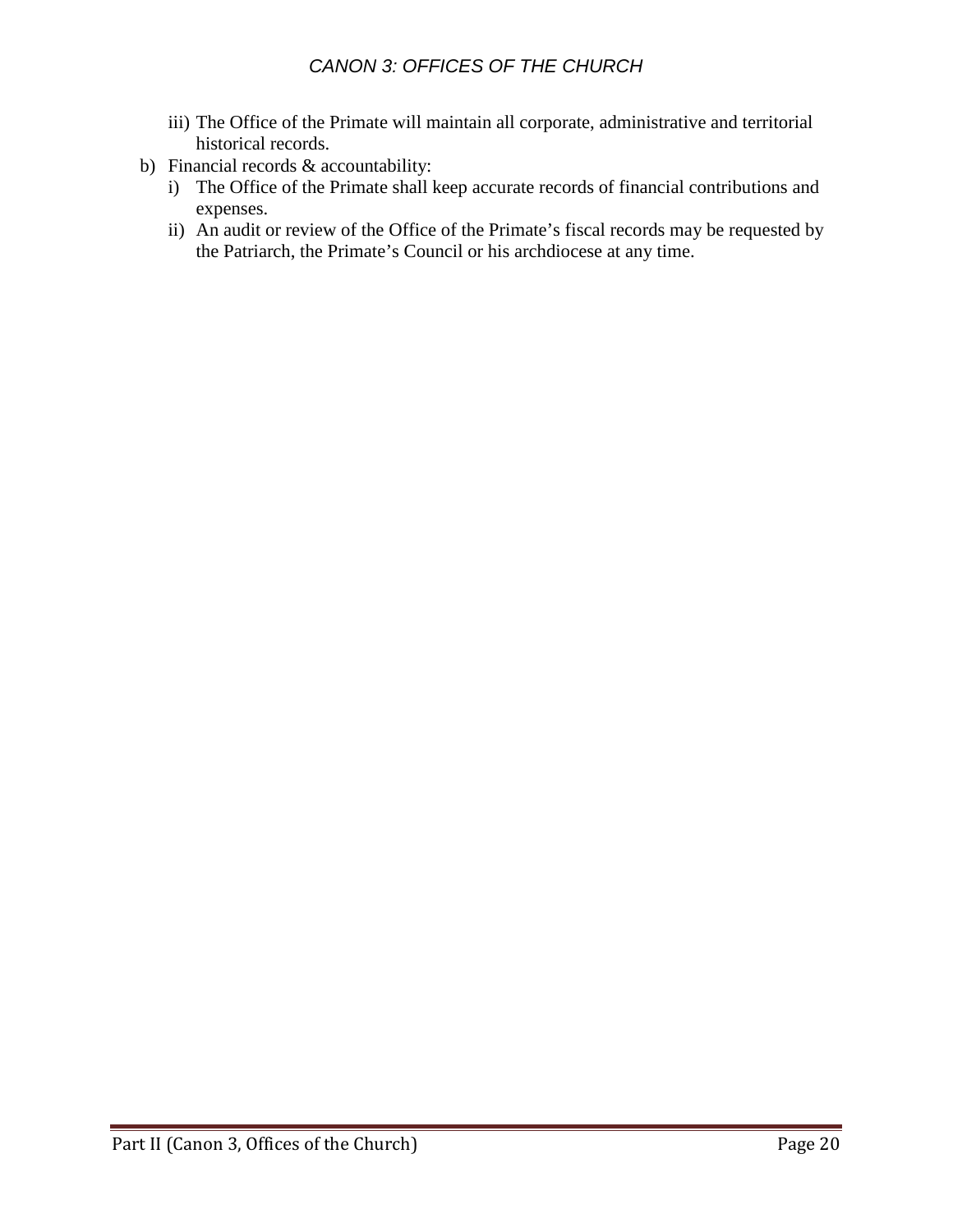#### **C. The Archbishop and the Archdiocese**

- 1) The Archbishop:
	- a) The Archbishop is the Patriarch's representative in the territory or archdiocese in his designed jurisdiction.
	- b) The Archbishop is over an archdiocese that is composed of two or more dioceses.
	- c) The Archbishop will at least once a year call and oversee of meetings of his archbishop's Council of the archdiocese, for the administration, leadership, accountability of the archdiocese.
	- d) The Archbishop may visit the archdiocese and dioceses of the church for the purpose of holding pastoral consultations with the bishops, clergy and people of their jurisdictions.
	- e) The Archbishop may call and oversee of meetings and convocations, with the clergy and people of the archdiocese, both publicly and privately, for prayer, preaching, inspiration and instruction.
	- f) The Archbishop leads the archdiocese church in the initiation, development and implementation of vision and strategy of the International Communion of the Charismatic Episcopal Church.
	- g) The Archbishop is responsible for the proper and orderly administration of the archdiocese. To this end he may appoint officers to assist him in the administration of his duties.
	- h) The Archbishop shall have delegated authority to administer guidance and discipline over all his bishops, priests and deacons in accordance with Scriptures, apostolic tradition and canon law of the ICCEC.
	- i) The Archbishop, as the Patriarch representative, is the authority on all matters of doctrine, worship, pastoral care, church order and discipline within the archdiocese as is reflected by governing councils of the ICCEC
	- j) The Archbishop will annually report to the church through the archbishop's council the state of the archdiocese.
	- k) The Archbishop may request to have an Auxiliary Bishop to help administrate the diocese or serve as special advisor and/or administrative assistant.
	- l) Persons, and sacred things and places, which are located within the area of the archdiocese, are subject to episcopal visitation.
- 2) Authority and Responsibilities of the Office of Archbishop:
	- a) The Office of the Archbishop's staff is the ecclesiastical and administrative headquarters for the archdiocese.
	- b) The Office of the Archbishop's staff serves the Archbishop by facilitating the implementation of decisions, supporting the ministry of the primate and providing coordination with the offices of the archdiocese.
	- c) The Office of the Archbishop will produce and enforce those policies the Patriarch, the Primate and the archbishop and his council believe are necessary for the safe, legal and ethical functioning of the church.
	- d) All Archbishop staff members serve at the pleasure of the archbishop. He is the official employer of the archdiocesan office.
	- e) The Office of the Archbishop has the responsibility and authority in the collection and disbursement of all funds of the Office of the Archbishop.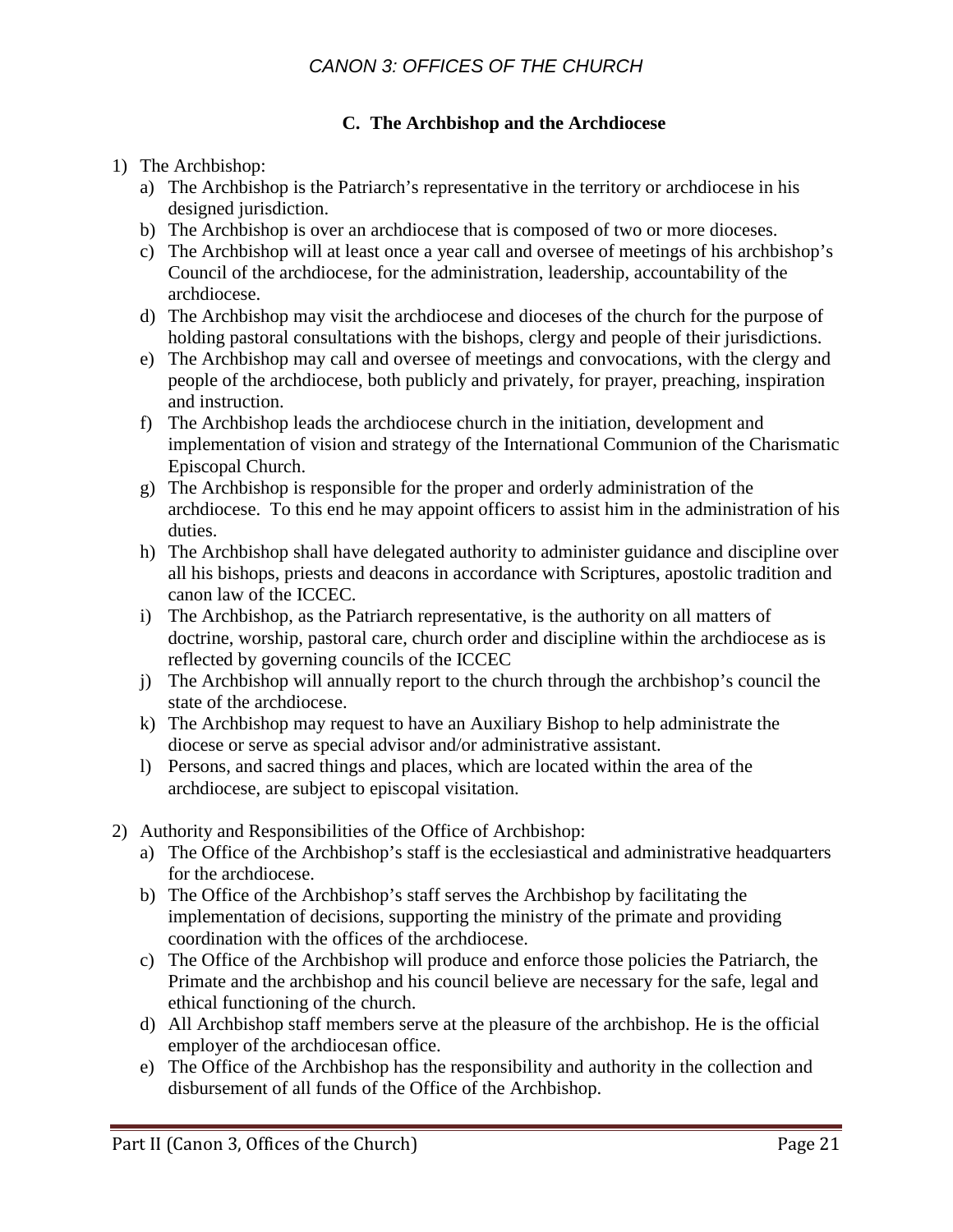- f) The Office of the Archbishop will coordinate the agencies of the archdiocese and the Archbishop Council.
- g) The Office of the Archbishop will present an annual report to the Archbishop Council's that includes a financial report, demographic of the church and other information requested by the council, the annual report shall contain sufficient description of the state of the church.
- 3) Archbishop's Council:
	- a) The Archbishop's Council is comprised of the Archbishop, all active bishops of the archdiocese, other bishops chosen by the Archbishop in consensus with his Council.
	- b) The Archbishop's council is dissolved when a new Archbishop is installed, and the incoming Archbishop appoints his council with the approval of his Primate.
	- c) The Archbishop's Council is first and foremost a house of prayer.
	- d) The Archbishop's Council shall follow the rules of government by consensus.
	- e) The Archbishop's Council is the administrative and advisory council of the archdiocese, the guardian of the vision, and the final decisional authority under the headship of the primate who sits as first among equals.
	- f) The Archbishop's Council is responsible for the oversight and review of the archdiocesan budget. The budget will be submitted to Primate's Council for approval.
- 4) Funding:
	- a) The Archdiocese shall be funded by:
		- i) The tithe from the dioceses
		- ii) A tithe from each supervised bishop's cathedral
	- b) The Archbishop's cathedral shall tithe to the next higher ecclesiastical authority
	- c) The Archdiocese will tithe to the territory
	- d) The Archbishop, as the chief Levite, has the first right to the tithe for his responsibilities to his people and God's temple and specific oversight thereof in consultation with the Archbishop's Council.
- 5) Record keeping:
	- a) Records
		- i) The Office of the Archbishop will maintain all necessary documentation for each bishop, priest and deacon within the archdiocese to include ordination documents and copies of ordination certificates.
		- ii) The Office of the Archbishop will maintain accurate and up-to-date records of all ordained clergy and their statuses.
		- iii) The Office of the Archbishop will maintain all corporate, administrative and historical records.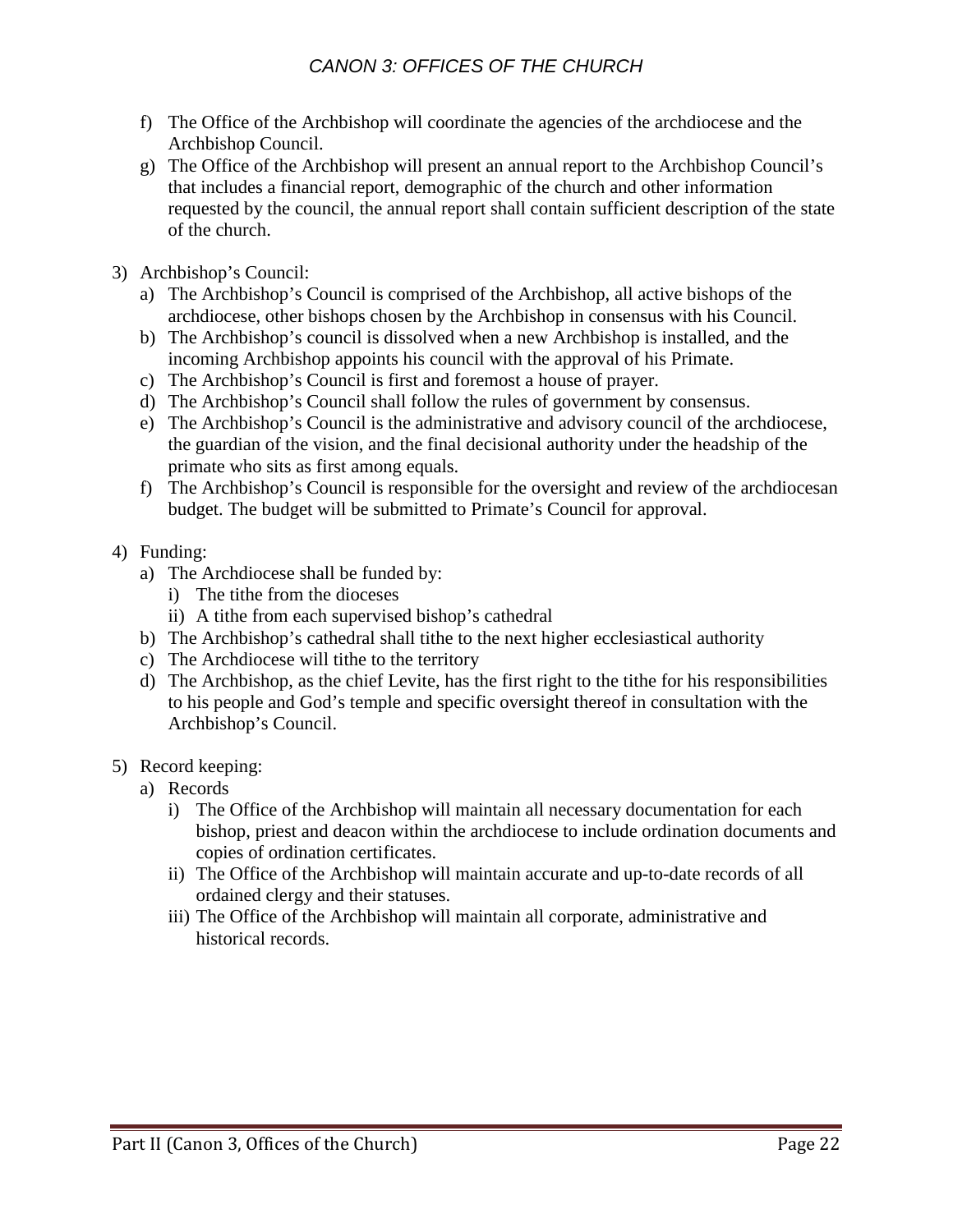- b) Financial Records & Accountability:
	- i) The Office of the Archbishop shall keep accurate records of financial contributions and expenses.
	- ii) An audit or review of the Archdiocese and Archbishop's cathedral fiscal records may be requested by the Patriarch, the Primate, or the Archbishop's Council at any time.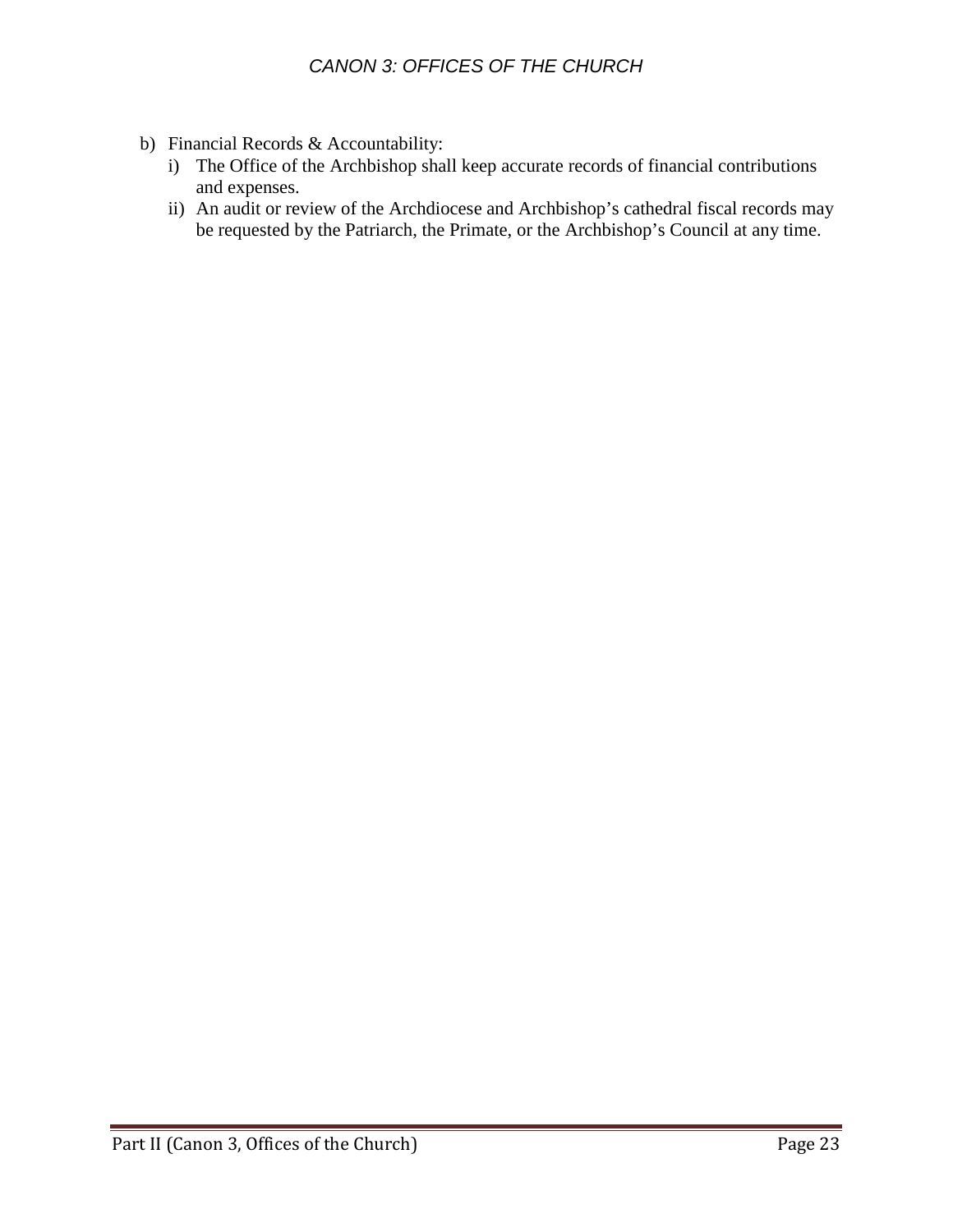#### **D. The Bishop and the Diocese**

- 1) Bishop's Authority and Responsibilities:
	- a) The Bishop is a "Father" of the church, and therefore shall be first and foremost a shepherd of the flock.
	- b) The Bishop is over a diocese composed of parish and mission churches.
	- c) The Bishop will at least twice a year call and oversee meetings of his Bishop's Council, for the administration, leadership, and accountability of the diocese.
	- d) The Bishop will visit parishes and missions of his diocese for the purpose of holding pastoral consultations with the clergy and people of his jurisdiction.
	- e) The Bishop will be an ex officio member of all councils within his jurisdiction. When present, it is the Bishop's right to preside.
	- f) The Bishop will call and oversee meetings and convocations with the clergy and people of the diocese, both publicly and privately, for prayer, preaching, inspiration and instruction.
	- g) The Bishop leads the diocesan church in the initiation, development and implementation of vision and strategy.
	- h) The Bishop will ordain men to the priesthood and diaconate for the purpose of administration of the sacraments and preaching of the Word of God.
	- i) The Bishop is responsible for the proper and orderly administration of the diocese; in this he may appoint diocesan officers to assist him in the administration of his duties.
	- j) The Bishop serves as guardian of the faith and liturgies of the church.
	- k) The Bishop shall have authority to administer guidance and discipline over all his priests and deacons in accordance with Scriptures, apostolic tradition and canon law of the ICCEC.
	- l) The Bishop is the ordinary authority on all matters of doctrine, worship, pastoral care, church order and discipline within the diocese.
	- m) The Bishop will annually report to the diocese through the Bishop's Council concerning the state of the church.
	- n) The Bishop may request to have an auxiliary or coadjutor bishop to help in the administration of the diocese or to serve as special advisor and administrative assistant when he is unable to administer the diocese because of its size or his duties.
	- o) The Bishop will designate his parish as the Cathedral Church of the diocese.
	- p) Persons and sacred things and places which are located within the area of the diocese, are subject to episcopal visitation.
- 2) Authority and Responsibilities of the Office of the Bishop:
	- a) The Office of the Bishop is the ecclesiastical and administrative headquarters for the diocese.
	- b) The Office of the Bishop serves the Bishop by facilitating the implementation of decisions, supporting the ministry of the Bishop and providing coordination with the offices of the diocese.
	- c) The Office of the Bishop will produce and enforce those policies the Patriarch, the Primate and the Archbishop, Bishop and his council believe are necessary for the safe, legal, moral, and ethical functioning of the church.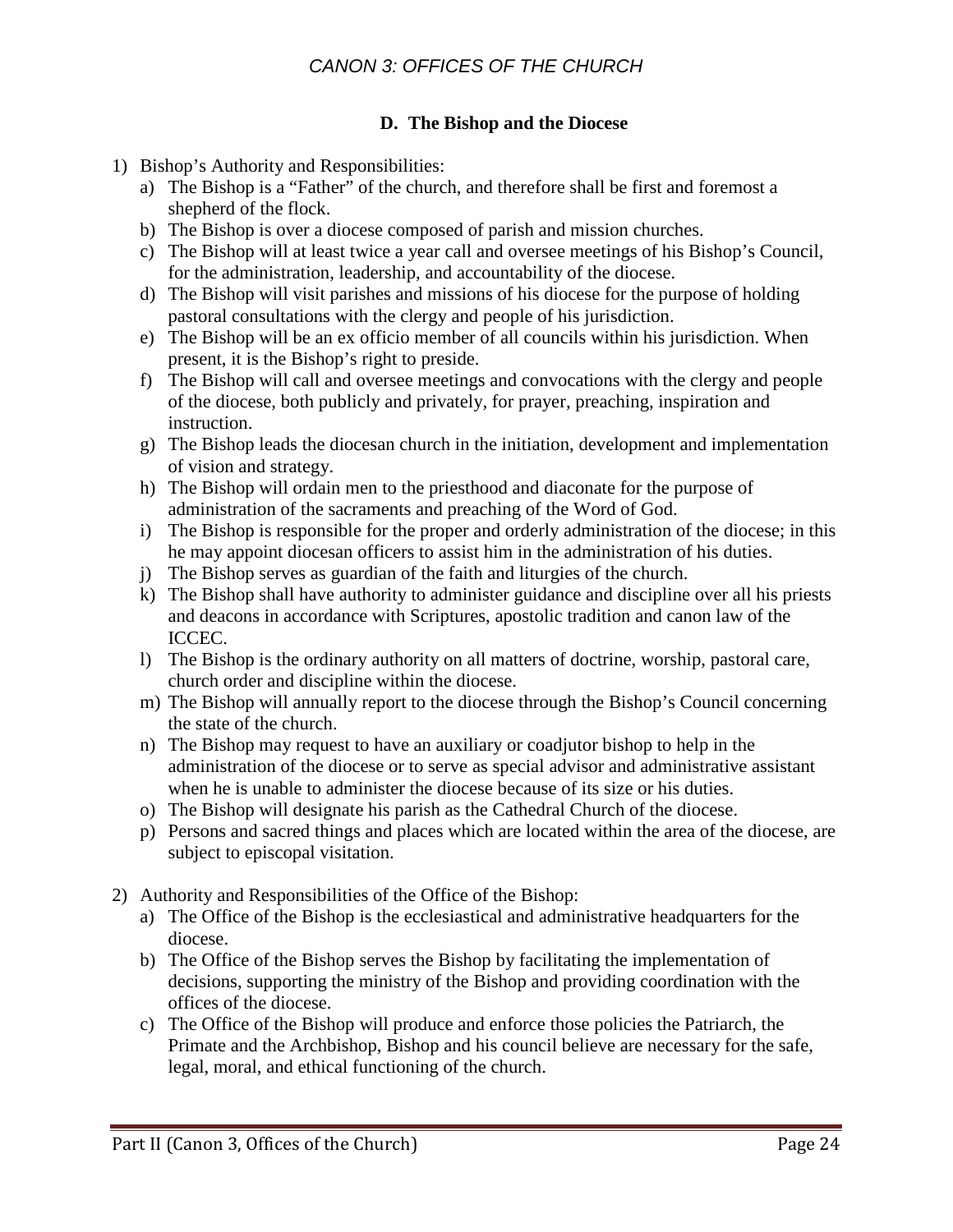- d) All Office of the Bishop staff members serve at the pleasure of the Bishop. He is the official employer of the Bishop's Office.
- e) The Office of the Diocese has the responsibility and authority in the collection and disbursement of all funds of the Office of the Diocese.
- f) The Office of the Bishop will coordinate the agencies of the diocese and the diocese council.
- g) The Office of the Bishop will present an annual report to the Bishop's Council that includes a financial report, demographic of the church and other information requested by the Council; the annual report shall contain a sufficient description of the state of the church.

#### 3) Funding:

- a) The diocese shall be funded by the tithes of churches under its authority.
- b) The diocesan cathedral shall tithe to the next higher ecclesiastical authority (territory or archdiocese)
- c) The Bishop, as the chief Levite, has the first right to the tithe for his responsibilities to his people and God's temple, and specific oversight thereof in consultation with the Bishop's Council.
- 4) Bishop's Council:
	- a) The Bishop's Council is comprised of the Bishop and priests and deacons chosen by the bishop in consensus with his council.
	- b) The Bishop's council is dissolved when a new Bishop is installed, and the incoming Bishop appoints his council with the approval of his ecclesiastical authority.
	- c) The Bishop's Council is first and foremost a house of prayer.
	- d) The Bishop's Council shall follow the rules of government by consensus.
	- e) The Bishop's Council is the administrative and advisory council of the diocese, the guardian of the vision, and the final decisional authority under the headship of the Bishop.
	- f) The Bishop's Council is responsible for the oversight and review of the diocesan budget. The budget will be submitted to higher ecclesiastical council for approval.
- 5) Record keeping:
	- a) Records:
		- i) The Office of the Bishop will maintain all necessary documentation for all bishops, priests and deacons within the diocese to include ordination documents and copies of certificates.
		- ii) The Office of the Bishop will maintain accurate and up to date records of all ordained clergy and their status.
		- iii) The Office of the Bishop will maintain all corporate, administrative and historical records.
	- b) Financial Records & Accountability:
		- i) The office of the diocese shall keep accurate records of financial contributions and expenses.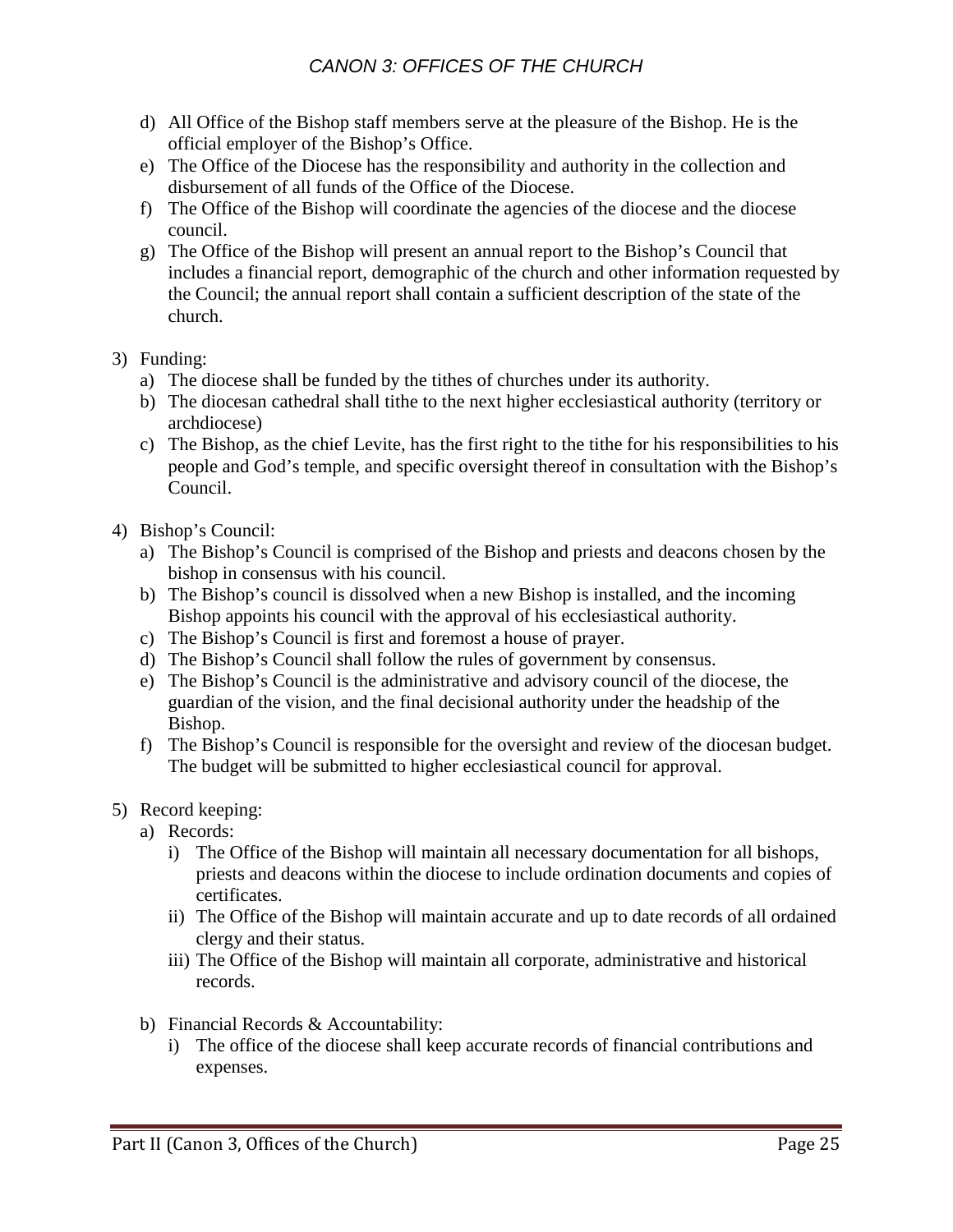ii) An audit or review of the finances of the office of the diocese may be requested by the Patriarch, Primate, Archbishop, Bishop's Council at any time.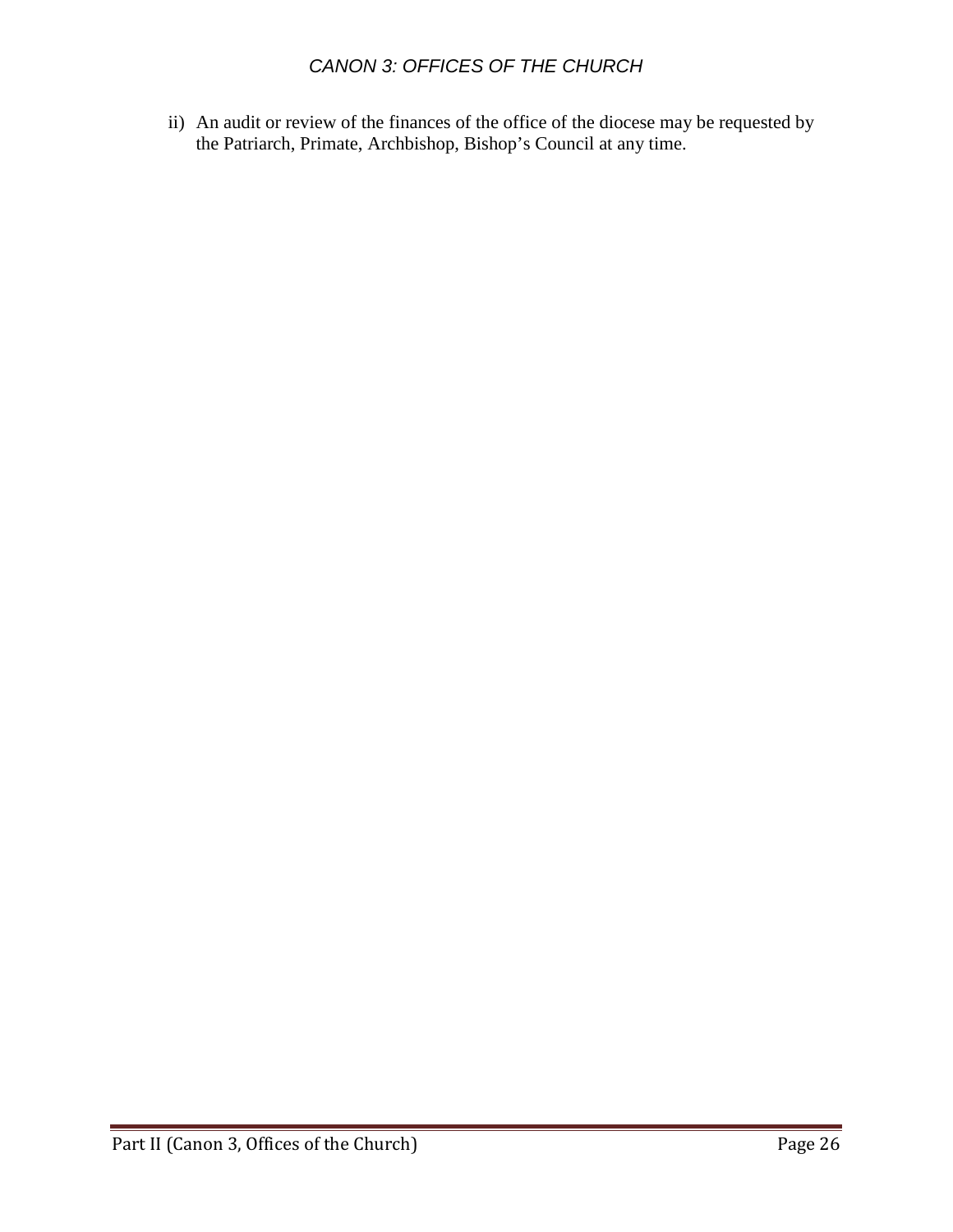#### **E. The Rector and the Church**

#### 1) The Rector:

- a) The chief pastor of the parish is the diocesan Bishop.
- b) The Rector is the bishop's representative in the church.
- c) The Rector of a parish church has full authority in all parish concerns, in conformance with the Holy Scriptures, Apostolic Tradition, and the Canon Law of the Charismatic Episcopal Church.
- d) All staff members serve at the pleasure of the Rector. He is the official employer of the Parish.
- e) The rector is an ex officio member of every council, group under his jurisdiction.
- f) The rector has the responsibility and authority in the disbursement of all parish funds. The rector may use the Rector's Council and/or a committee for advice and counsel in this regard.
- 2) Rector's Councils:
	- a) The Rector's Council is comprised of the Rector, and other parish clergy and men chosen by the rector in consensus with his council.
	- b) The Rectors council is appointed by the rector with the approval of his bishop.
	- c) Once appointed a rector's council members may be removed by rector with approval of his bishop.
	- d) The Rector's council is dissolved when a new rector is installed, and the incoming rector appoints his rector's council with the approval of his bishop.
	- e) The Rector's Council is first and foremost a house of prayer.
	- f) The Rector's Council of each parish is responsible for the oversight and review of the budget. The budget will be submitted to higher ecclesiastical council for approval.
	- g) A mission church has its council appointed by the Bishop
	- h) The Rector's Council may establish a Parish Council to assist in administration of the church
- 3) Funding & Tithing:
	- a) The parish shall be funded from the tithes and offerings of the congregation.
	- b) The parish shall tithe to the diocese.
- 4) Record Keeping:
	- a) Records
		- i) All sacramental parish records are the property of the diocese
		- ii) Parishes shall maintain an accurate parish register for the Bishop for the recording of:
			- (1) Baptisms (with parentage, date of birth, sponsors or witnesses, date of rite, etc.);
			- (2) Confirmations;
			- (3) Holy Matrimony;
			- (4) Burials;
			- (5) number of communicants;
			- (6) other important information ;
		- iii) This book or recordings thereof shall be presented to the diocesan Bishop for his inspection annually.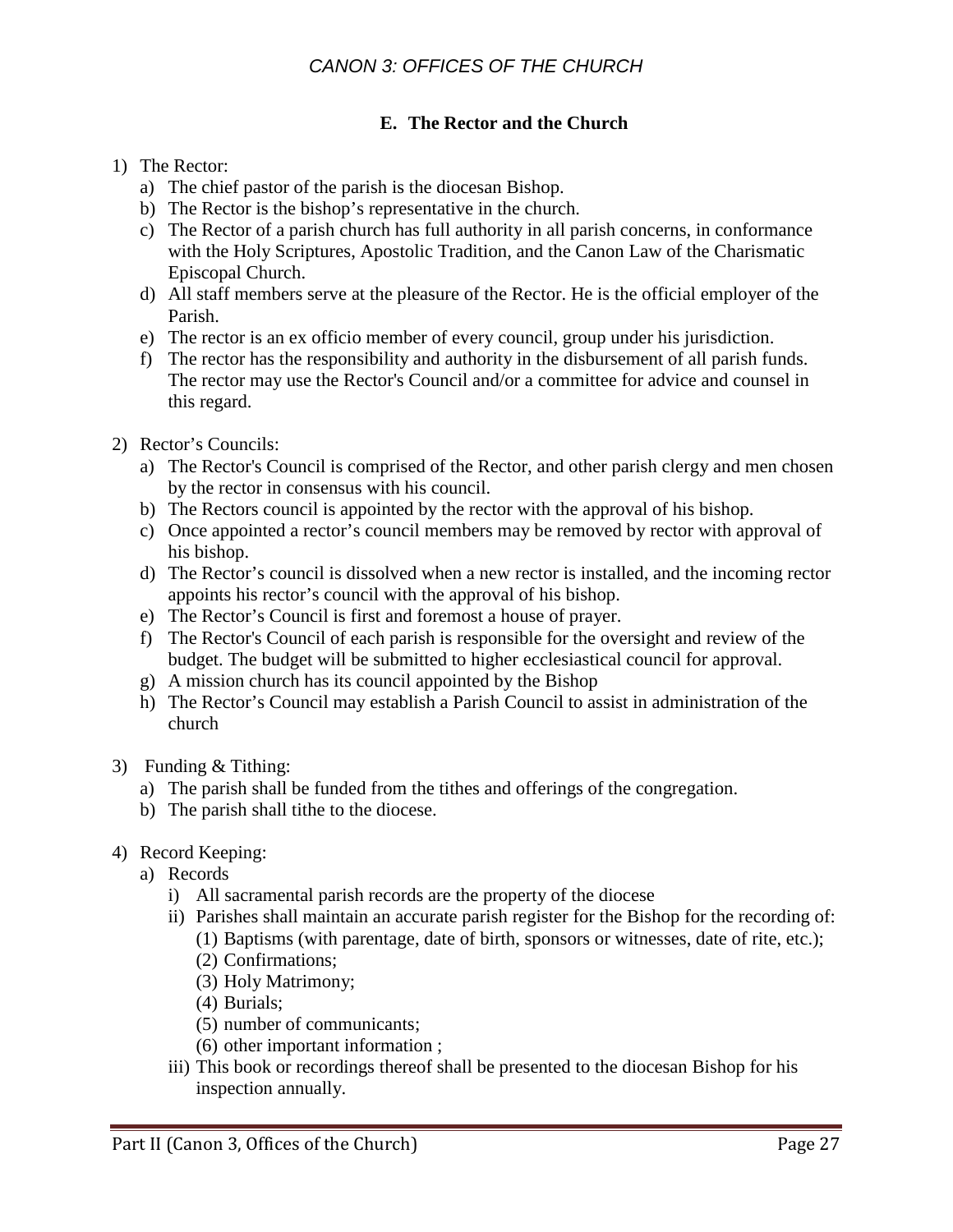- iv) The parish will maintain all corporate, administrative, and historical records
- v) The year reported shall be the calendar year.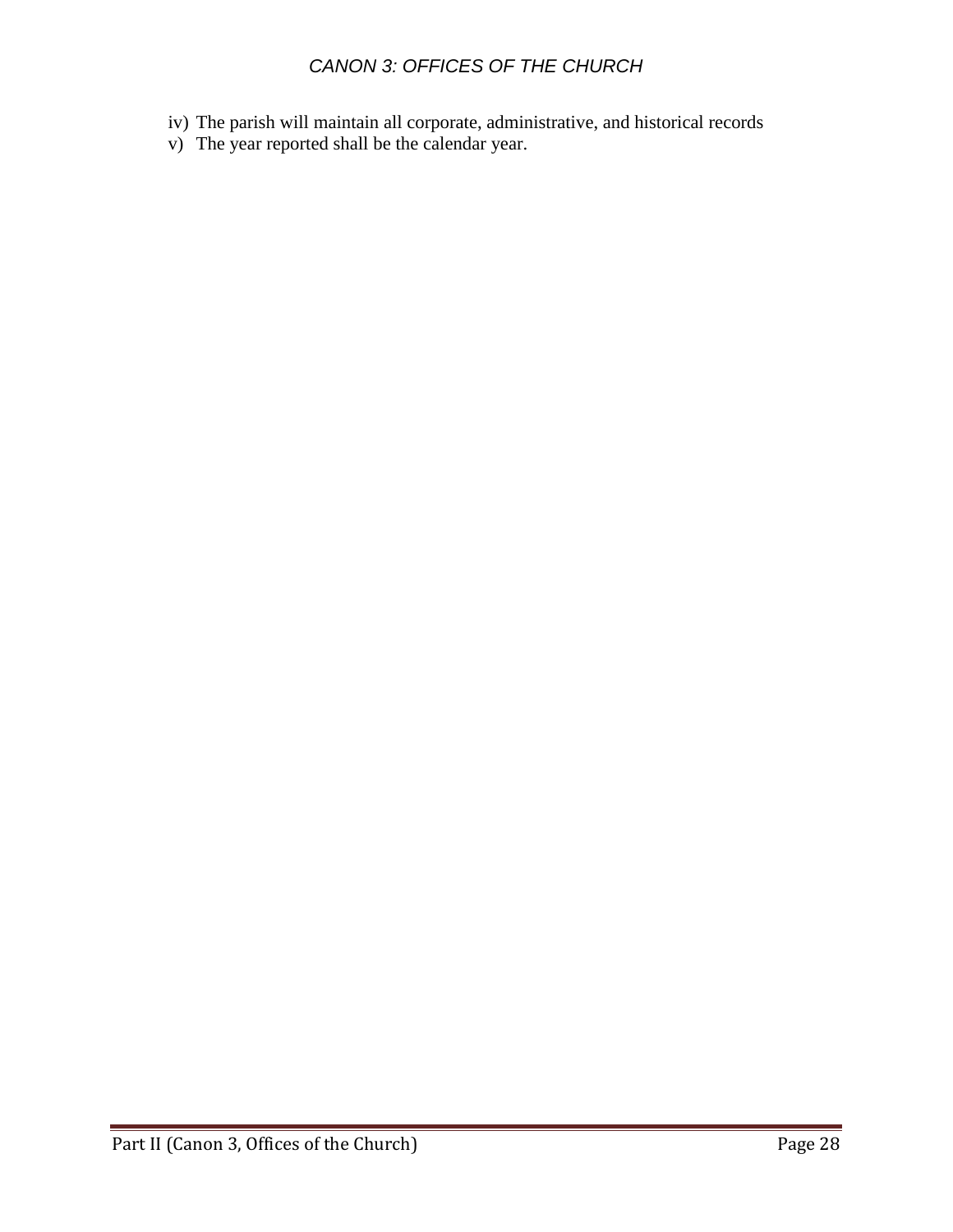- b) Financial Accountability
	- i) The Rector, as the chief Levite, has the first right to the tithe for his responsibilities to his people and God's temple and specific oversight thereof in consultation with the Rector's Council.
	- ii) Parishes shall keep accurate records of financial contributions.
	- iii) Offerings and non-designated funds may be administered by the Rector or Staff at the discretion of the Rector in consultation with the Rector's Council.
	- iv) An audit or review of the accounts of the church may be requested by the Patriarch, Primate, Archbishop, Bishop, and the Rector's Council at any time.
- c) Reports: It shall be the duty of every rector and vicar to deliver an annual report to the diocese with the following information: the number of baptisms, confirmations, marriages, burials and other official acts; the number of baptized persons and the number of communicants within his care; tithes and offerings received, and expenses and other information concerning the state of church life as the Bishop shall require.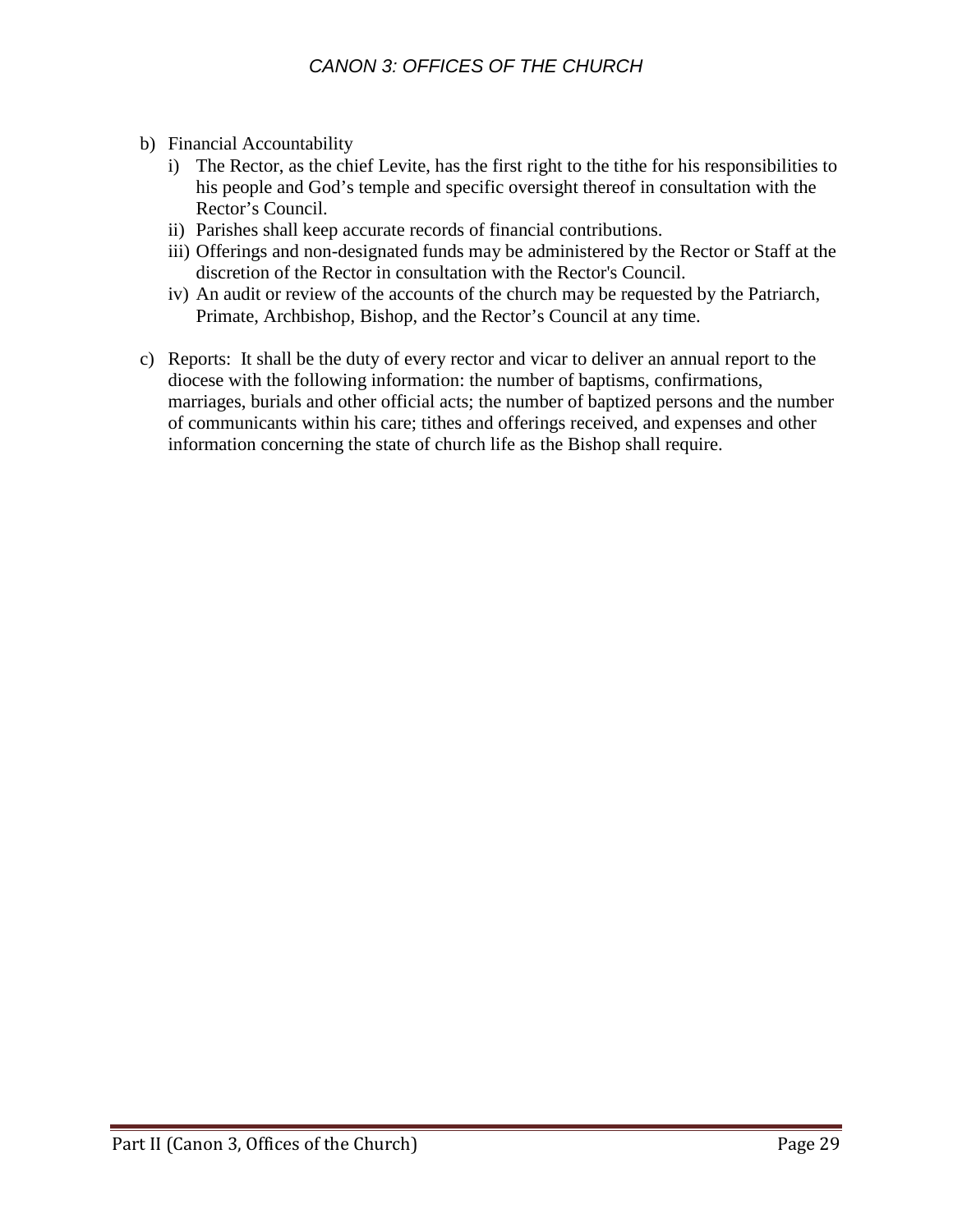#### *CANON 4: GOVERNANCE*

#### **CANON 4 GOVERNANCE**

- 1) Summary: The objective of consensus government is to hear the voice of the Lord for the church (whether the local church, or the international church). The church is governed at all levels by leaders who choose men to serve on their councils. The councils shall operate according to the rules of consensus government.
- 2) Founding Principles:
	- a) The church is not led by men but by the Holy Spirit.
	- b) Christ chooses a man; that man chooses men to be around him to implement the vision; these men help him hear the word of the Lord.
	- c) Consensus is helping the Father to hear the word of God.
- 3) What Consensus is:
	- a) An order of government that is based upon covenant relationships, a yielding of each leader's will to the Spirit of God, an open and honest submission to the one set apart by God as the leader among leaders, and a faithfulness to each leader that is noted by a fervent desire to "lay down one's life." It is unity of wills submitted to the will of God.
	- b) The biblical model of hearing from God for his church.
	- c) Hearing the voice of God for the government of the church and to help each man hear the voice of God for his life and ministry
- 4) The Principles of Councils of the church:
	- a) Each leader of the church, and council member, must hold himself personally accountable to a formalized group of men.
	- b) Each bishop and rector of the Charismatic Episcopal Church must have a council to which he is personally accountable to whom he can confide and receive ministry. In most cases this is the church or cathedral Rector's Council. When this is not the case, the bishop must establish such a council.
	- c) Councils will act with mutual accountability, transparency, and open, honest discussion.
	- d) Councils are not representative councils, that is council members do not represent a region, diocese, area of expertise or ministry; Instead they are to hear from God for the church.
	- e) Councils do not vote on issues when hearing from God.
	- f) Councils have no authority that is not given in the canons, or delegated by the council leader.
	- g) Church Councils are chosen by the rector, with the approval of his Bishop. Appointments last until a change of rectors or the rector removes a council member with the Bishops approval.
- 5) Consensus Government Prerequisites:
	- a) A man involved in church government must be in good relationship with and among other members of the council before he can successfully participate in consensus government.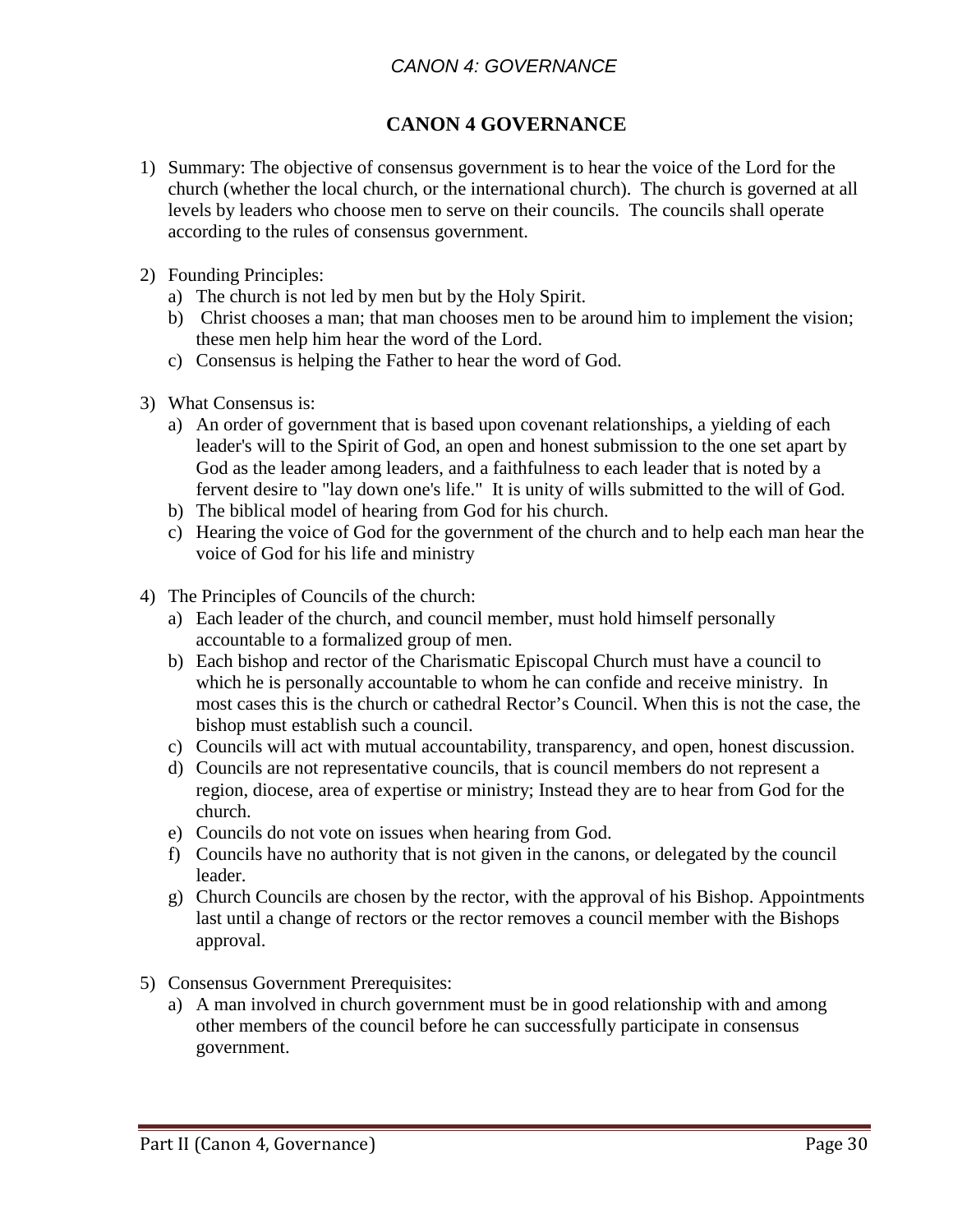- b) A covenantal relationship of a council requires members who participate in genuine fellowship, tithe, are honest, transparent, and remain submitted, supportive, and respectful if overruled.
- c) Relationships as stated above must be tested and tried over a long period of time.
- d) A member of the council must have a firm understanding of spiritual authority.
- 6) Consensus Government Procedures:
	- a) Prayer is the foundation of government by consensus, beginning with hearing the Holy Spirit.
		- i) Government must come from hearing God's voice.
			- (1) If we do what we want it is not Christ's church.
			- (2) Christ must be the literal head, not a figurehead.
		- ii) All must lay down their wills and personal agendas.
	- b) Start by saying "Lead us Holy Spirit." The reality of true church government is found in the supreme confidence that the Holy Spirit is truly directing the church.
	- c) Members never talk about sensitive areas of church business unless the whole group is present.
		- i) Members cannot lobby people into a position.
		- ii) All discussions are conducted with all members present; no discussions should be held outside the council setting.
		- iii) Issues that are labeled "Confidential" are not discussed with others outside the council including family members.
	- d) Members must learn to hear the voice of God through each other.
		- i) Different people hear God in different ways.
		- ii) Spiritual gifts/backgrounds/experience all play a part in how God speaks.
	- e) Consensus government does not mean all have to agree.
	- f) Consensus requires that all parameters within church government must be met, which are:
		- i) Laying down of one's own will to God and each other.
		- ii) Laying down of agendas, opinions, and ambitions.
		- iii) Committing to speak what God says.
- 7) Polling Procedures:
	- i) Respond one at a time.
	- ii) Respond youngest to the oldest (This is done to keep younger members from being influenced by those senior to themselves)
	- iii) Recognize council seniority by consecration, ordination date or newest to council.
	- iv) Issues of consensus and disagreement are noted
	- a) Procedures for lack of unanimity.
		- i) If one or two are uneasy, the presider can still rule that God has spoken (1) who it is
			- (2) what the concerns are
			- (3) what the attitudes of those who disagree are
			- (4) whether or not they have talked to someone else
		- ii) Issues with no consensus should be tabled
		- iii) Whatever is decided, the group leaves committed to the decision and unity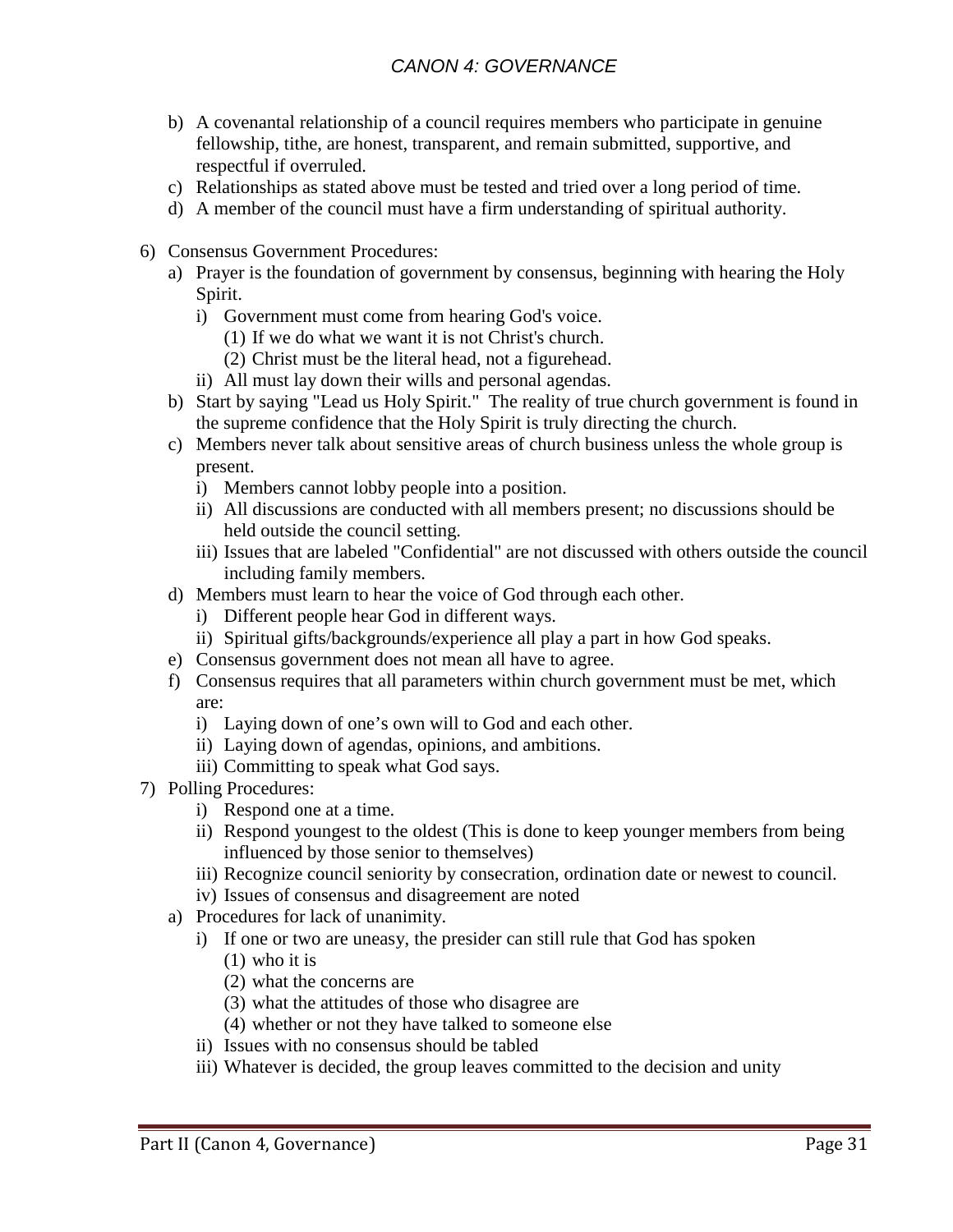#### **A. Orders of the Church**

- 1) The ICCEC affirms the priesthood of all believers and that all baptized Christians are the ministers of the church.
- 2) The orders of the church are bishop, priest, deacon and laity.
- 3) Orders of Ordained Ministry in the Church: The ordained ministry is called chiefly to equip and lead the church which is the royal and priestly company, to administer the sacraments of the church, to proclaim the good news of salvation to all peoples, and to offer to God the sacrifices of praise and thanksgiving through the stewardship of time, energy, finances, and spiritual gifts.
	- a) Bishops are the successors of the apostles, and are the icons of the government of God in the church. The bishop is the chief pastor and teacher of the church. The bishop holds the authority of the church and the full sacramental grace of the church.
	- b) Priests are ordained in apostolic succession and are the icons of the sacrificial and obedient life of Christ. A priest serves under the authority of the bishop to celebrate the Eucharist, to baptize, to serve as pastor and teacher, and, with authority given to him by the bishop, to administer the affairs of the church as the bishop's representative.
	- c) Deacons are ordained in apostolic succession and serve as the icons of the servant's heart in ordained ministry. Deacons serve directly under the authority of their bishop, and, by the bishop's authority, may be supervised by the priest of the parish in which they serve.
	- d) Laity, when baptized, are incorporated into the people of God, share in Christ, and serve by participating in the church's mission to bring the Gospel to all peoples. Laity serve the church by assisting at services, missions and programs of the church and by utilizing their expertise for the good administration of the church. They live sacramental lives, thus bringing God's enlightenment and order to society.
	- e) Membership in the church is defined using these categories:
		- i) A baptized member is one baptized in water in the name of the Trinity, who maintains fellowship in a particular congregation, and who is enrolled in the parish register. Responsibilities of members include regular participation in the life of the church, contributing tithes and offerings, following the vision of the leadership, serving through various gifts and ministries for the building up of the church, making a commitment to the Great Commission and the Great Commandment.
		- ii) A confirmed member is a communicant who has been confirmed by the laying on of hands of a bishop in the Charismatic Episcopal Church, or who has been received by a bishop of the Charismatic Episcopal Church, having been confirmed previously in a communion in apostolic succession. Only confirmed members may hold leadership positions in the church.
- 4) Auxiliary and Coadjutor Bishops: The auxiliary bishop serves at the direction of the bishop ordinary and shall not possess the right of succession. Coadjutor bishops are in all ways like auxiliary bishops, except that they shall possess the right of succession.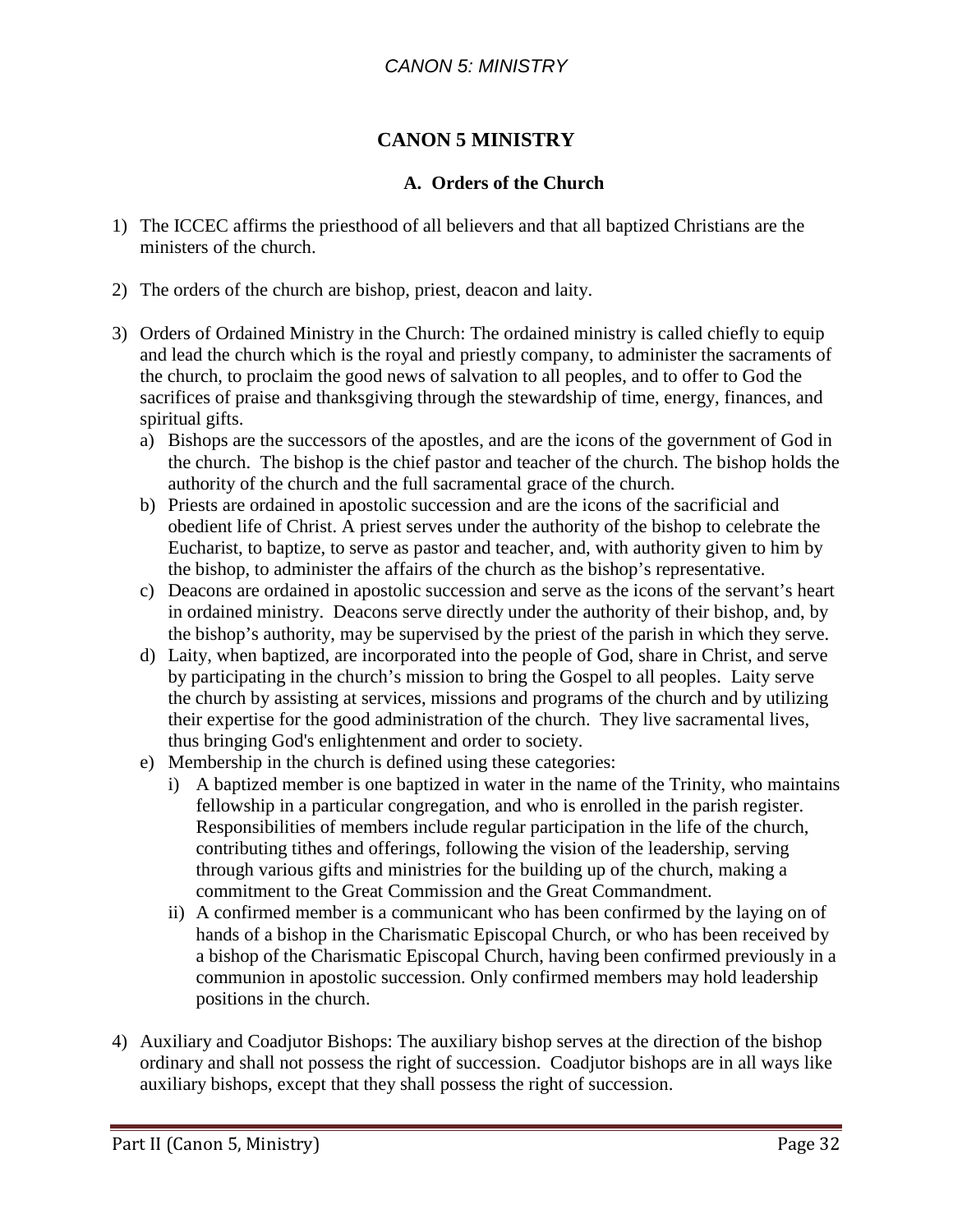5) Non-diocesan bishops can reside within another bishop's diocese, but cannot provide any oversight or authority over that diocese unless the diocesan bishop grants such oversight or authority.

#### **B. Qualifications for Ordained Ministry**

- 1) A Candidate for Holy Orders:
	- a) must be a confirmed male of the Charismatic Episcopal Church.
	- b) must have the call of God on his life affirmed by his Bishop.
	- c) must be faithful in serving and giving of his time and talent.
	- d) must accede to the canons, doctrine, authority and catechism of the Charismatic Episcopal Church.
	- e) must uphold and believe in the biblical model of family and to the sanctity of life.
	- f) must tithe.
	- g) must not be a member of secret societies. (A secret society is a lodge, club, association or society that requires its members to make sacred vows, oaths, or obligations and invoke secret practices, or espouse information not allowed for public distribution. )
	- h) must in good standing in the Charismatic Episcopal Church.
- 2) A Candidate for Deacon:
	- a) must be at least twenty-one years of age.
	- b) must have completed the preparatory requirements for the diaconate during a period of postulancy.
	- c) must have the written endorsement to the bishop from the rector who have pastoral oversight.
- 3) A Candidate for Priest:
	- a) must be at least twenty-four years
	- b) must have completed the preparatory requirements for priesthood as required by the bishop during a period of postulancy.
	- c) must have the written endorsement to the bishop from the rector, priest or bishop who has pastoral oversight.
- 4) A Candidate for Bishop:
	- a) must be meet all the qualification of a priest
	- b) must be at least thirty years of age.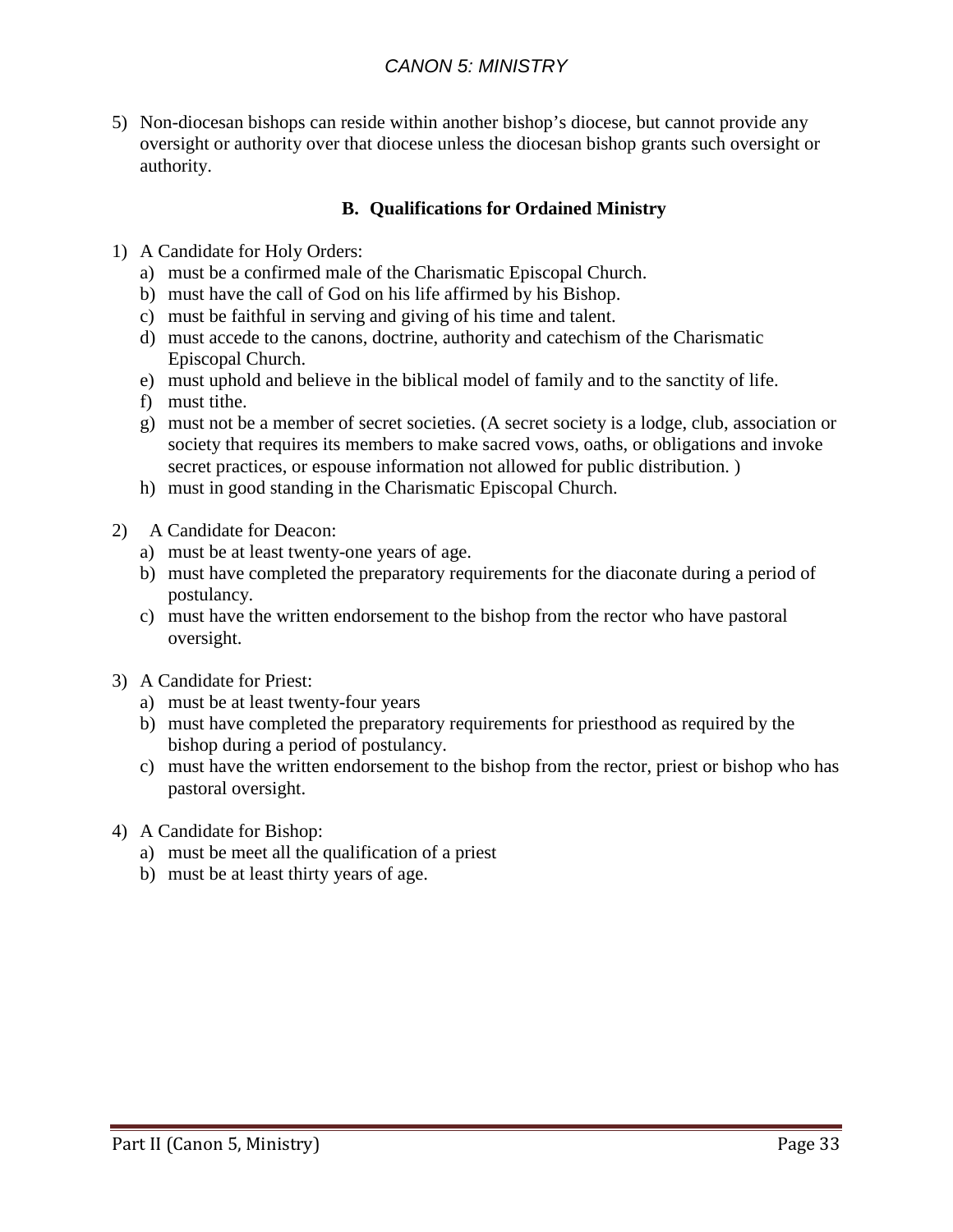#### **C. The Ministry of the Diaconate**

- 1) The Ministry of a Deacon:
	- a) A deacon is a minister who is ordained for the tasks of the service of the church through the ministry of the Word, divine worship, and services of charity which are carried out under the pastoral authority of the bishop.
	- b) A deacon is called to care for the sick, poor and needy.
	- c) A deacon is called to assist the priest or bishop in the administration of the Sacraments.
	- d) A deacon is called to teach and preach the Word of God.
	- e) A deacon is called to assist in church administration.

#### **D. The Ministry of the Priesthood**

- 2) The Ministry of a Priest
	- a) The priesthood is a sacrament- "one who offers God's gifts".
	- b) A priest is his bishop's representative to the people.
	- c) A priest is the icon of Christ.
	- d) A priest is the father of the people of his parish and is responsible for their discipleship and growth in Christ.

#### **E. The Ministry of a Bishop**

- 3) The Ministry of a Bishop:
	- a) The episcopate is a sacrament- "one who offers God's gifts"
	- b) A bishop is the icon of Christ
	- c) A bishop provides priests with authority to conduct his liturgy to his people.
	- d) A bishop serves as "Father in the Lord", as the icon of Christ, he is mindful of his obligation to be an example of holiness in charity, humility, and simplicity of life. He strives to promote in every way the holiness of the Christian faithful according to the proper vocation of each.
	- e) A bishop speaks God's Word to the church and to the world and celebrates the sacraments for the people of God.
	- f) A bishop acts with humanity and charity toward the brothers and sisters who are not in full communion with the catholic church and fosters ecumenism as it is understood by the church.
	- g) A bishop is to foster vocations to different ministries and to consecrated life, with special care shown for priestly and missionary vocations.
	- h) A bishop is bound to propose and explain to the faithful the truths of the faith which are to be believed and applied to morals.
	- i) A bishop takes care that the prescripts of the canons on the ministry of the word, especially those on the homily and catechetical instruction, are carefully observed so that the whole of Christian doctrine is handed on to all.
	- j) A bishop firmly protects the integrity and unity of the faith to be believed, while nonetheless acknowledging a just freedom in further investigating its truths.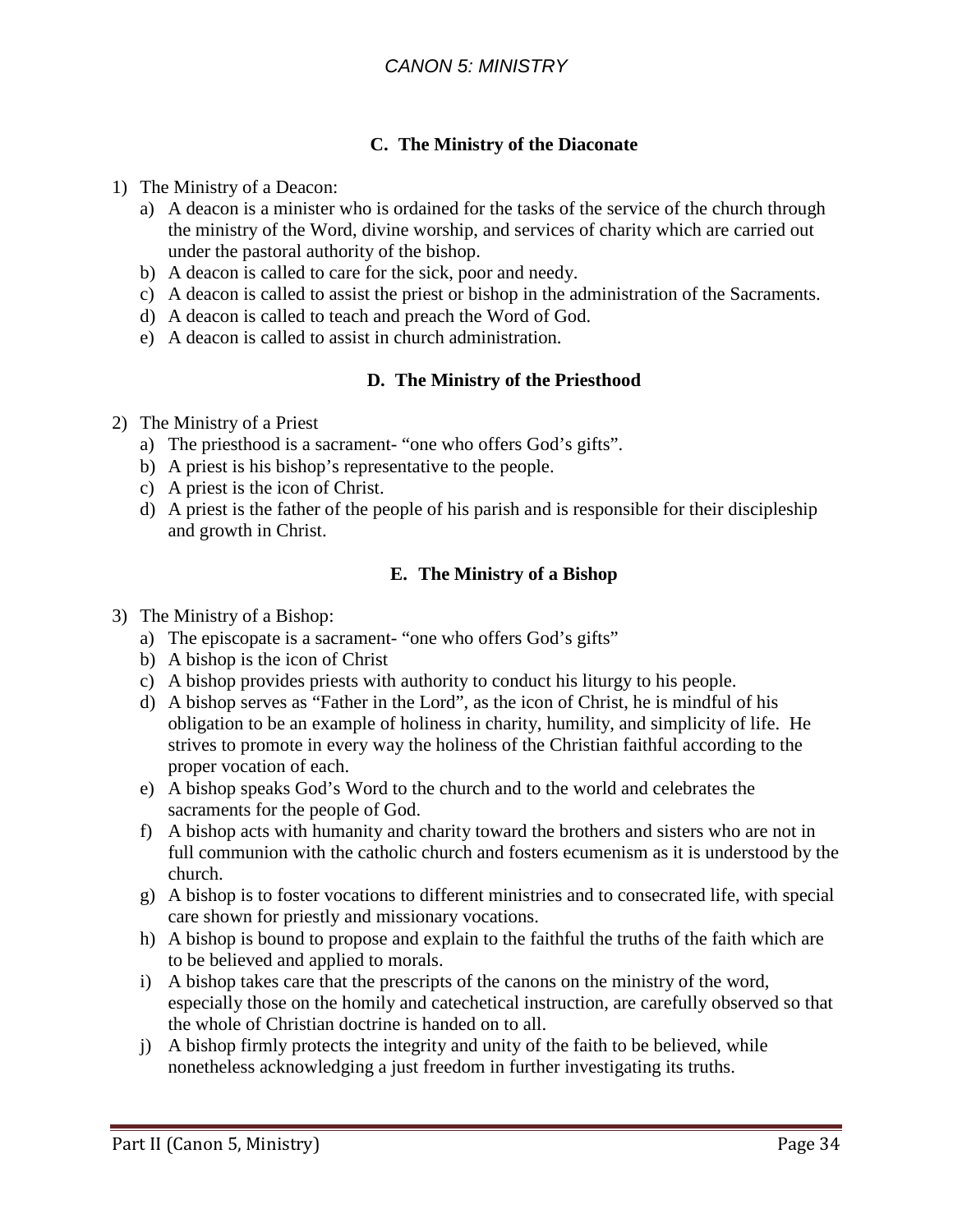- k) A bishop is the principal dispenser of the mysteries of God; he is to constantly endeavor to inspire the Christian faithful entrusted to his care to grow in grace through the celebration of the sacraments and to foster an understanding of and participation in the paschal mystery.
- l) A bishop protects the unity of the universal church, and is bound to promote the common discipline of the whole church: therefore, he urges the faithful to observe the ecclesiastical laws.
- m) A bishop who resigns or retires from office can be given the title of emeritus of his diocese and can retain a place of residence in that diocese if he so desires, unless in certain cases the Patriarch provides accommodations because of special circumstances.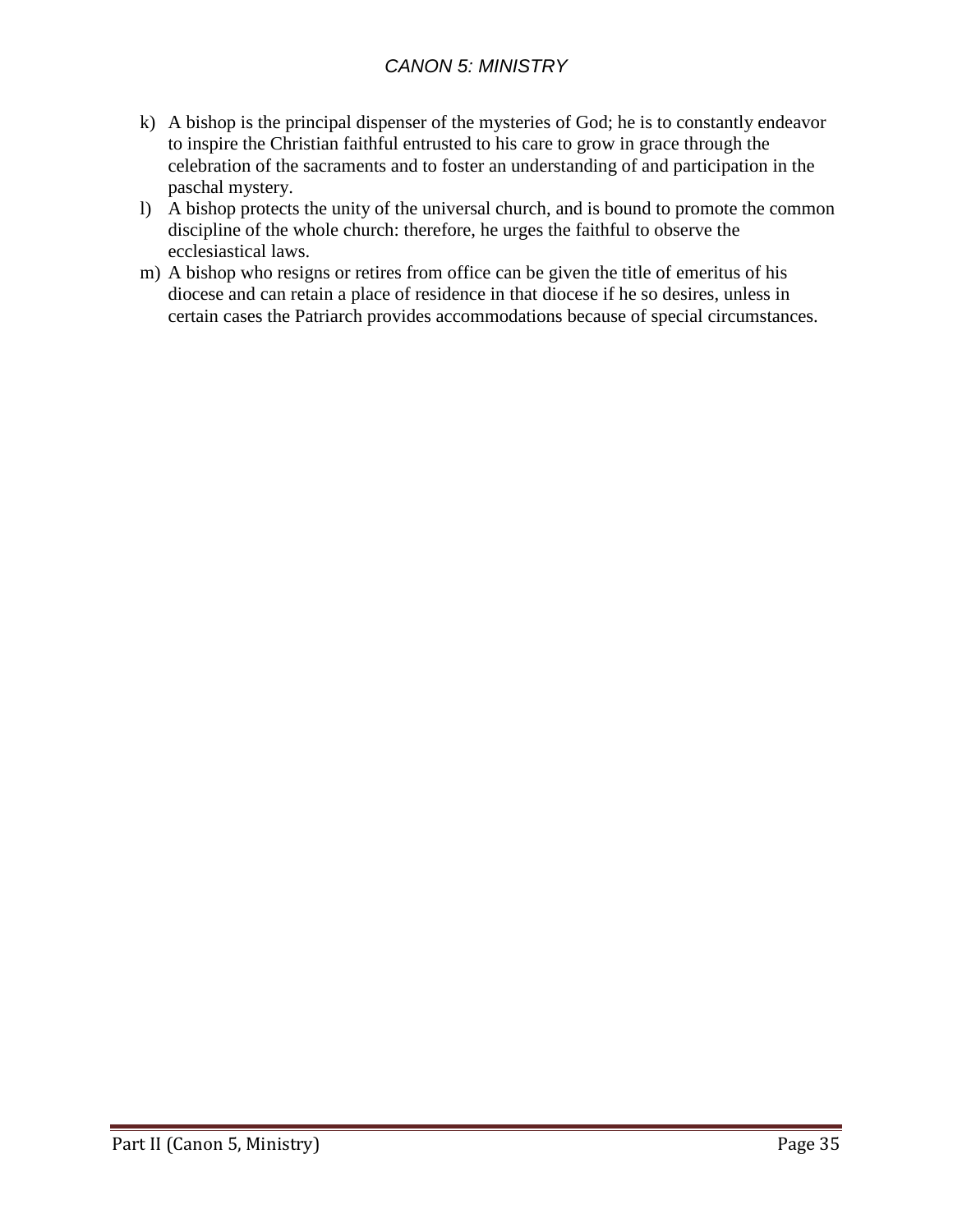#### **F. The Process for Holy Orders**

- 1) Inquirer: An inquirer into holy orders will be asked to establish himself in a CEC congregation under a priest and participate in the life and ministry of the congregation.
- 2) Postulant:
	- a) Preparation for Holy Orders shall include theological training, practical experience, psychological evaluation, spiritual formation and confession, along with pastoral guidance provided throughout the period of preparation.
	- b) If the postulant has not received appropriate educational credentials, but has shown such proficiency in an occupation or profession as to give promise of a calling to Holy Orders, upon reception of application for Holy Orders, the bishop and at least two priests shall interview the applicant. Upon the acceptance of the application for Holy Orders, the bishop shall admit the applicant to postulancy, working closely with the postulant to develop and monitor a program of preparation for Holy Orders.
- 3) Examination:
	- a) The candidate shall be informed that there is no process to guarantee ordination; graduation from seminary or completion of requirements does not earn ordination.
	- b) The candidate shall be informed that ordination is the recognition of a call of God on a man's life, not a process.
	- c) The candidate shall be assigned a confessor, a mentor and a spiritual advisor to help him discern the call upon his life.
- 4) Ordination: The candidate is ordained into the position for which he is called.
- 5) Renunciation of Orders:
	- a) A clergyman who desires to renounce his ordination with the Charismatic Episcopal Church must submit his request in writing to his canonical superior. Except in the case of disciplinary action, the canonical superior, in coordination with his council, may accept his renunciation.
	- b) A report of the renunciation of orders must be forwarded in writing to the territorial office and Office of the Primate.
	- c) Any ordained man who becomes divorced and chooses to remarry must lay down his orders.
- 6) Renunciation of Functions:
	- a) Any Deacon or Presbyter in good standing may resign from the Ordained Ministry of this Church by sending a resignation in writing to his Bishop. The Deacon or Priest must not under discipline. This cannot be used in lieu of investigation of misconduct or irregularity, but is voluntary and for causes which do not affect the moral character of the Deacon or Presbyter.
	- b) Ecclesiastical Authority may pronounce that such renunciation is accepted and that the Deacon or Priest is released from the functions if ICCEC of his ordained office and this release is not for moral or ethical failing.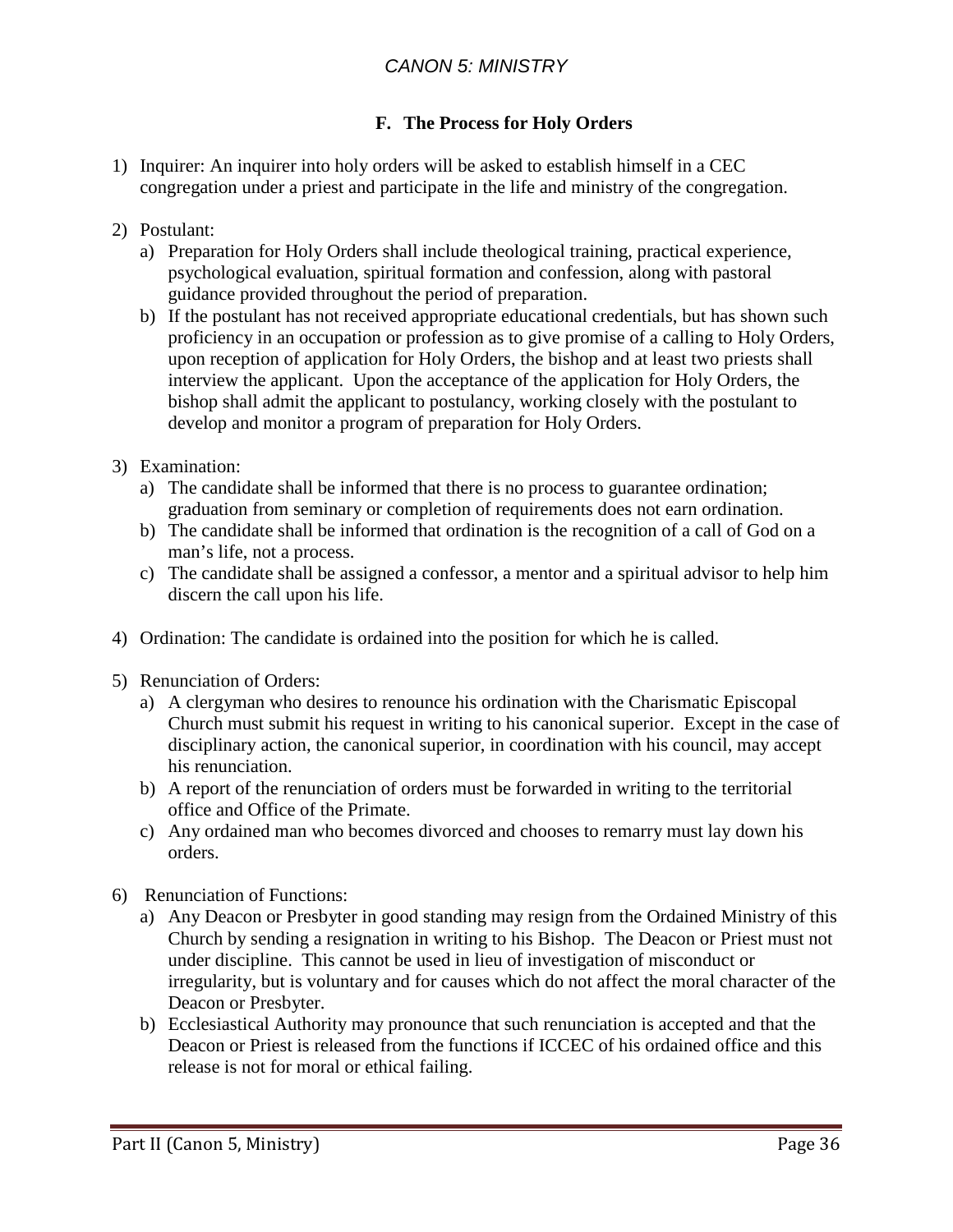- c) The Deacon or Presbyter and he is relinquishing the right to exercise the gifts and spiritual authority as a Minister of God's Word and Sacraments conferred in ordination.
- 7) Transfer
	- a) Any Deacon or Priest in the ICCEC that is in good standing may, at their own request, be released from the obligations of the ministry of the ICCEC to unite with another Christian Denomination, in apostolic succession, by a commendatory letter, signed by the Bishop. Transfer to non-apostolic succession denomination is a renunciation of orders.
- 8) Receiving Clergy:
	- a) From Other Christian Bodies in Non-Apostolic Succession: The bishop shall interview said clergy, determining his knowledge of Scripture, theology, church history, liturgy and practical pastoral experience. The candidate having fulfilled the requirements of postulancy, may continue the process for Holy Orders.
	- b) From Other Christian Bodies in Apostolic Succession: If a person ordained in apostolic succession should apply to the Charismatic Episcopal Church for Holy Orders, the bishop shall interview said clergy. If the candidate has met the requirements for ordination, his orders shall be received. If the candidate has not met the requirements for ordination, he may be received as a postulant.
	- c) Consecrated Bishops from Other Christian Bodies in Apostolic Succession: A person who has been consecrated as a Bishop in apostolic succession may apply to the Charismatic Episcopal Church for priestly orders only. If the candidate has met the requirements for ordination, his orders shall be received as a priest, and he must adhere to all requirements and practices of a priest in that Diocese. He must serve one year as a priest before being considered to serve as a Bishop in the CEC. After one year, he may be considered for the episcopacy just as any other priest of the church, following the canonical procedures outlined for Vacancy and Succession. If he is chosen to serve in the episcopate, he need not be re-consecrated, but must renew his consecration vows before the Primate of the Church where he is to serve.
	- d) Deacons, Priests and Bishops formerly serving in the ICCEC : If a person formerly ordained Deacon, Priest or Bishop should apply for reinstatement of their Holy Orders in the Charismatic Episcopal Church, whether Deposed or if they Renounced the Ministry, the bishop shall interview said clergy. If the Deacon or Priest has met the requirements for ordination, his orders may be re-instated. A clergyman who was formerly a Bishop in the CEC may be re-instated as a priest. He must serve one year as a priest before being considered to serve as a Bishop in the ICCEC. After one year, he may be considered for the episcopacy just as any other priest of the church, following the canonical procedures outlined for Vacancy and Succession. If he is chosen to serve in the episcopate, he need not be re-consecrated, but must renew his consecration vows before the Primate of the Church where he is to serve.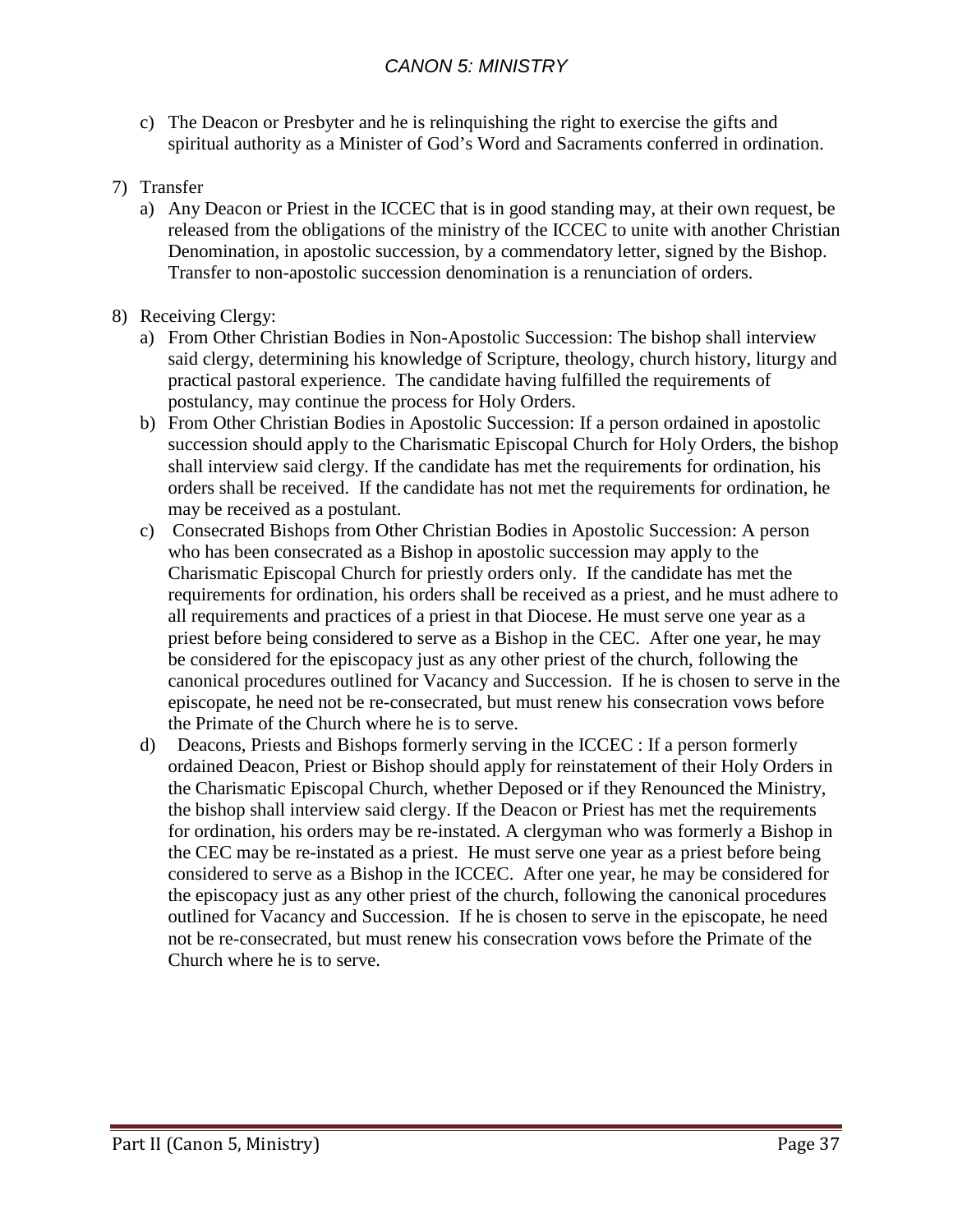#### **G. Discipline**

- 1) Bishops, priests, and deacons shall be liable to presentment and trial for the offenses listed in these canons.
- 2) Procedures: After all other methods of correction have been exhausted council members can call for an ecclesiastical trial.
	- a) If the council decides that the evidence is relevant, material and competent, they proceed to trial.
	- b) The council then creates a judicial council consisting of three men to hear and decide the case. The accuser cannot be a member of the three-man judicial council.
	- c) The accused and an appointed accuser make a case and present evidence. The accused may be assisted by a person of his choice, but the accused must present his own case. All witnesses and the accused must testify; no right of self-incrimination exists.
	- d) Each party can then review the facts bearing on the issue and make counter arguments.
	- e) When all evidence has been examined, the judicial council determines by consent or majority opinion the guilt or innocence of the accused.
	- f) This judicial council then automatically appeals its decision to the entire council who may, at its discretion, re-hear the case or decline to do so. The accused can then appeal to the higher council.
- 3) Discipline of Bishops, Priests and Deacons:
	- a) Disciplinary measures shall be administered by the next higher council with authority over the bishop, priest or deacon.
	- b) The purpose and goal of all discipline is restoration.
	- c) Circumstances requiring extraordinary discipline include
		- i) abandonment of the ICCEC
		- ii) divergence from creedal vows
		- iii) licentious lifestyle
		- iv) unlawful acts
		- v) violation of the church's confessional
		- vi) refusal to obey a godly admonition
	- d) All corrections and disciplines may be appealed to the next highest authority in the church, and may, at that authority's discretion, be heard or dismissed.
	- e) Appeals: Corrections and disciplines have one automatic appeal and one subsequent appeal to the next highest authority in the church. The first appeal is to the full council, and at that authority's discretion, it may re-hear the case or review the findings, then it provides a decision. The Patriarch has only one automatic appeal to the full council.
- 4) Patriarch: The Discipline of a Patriarch will follow the above procedures, but due to lack of a higher ecclesiastical authority, the following standards are added.
	- a) The Patriarch has appeal to the full Patriarch's Council and if requested a second appeal can be made to a convened council six of the next senior archbishops who have not previously participated in the process. If there are not six archbishops who have not participated in the process, the next active bishops in order or seniority are selected to make a council of six.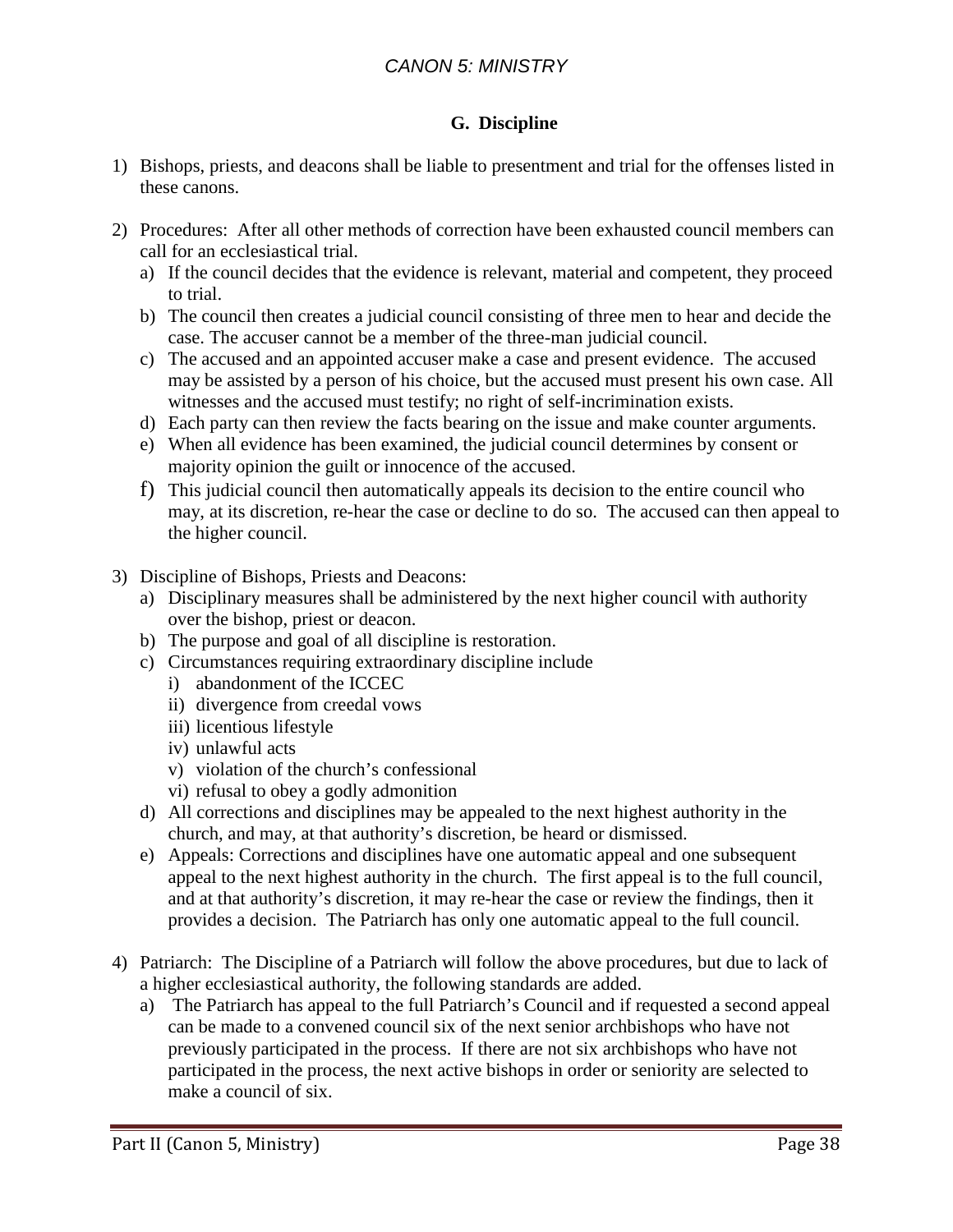- 5) Disciplinary Actions:
	- a) Disciplinary actions are extraordinary measures taken by the church to guard the faith, insure catholicity, and maintain the doctrine and integrity of the ICCEC and the whole church. Sufficient evidence must be presented to proceed with extraordinary discipline. In every case, an official statement of the action must be provided to the bishop, priest, deacon, or lay person being disciplined. The statement shall be provided to the Office of the Patriarch, as well as to the territory and to any archdiocese or diocese involved in the case. Disciplinary actions include:
		- i) godly admonition
		- ii) suspension for a specified period of time
		- iii) removal from office
		- iv) removal of faculties
		- v) removal from positions of ministry
		- vi) deposition
		- vii)excommunication
	- b) Deposition is a disciplinary action which removes the ability of a clergyman to function in ordained ministry in the CEC. A clergyman may be Deposed for cause before or after he submits a request for Renunciation of Ministry.
- 6) Discipline of Laity
	- a) The discipline and correction of lay members shall be taken only after all measures have been exhausted, or in the event that the person involved refuses to participate in resolving the issue(s) in question.
	- b) Disciplinary measures shall be administered by the bishop in consultation with his council or the rector in consultation with his council. Disciplinary actions against a lay person include removal from ministry, removal or suspension of a commissioned ministry, refusal of the sacrament of Holy Eucharist. Excommunication is a disciplinary action which may only be taken by a bishop.
	- c) The purpose and goal of all discipline is restoration.
	- d) Circumstances requiring extraordinary discipline include:
		- i) divergence from creedal vows
		- ii) licentious lifestyle
		- iii) unlawful acts

#### **H. Non-Disciplinary Actions**

- 1) Resignation
	- a) A normal vacancy occurs when the ecclesiastical authority receives a letter of resignation from the clergyman. The ecclesiastical authority shall convene a meeting of the ruling clergyman council at which the letter of resignation shall be read and discussed.
	- b) If the clergyman has an ecclesiastical office, ecclesiastical authority shall preside over the clergyman's council.
	- c) All clergy who have resigned from their local appointments shall automatically be placed in non-parochial status with the diocese of their canonical residency.
- 2) Evaluation of God's call upon a person's life: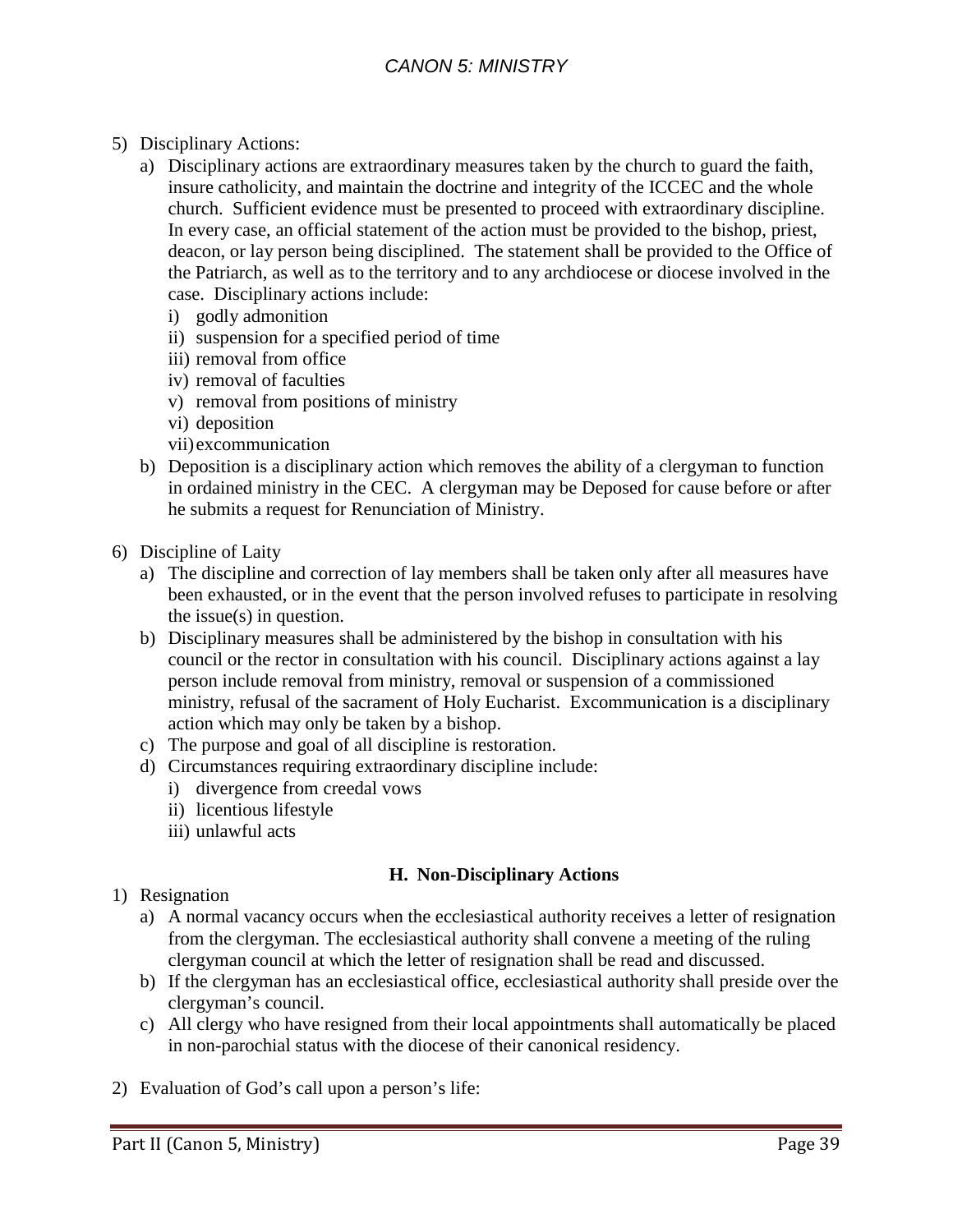- a) At any time during his tenure, a priest, deacon, minister, council member or church elder and his council may call for a special meeting with his ecclesiastical authority for the purpose of evaluating his ministry.
- b) The recommendation concerning the call upon a person's life will be reviewed pastorally, and not under the disciplinary canons.
- 3) Laying down of orders:
	- a) A clergyman may ask to be released from the functions of his office by laying down his orders permanently.
	- b) Reasons can be life circumstances making it impossible to continue, or a belief that he was not called.
	- c) A bishop may request a clergyman lay down his orders if those orders are not in the best interests of the clergyman and/or the church.
	- d) This is a non-punitive measure and is voluntary. The clergyman submits a Renunciation of Orders to his Bishop.

#### **I. Ministries that do not require ordination**

- 1) Every baptized believer is a minister in the Body of Christ. The public installation of qualified persons in positions of ministry can be accomplished if there is a great need, such as giving them legal status.
	- a) These installed non-ordained ministers have authority only within the diocese in which they were installed.
	- b) Non-ordained ministers including catechists, lay preachers, liturgical leaders and others may be installed by the Bishop. The Bishop will establish guidelines for the training and selection of such persons being established by him.

.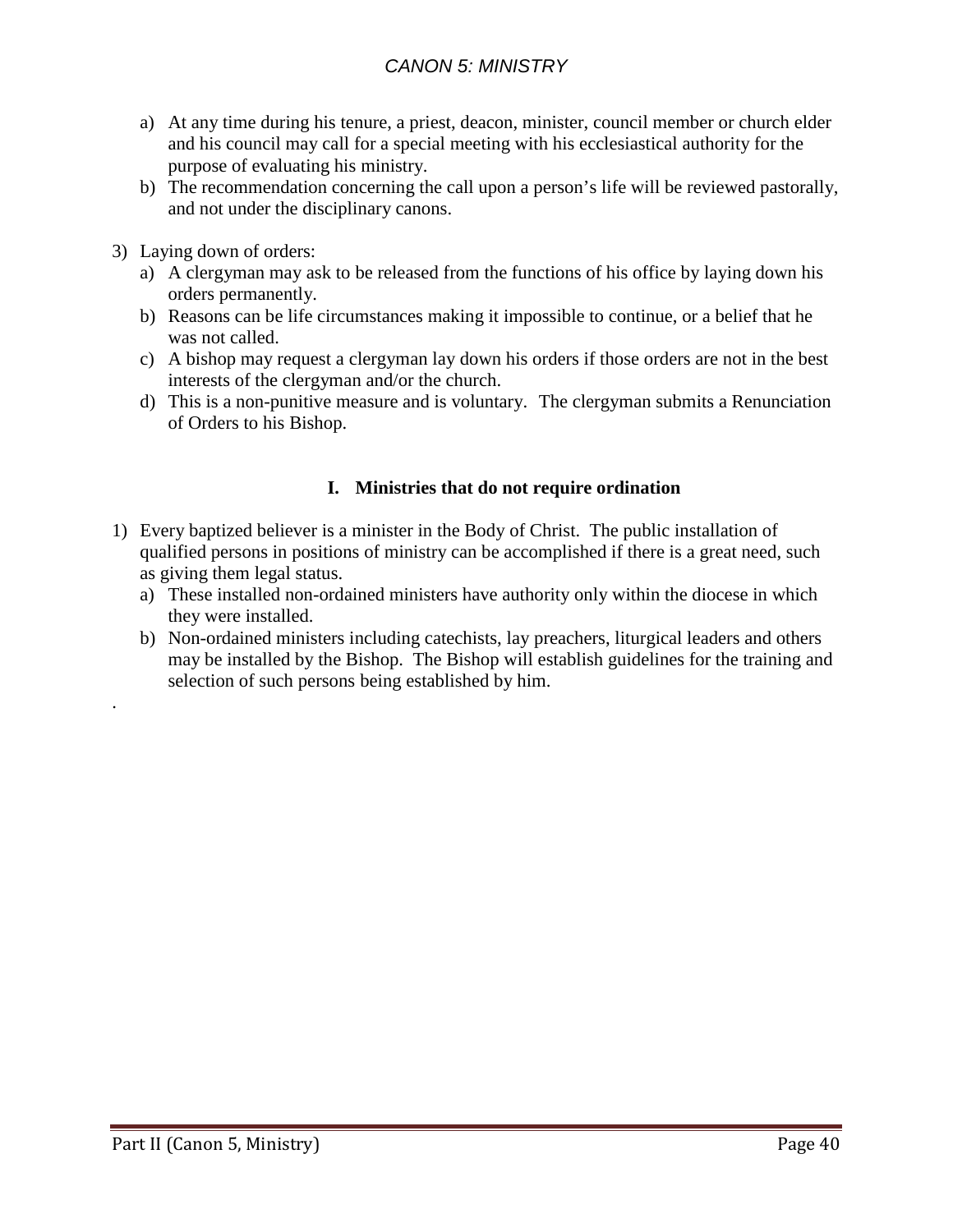#### **J. Resolution of Conflict Model**

Summary: "Moreover if your brother sins against you, go and tell him his fault between you and him alone. If he hears you, you have gained your brother. But if he will not hear, take with you one or two more, that 'by the mouth of two or three witnesses every word may be established. 'And if he refuses to hear them, tell it to the church. But if he refuses even to hear the church, let him be to you like a heathen and a tax collector." Matthew 18:15-17 NKJV

- 1) When a member of the church is deemed to have sinned against the body by acts which are contrary to Holy Scripture, in violation or contradiction of one's baptismal vows, in violation or contradiction of one's ordination vows, or in violation of the established canons of the ICCEC, the church authorities may confront that individual in accordance with Matthew 18:15-16. If the issue cannot be resolved, then the matter maybe brought before the church in accordance with Matthew 18:17 as outlined herein below.
- 2) Regarding those in ordained ministry:
	- a) In the case of a matter involving the Patriarch, two members of the Patriarch's Council may bring the matter before the Patriarch's Council.
	- b) In the case of a matter involving a bishop, two bishops of the church may bring the matter before the Primate's Council in the territory in which the bishop in question has residency.
	- c) In the case of a matter involving a priest, two priests of the church may bring the matter in question to the Bishop's Council in the territory or diocese in which the priest in question has residency.
	- d) In the case of a matter involving a deacon, two members of the church may bring the matter to the bishop who has direct authority over the deacon.
- 3) Regarding Lay Persons:
	- a) In the case of a matter involving a lay member of the church, two communicants in good standing of the church, either lay or ordained, may bring a matter to the Rector or Vicar of the parish or mission of which the person involved is a member.
	- b) In the case of a matter involving a priest or a deacon, two communicants in good standing, either lay or ordained, may take the matter before the Bishop's Council in the jurisdiction where the clergyman resides.
	- c) In the case of a matter involving a bishop, two communicants in good standing in the church, either lay or ordained, may bring the matter before the Bishop's Council in the territory or diocese in which they reside.
	- d) The Bishop's Council, upon hearing a matter presented by lay persons only, or by a combination of lay persons and ordained clergy, is to discern the matter in accordance with Matthew 18:15-16. After employing the principles of consensus government, the Council may present the matter to the Primate's Council in which the bishop in question is a member.
- 4) Regarding Appeal: If a matter has been addressed using the principles of consensus government and in accordance with the directive set forth in Matthew 18:15-17, and if the resolution of that matter is unsatisfactory to those involved by reason of a real sense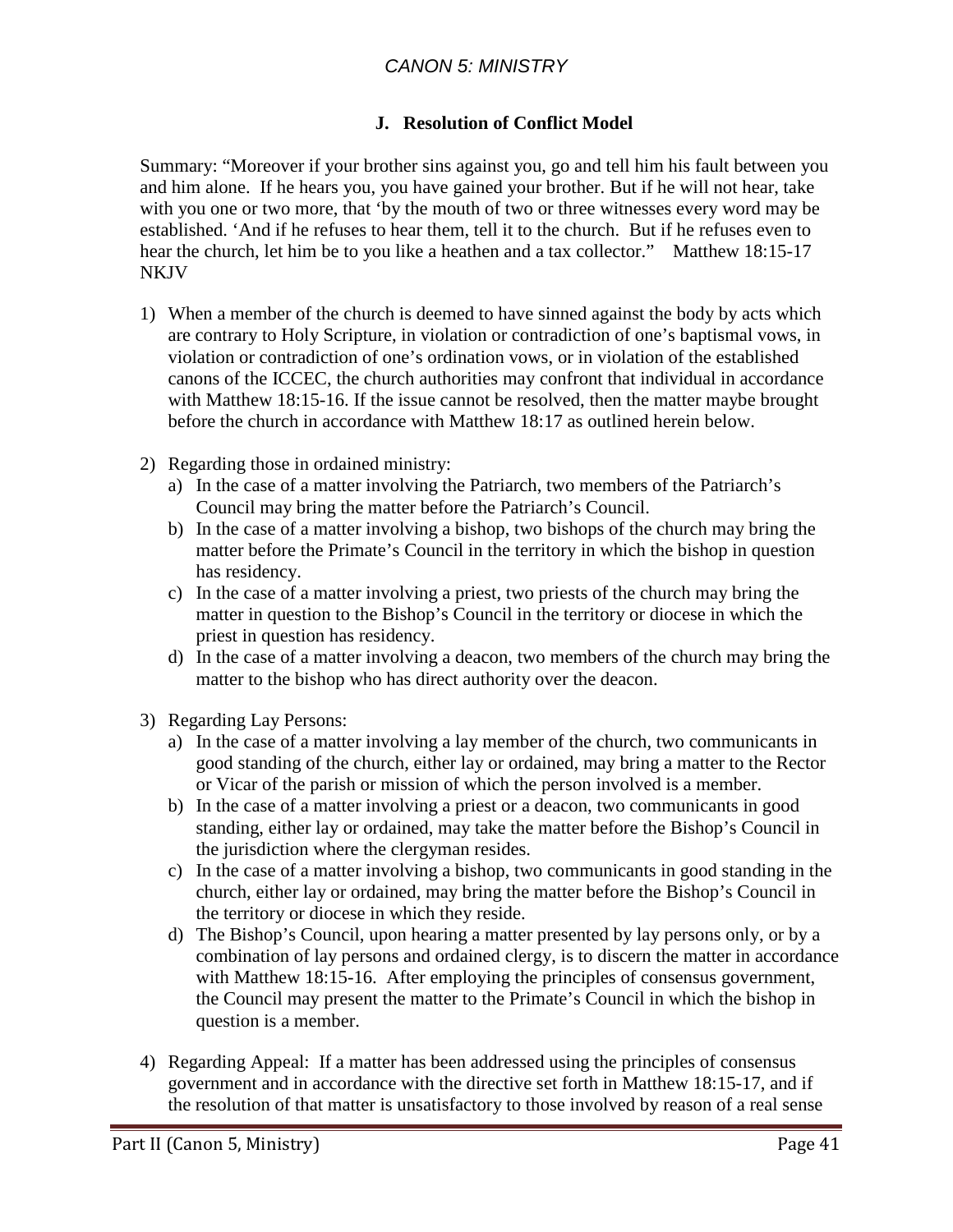of guidance by the Holy Spirit, then the resolution and the matter may be presented by at least three witnesses in the case to the next highest level of governance of the church.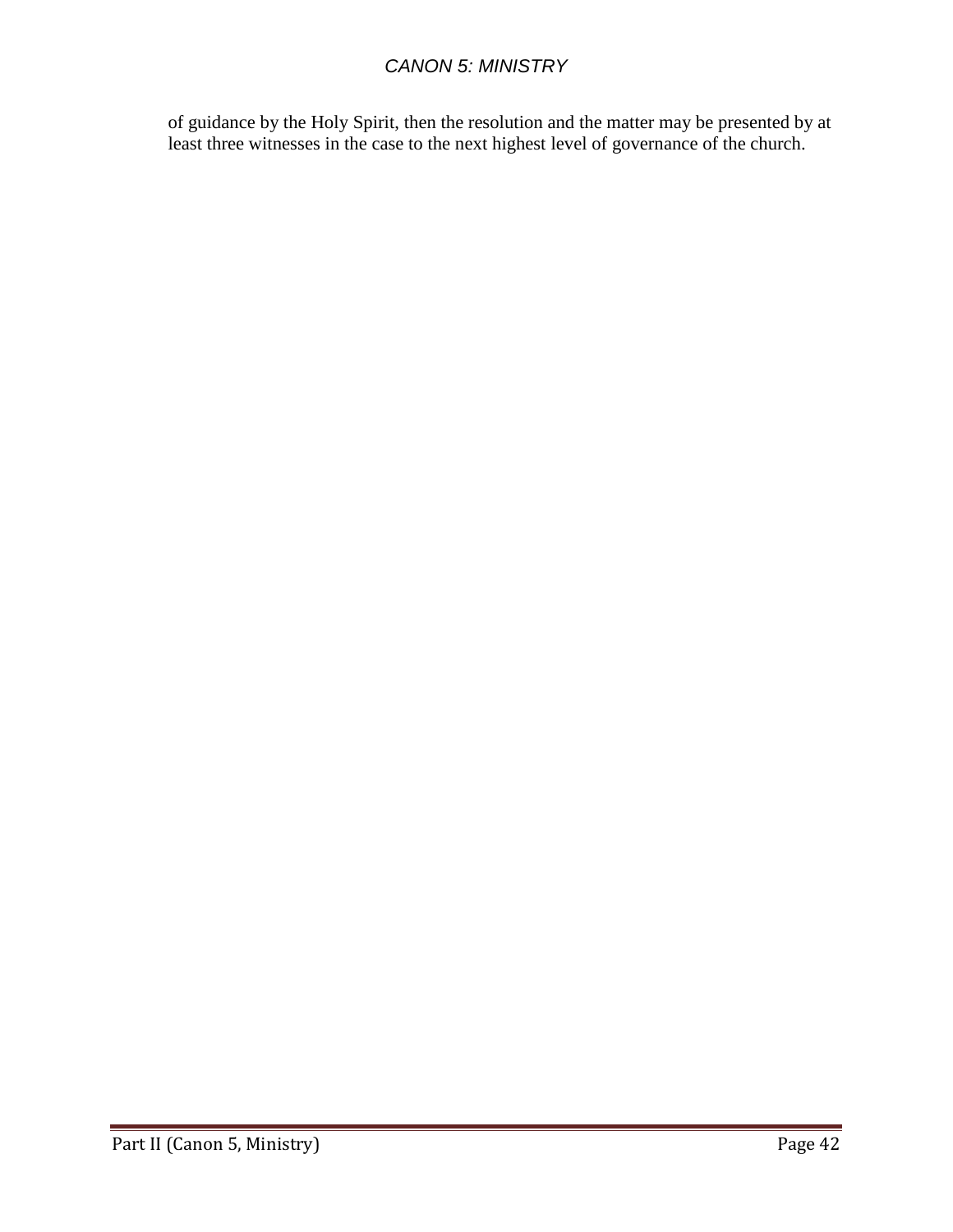#### **K. Vacancy and Succession**

#### 1) Summary:

- a) The succession of or nomination of a bishop, archbishop, primate or patriarch follows this common process:
	- i) A need is recognized
	- ii) A transitional leader is put in place by the next higher ecclesiastical authority if this creates a vacancy in an established position.
	- iii) Relevant members are solicited to nominate names (for example, priests can be asked to nominate a diocesan bishop)
	- iv) The council will meet to review candidates and establish prayerfully, a list of qualified candidates; the council will then nominate one candidate for the office whom they believe God has chosen.
	- v) The nominated candidates shall then be presented to the next higher council to receive affirmation by the men of the selected council.
	- vi) With higher approval, the council will meet and announce the selection.
- 2) Patriarch:
	- a) Vacancy and Succession in the Office of the Patriarch:
		- i) In the event of a vacancy in the office of the Patriarch, the senior member of the Patriarch's Council shall convene as many sessions of the Patriarch's Council as are necessary for the purpose of nominating and affirming a successor to the Patriarch. The Patriarch's Council, operating within the rules of Consensus Government, shall:
			- (1) appoint the senior existing member of the Patriarch's Council (by consecration date) to serve in an interim capacity for the purpose of:
				- (a) assuring the ongoing ministry of the ICCEC;
				- (b) as is necessary, assuring for the ongoing ministry of the Patriarch's diocese and/or parish;
				- (c) assuring the pastoral care of the former Patriarch and his family;
			- (2) through prayer and fasting and by consensus, implement the selection process and nominate a bishop of the church to serve as the next Patriarch.
		- ii) The newly affirmed Patriarch shall be installed in a service of public worship at a venue of his own choosing, at a time appointed by the Patriarch's Council.
		- iii) The call of a Patriarch shall be considered a lifetime call and subject to the canonical directives for re-evaluation, resignation, or removal.
	- b) Process for Nominating a Patriarch:
		- i) The process for nominating a Patriarch shall be steeped in prayer and guided by the Holy Spirit.
		- ii) Upon recognizing a vacancy in the Office of the Patriarch, the Patriarch's Council shall, as soon as is practicable of the vacancy:
			- (1) establish a list of criteria for the candidate who shall be the next Patriarch:
			- (2) establish a nominating committee that will:
				- (a) Include representatives of each territory within the ICCEC.
				- (b) make the qualifications for the next Patriarch known to all bishops of the church.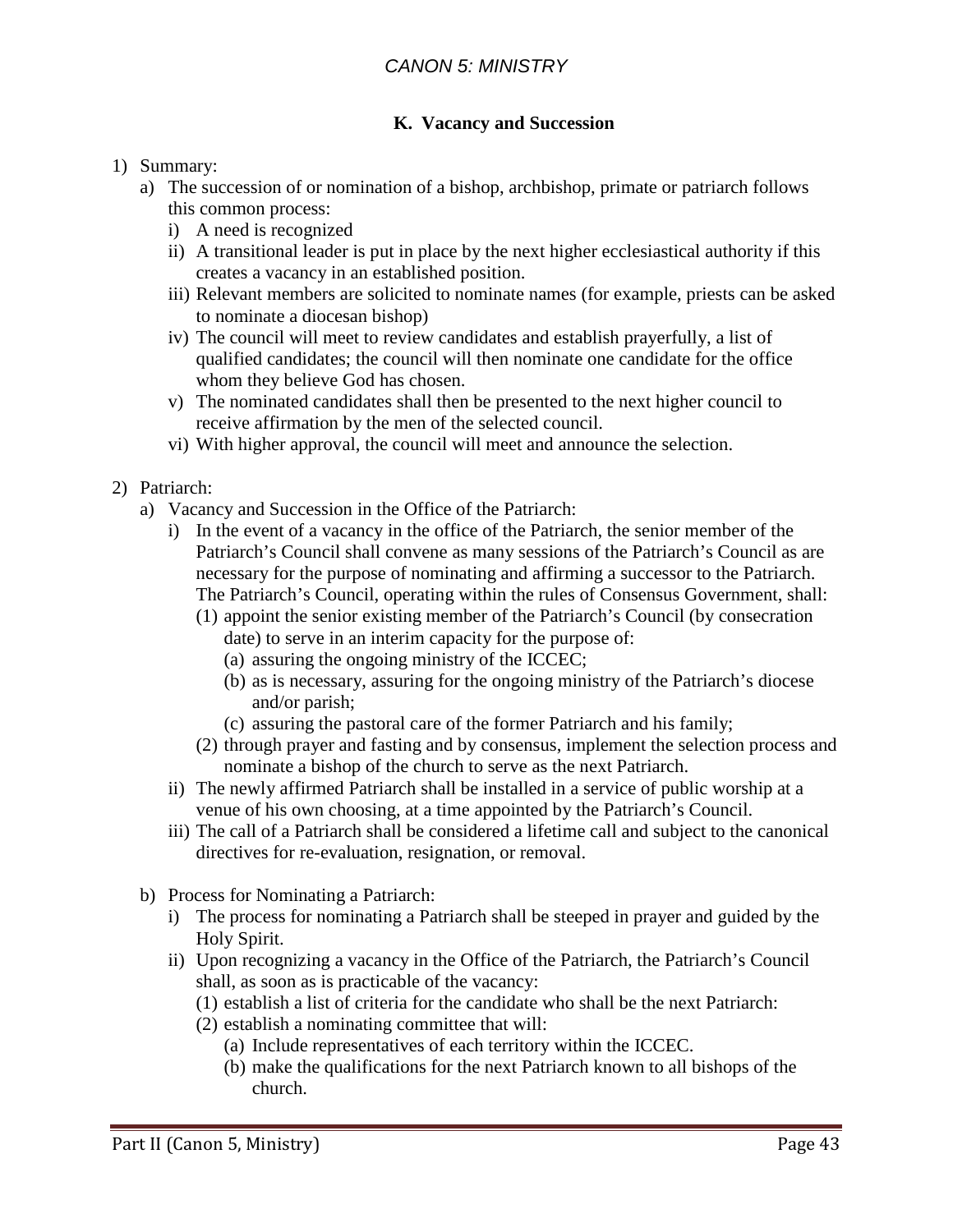- (c) receive nominations of candidates who meet the criteria established
- (d) Ensure that the nominees governing councils are in support of the bishops' nomination.
- (e) Forward the list of all nominees including a list of qualified nominees to the Patriarch's Council
- iii) Upon receiving the list of nominees from the Nominating Committee, the Patriarch's Council shall
	- (1) accept the list of candidates in whole or in part.
	- $(2)$  forward additional names, if the Patriarch's Council finds none of the candidates acceptable.
	- (3) deliberate and affirm deliberate and affirm a new Patriarch no later than as soon as is practicable after receiving a list of nominations.
	- (4) announced the name of the newly affirmed primate to the church as soon as the process is complete.
- 3) Primate:
	- a) Vacancy and Succession in the Office of a Primate
		- i) In the event of a vacancy in the office of a primate, the Patriarch shall assume the responsibilities of that office. He may also appoint another bishop to serve in an interim capacity.
		- ii) The Patriarch shall convene as many sessions of the Primate's Council as are necessary for the purpose of nominating a successor to the Primate. The Primate's Council, operating within the rules of consensus government and with the approval of the Patriarch, shall:
			- (1) assure the ongoing ministry of the primate's jurisdiction.
			- (2) as is necessary, assure the ongoing ministry of the primate's diocese and/or parish.
			- (3) assure for the pastoral care of the former primate and his family.
			- (4) through prayer and fasting and by consensus, implement the selection process and nominate and affirm a bishop of the territory to serve as the next primate.
		- iii) The newly affirmed primate shall be installed in a service of public worship at a venue of his own choosing at a time appointed by the Primate's Council.
		- iv) The call of a primate shall be considered a lifetime call and subject to the canonical directives for re-evaluation, resignation, or removal.
	- b) Process for Nominating a Primate:
		- i) The process for nominating a primate shall be steeped in prayer and guided by the Holy Spirit.
		- ii) Upon realizing a vacancy in the office of a primate, the Patriarch's Council shall, as soon as is practicable of the vacancy
			- (1) establish a list of criteria for the candidate who shall be the next Primate.
			- (2) establish a nominating Committee that will:
				- (a) make the qualifications for the next Primate known to all bishops of the territory.
				- (b) receive nominations of candidates who meet the criteria established.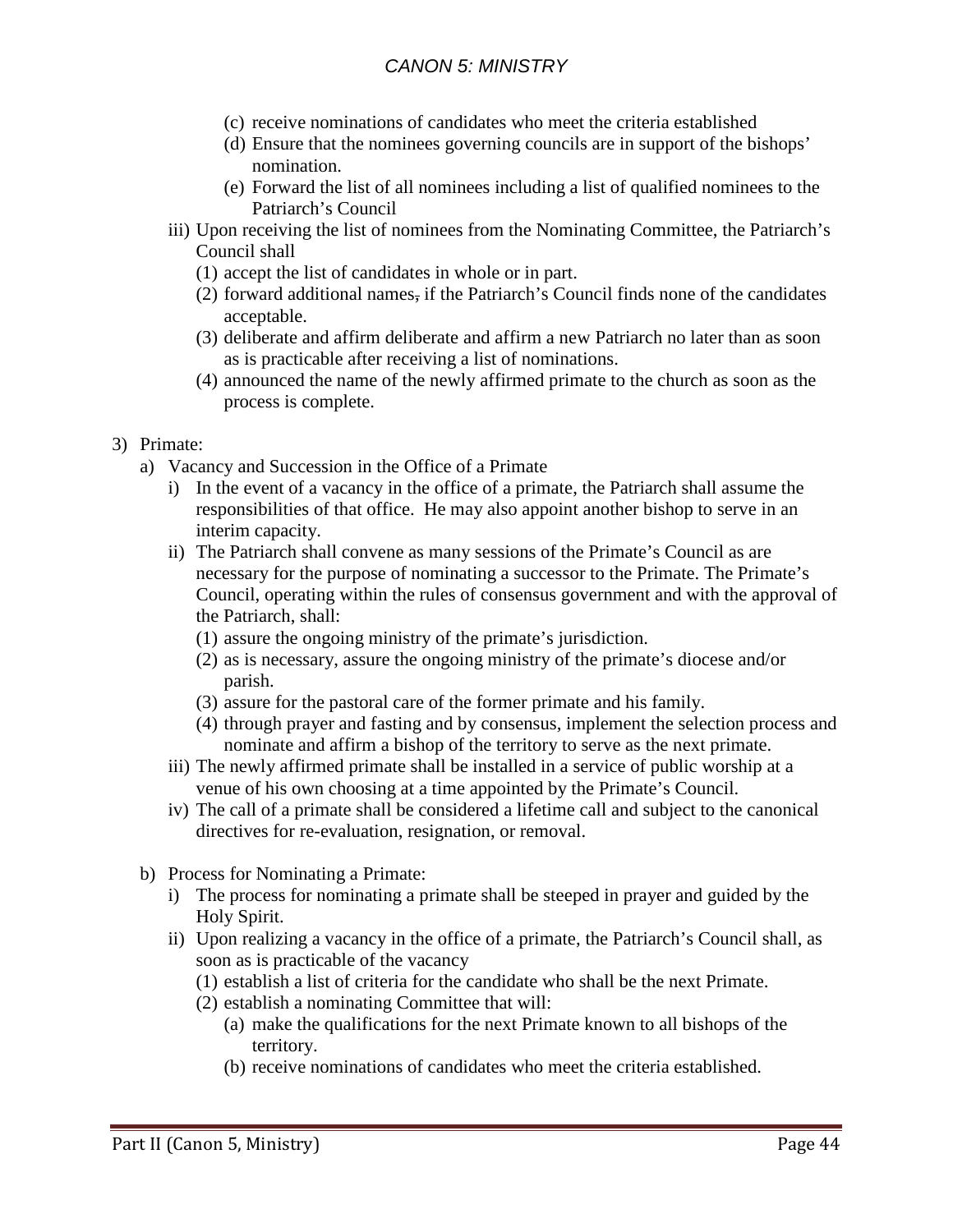- (c) Ensure that the nominees governing councils are in support of the bishops' nomination
- (d) Upon being established, forward the list of qualified nominees to the Patriarch's Council.
- (3) Upon of receiving the list of nominees from the nominating committee, the Patriarch's Council shall:
	- (a) accept the list of candidates in part or in whole.
	- (b) forward additional names, if the Patriarch's Council finds none of the candidates acceptable.
	- (c) deliberate and affirm a new primate no later than as soon as is practicable after receiving a list of nominations.
	- (d) announce the name of the newly affirmed primate to the church as soon as the process is complete.
- 4) Vacancy and Succession in the Office of Archbishop
	- a) In the event of a vacancy in the office of an archbishop, the Primate shall assume the responsibilities of that office. He may also appoint another bishop to serve in an interim capacity.
	- b) When the need for an archbishop is realized, either to fill a vacant existing position or because of the need for a new position, the primate shall present the need to the Primate's Council and to the Patriarch.
	- c) With approval from the Patriarch, the Primate's Council will begin the process of selecting a bishop.
	- d) The primate's council will make the need for an archbishop known to the territory, and establish qualifications for the candidates.
	- e) At the next regularly scheduled meeting of the Primate's Council or at a special meeting of the Primate's Council, it will receive nominations from among its members and establish a list of qualified nominees.
	- f) A candidate shall then be recommended at a meeting of the Primate's Council.
	- g) The candidate's mandate, photo, biography, documentation of the nomination process, documentation of intent to consecrate and location and date, and the primate's council recommendation, along with other required documentation, will be forwarded to the Patriarch for approval.
	- h) Upon receipt of Patriarch's approval, the recommended Archbishop may be affirmed at a subsequent meeting of the Primate's Council, with the consecration following as determined by the Primate's Council.
- 5) Vacancy and Succession in the Office of Bishop:
	- a) In the event of a vacancy in the office of a bishop, the archbishop or primate shall assume the responsibilities of that office. He may also appoint another bishop to serve in an interim capacity.
	- b) All bishops regardless of intended office (Diocesan, Auxiliary, Coadjutor) must follow the same process for nomination and approval.
	- c) When the need for a bishop is realized, either to fill a vacant existing position or because of the need for a new position, the primate shall present the need to the Primate's Council and to the Patriarch.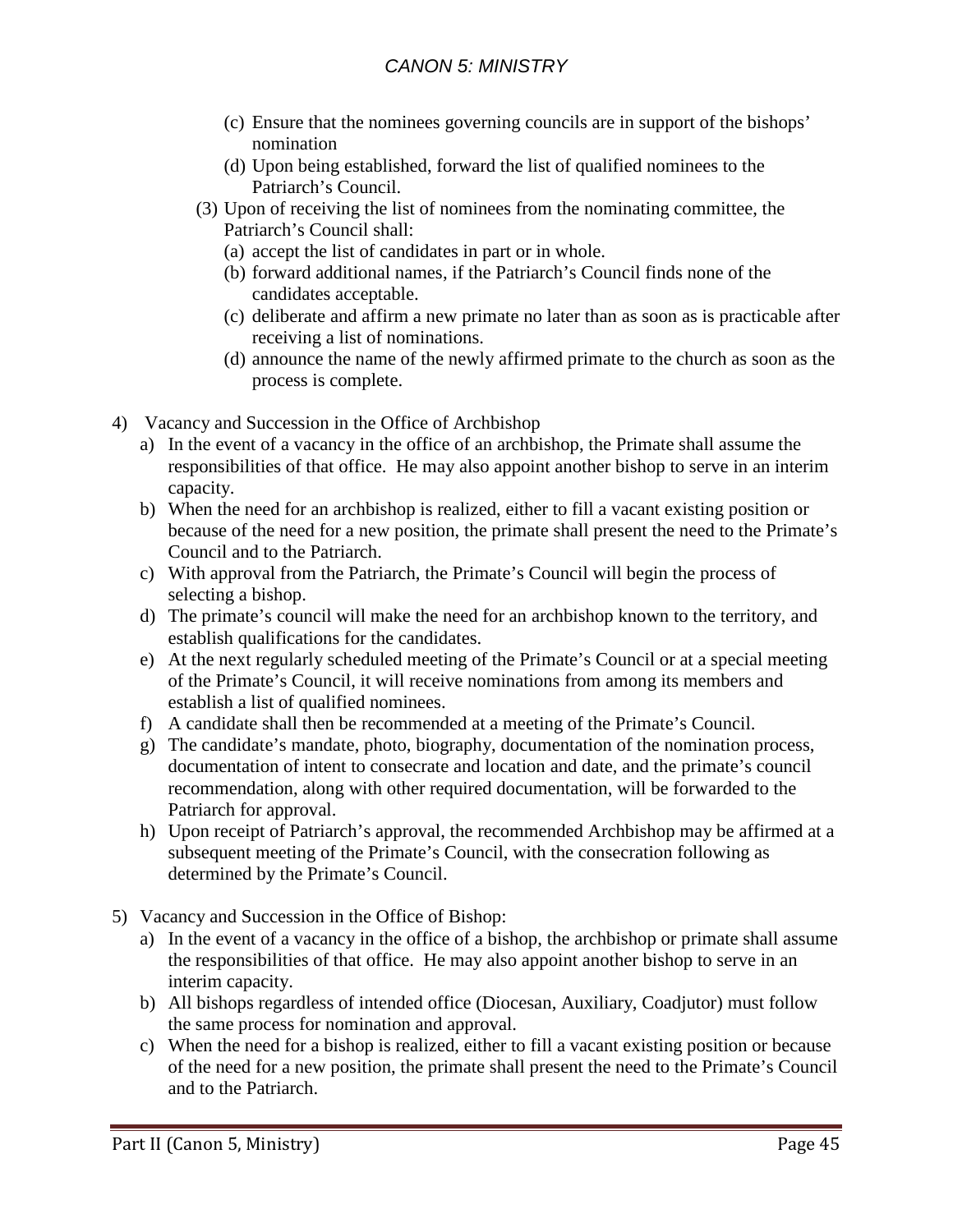- d) With approval from the Patriarch, the Primate's Council will begin the process of selecting a bishop.
- e) The Primate's Council will make the need for a bishop known to the church, and establish qualifications for the candidates.
- f) At the next regularly scheduled meeting of the Primate's Council or at a special meeting of the Primate's Council it will receive nominations from among its members and establish a list of qualified nominees.
- g) A candidate then shall be recommended at a meeting of the Primate's Council.
- h) The candidate's mandate, photo, biography, documentation of the nomination process, documentation of intent to consecrate and location and date, and the Primate's Council recommendation, along with other require documentation, will be forwarded to the Patriarch for approval.
- i) Upon receipt of Patriarch's approval, the recommended Bishop may be affirmed at a subsequent meeting of the Primate's Council, with the consecration following as determined by the Primate's Council.
- 6) Vacancy and Succession in the Offices of Rector and Vicar:
	- a) In the event of a vacancy in the office of a rector or vicar, the Bishop may also appoint another priest or deacon to serve in an interim capacity.
	- b) The diocesan Bishop's Council shall serve as the primary council in selecting a rector, and will assist the Bishop as required. The bishop and his council input may include input from the Rector's Council of the concerned church in its deliberations.
	- c) Rectors of parish churches, as well as vicars of mission churches shall be appointed by the diocesan bishop in consultation with his council.
- 7) The Transfer of Priests and Deacons between Dioceses:
	- a) A transfer of a priest or deacon from one diocese to another shall be done with a letter dimissory, initiated by the Bishop of the transferring diocese and sent to the bishop of the receiving diocese. Upon acceptance of the transfer, the clergyman will be under the authority of his new Bishop.
	- b) Acting after consultation with his council, a bishop may refuse to initiate or receive letters dimissory for cause. In such a case, should the priest or deacon relocate anyway, he may not function in his new diocese of residence until such time as the issue is resolved and his transfer is complete.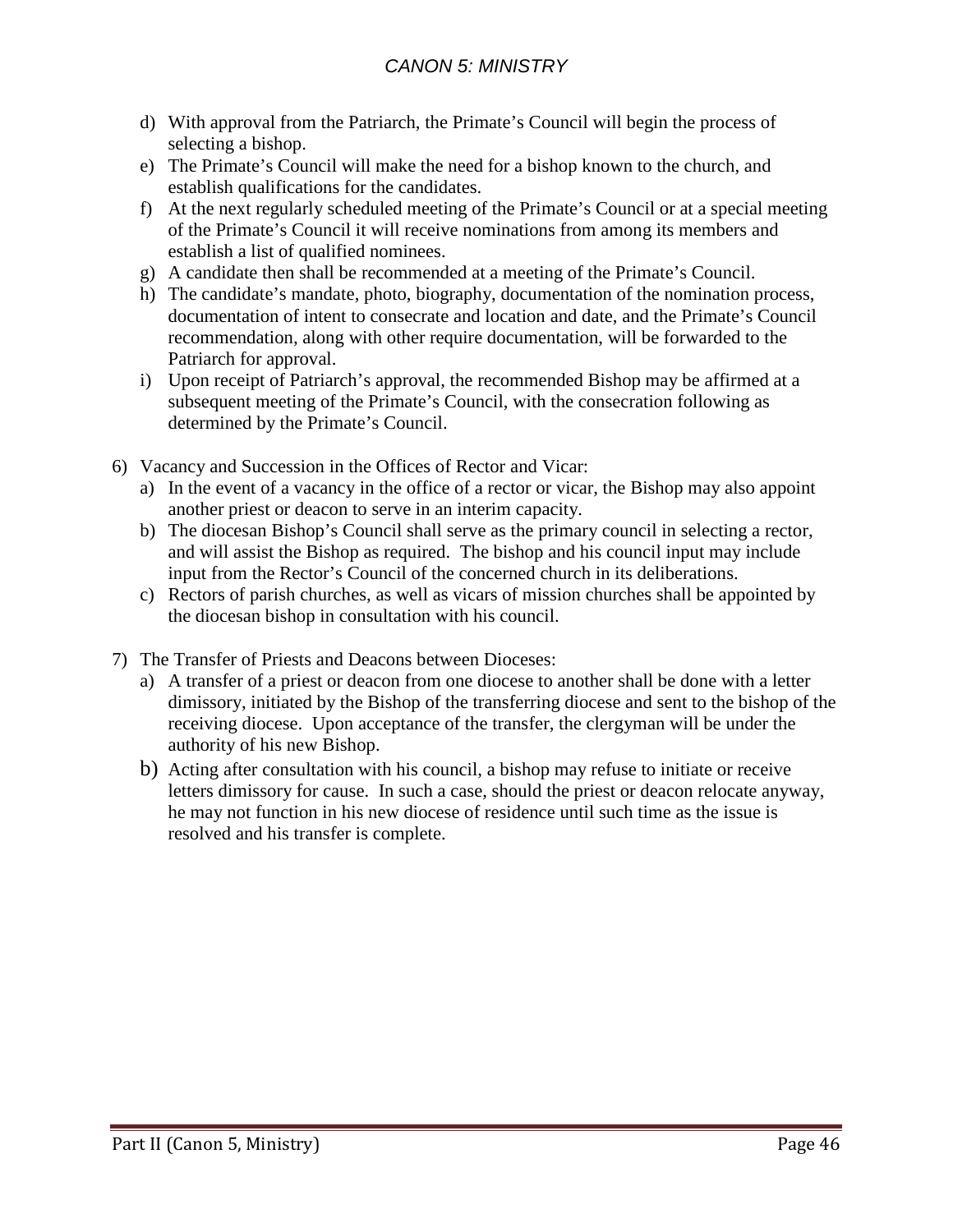#### **CANON 6 WORSHIP**

#### **A. Three Streams**

- 1) The ICCEC affirms the three streams of the Christian faith and vows to be fully charismatic, evangelical, and sacramental/liturgical in belief and practice. To that end, we are a church that is:
	- a) Fully sacramental/liturgical: At the center of worship is the sacrament of Holy Eucharist (Holy Communion) in which we believe is the real presence of Christ. We celebrate the living historic forms of the liturgies of the church and the seven sacraments of Baptism, Confirmation, Holy Eucharist (Holy Communion), Confession, Healing, Holy Orders and Holy Matrimony.
	- b) Fully evangelical: We are a church holding to a high view of the Holy Scriptures of the Old and New Testaments, believing them to contain all things necessary for salvation; nothing can be taught as necessary for salvation that is not contained therein. We are committed to the preaching of the Gospel to fulfill the great commission. We believe that we are saved by grace alone and justified by faith in Christ, who is calling us to a personal relationship with Him.
	- c) Fully charismatic: We are a church open to the continued working of the Holy Spirit. We believe that through the baptism of the Holy Spirit all believers are empowered to participate in the fullness of ministry. The baptism of the Holy Spirit releases in the believer both the fruit and the gifts of the Spirit for the building up of the church and the advancement of the Kingdom.

#### **B. Statement on Convergence Worship**

- 1) Convergence worship is one of the defining qualities of the ICCEC.
- 2) Convergence worship is fully charismatic, fully evangelical, and fully liturgical/sacramental. Each of these characteristics is equal and one does not take precedent over the other.
- 3) We are fully charismatic and expect that the Lord Holy Spirit is leading our worship. We expect the full expression of the gifts of the Spirit in our worship. We believe that gifts of the Spirit are a normative part of Christian life and worship and are given to us for the building up of the church. In our worship there will be manifestations of the Spirit. (1 Corinthians 14.1)
- 4) We are fully evangelical and believe that the Holy Scripture is the ultimate authority in matters of faith and morals and that it contains all things necessary to salvation. Therefore, in convergence worship, a prominent place is given to reading of the Scriptures (Old Testament, Psalms, New Testament, and the Gospels). In convergence worship the sermon is an unfolding and application of the Scriptures for a living church. Often the sermon is preached with the expectation of an immediate response on the part of the gathered faithful.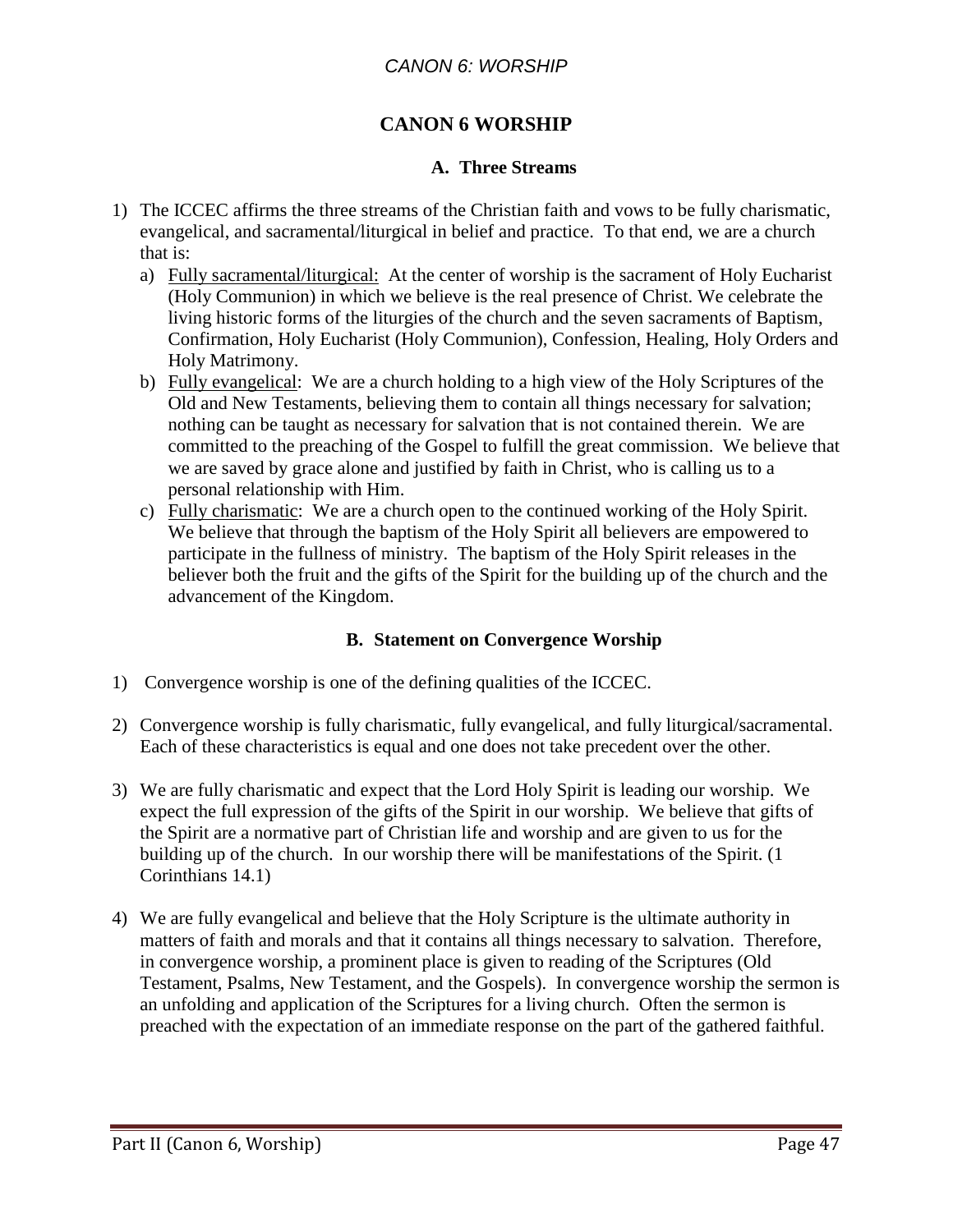#### *CANON 6: WORSHIP*

- 5) We embrace the priesthood of all believers and recognize that the laity have a significant part in worship as lectors, Eucharistic ministers, ushers, prayer leaders, and the ministers of healing.
- 6) We are fully sacramental and liturgical. The people of God are called to gather around the Bishop in historic apostolic succession, or his representative (priest/presbyter), at the Table of the Lord (Altar). We follow the ancient shape of the liturgy:
	- Opening Prayer
	- Confession of sin and absolution
	- Gloria or Time of Praise
	- Reading of Scripture
	- Sermon
	- **Creed**
	- Prayers of the People
	- Sursum Corda and Sanctus
	- Eucharistic Prayer
	- Lord's Prayer
	- Distribution of elements in both kinds
	- Prayer of Thanksgiving
	- Blessing
- 7) The standard liturgy which is selected by the Patriarch.
- 8) We also hold that there are seven historic sacraments and that they are to be administered according to their ancient and historic patterns as expressed in the catholic heritage of the church.
	- a) **Baptism:** is an outward sign of an inward and spiritual grace. In the sacrament of Baptism, we are made children of God and inheritors of the Kingdom of God. The grace of God in the sacrament brings us fully into participation with the life of Christ. Hence we are made a new creation and born anew from above by the Holy Spirit.
	- b) **Confirmation:** is the sacrament in which those who have been baptized as infants, and have been reared and instructed in the faith by their parents and the Church, come before the bishop for the laying on of hands to receive the strengthening and release of the gifts of the Spirit for ministry in the Church and the world. For adults who have been baptized, it is as well a re-affirmation of their faith in Christ and for the same strengthening and release of the Spirit.
	- c) **Holy Communion (or Eucharist):** is the central act of worship in the Church ordained by Christ Himself, in which He is mystically and actually present under the elements of bread and wine. Christians of any age who have been baptized with water in the name of the Holy Trinity can receive Holy Communion
	- d) **Reconciliation:** is he sacrament in which those who have committed sin come before a priest of the Church seeking forgiveness, reconciliation and amendment of life. In confession the priest declares absolution, forgiveness of sins, to the penitent, and gives godly counsel for the amendment of life. The penitent who receives the forgiveness of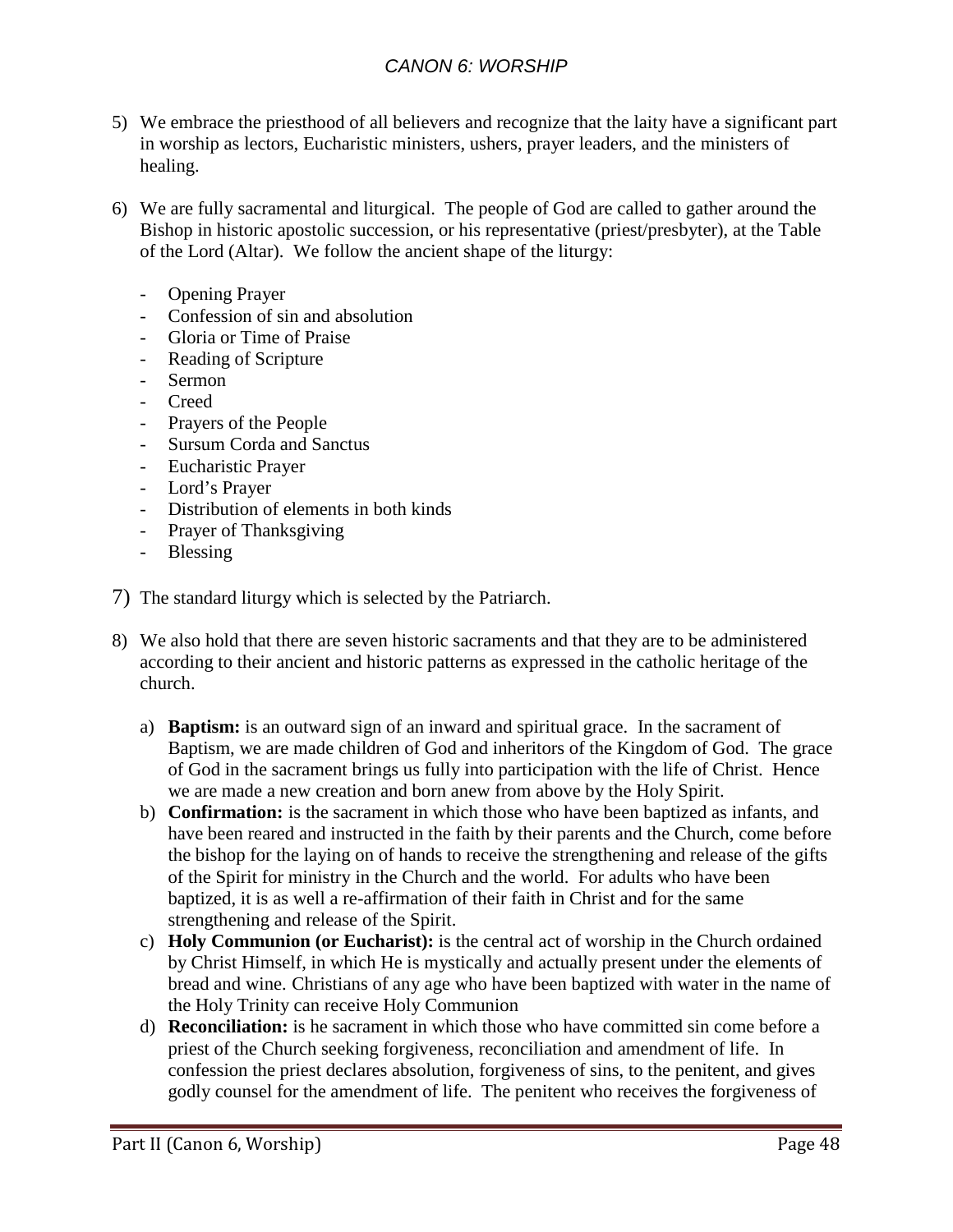Christ and his Church is restored to righteousness and fellowship within the Body of Christ.

- e) **Holy Unction:** also so known as known as Last Rights, is the sacrament in which the dying person's body is blessed by the priest, to prepare it for death and reception into the eternal presence of God. In the absence of a priest a deacon may administer the sacrament, and in an emergency it may be administered by any baptized person.
- f) **Ordination:** The succession of the Apostolic ministry is preserved in this world through the sacrament of ordination given to the Church, specifically in the orders of Bishops, Priest, and Deacons.
- g) **Holy Matrimony**: is a covenant established by God in creation, and a sacramental sign of the mystery of the unity and love between Christ and His Church. It is the union of one man and one woman in heart, body and mind. This is for their mutual joy, for their health, for the comfort given one another in prosperity and adversity and for the procreation of children they will nurture in the knowledge and love of the Lord.

#### **C. Liturgical Colors, Calendars, Vestments, Clergy Apparel**

The Patriarch's Council shall establish or adopt a liturgical calendar for the church to include proper colors, vestments, clergy apparel and forms for public worship. The normative minimum vestments for celebrating the Eucharist are an alb and stole. Occasional exceptions can be approved by the diocesan bishop.

#### **D. Sunday (Saturday night) Worship Required of Each Congregation**

Each congregation of the Charismatic Episcopal Church shall offer, at the least, public worship on Sunday in the form of the Holy Eucharistic, using an approved rite.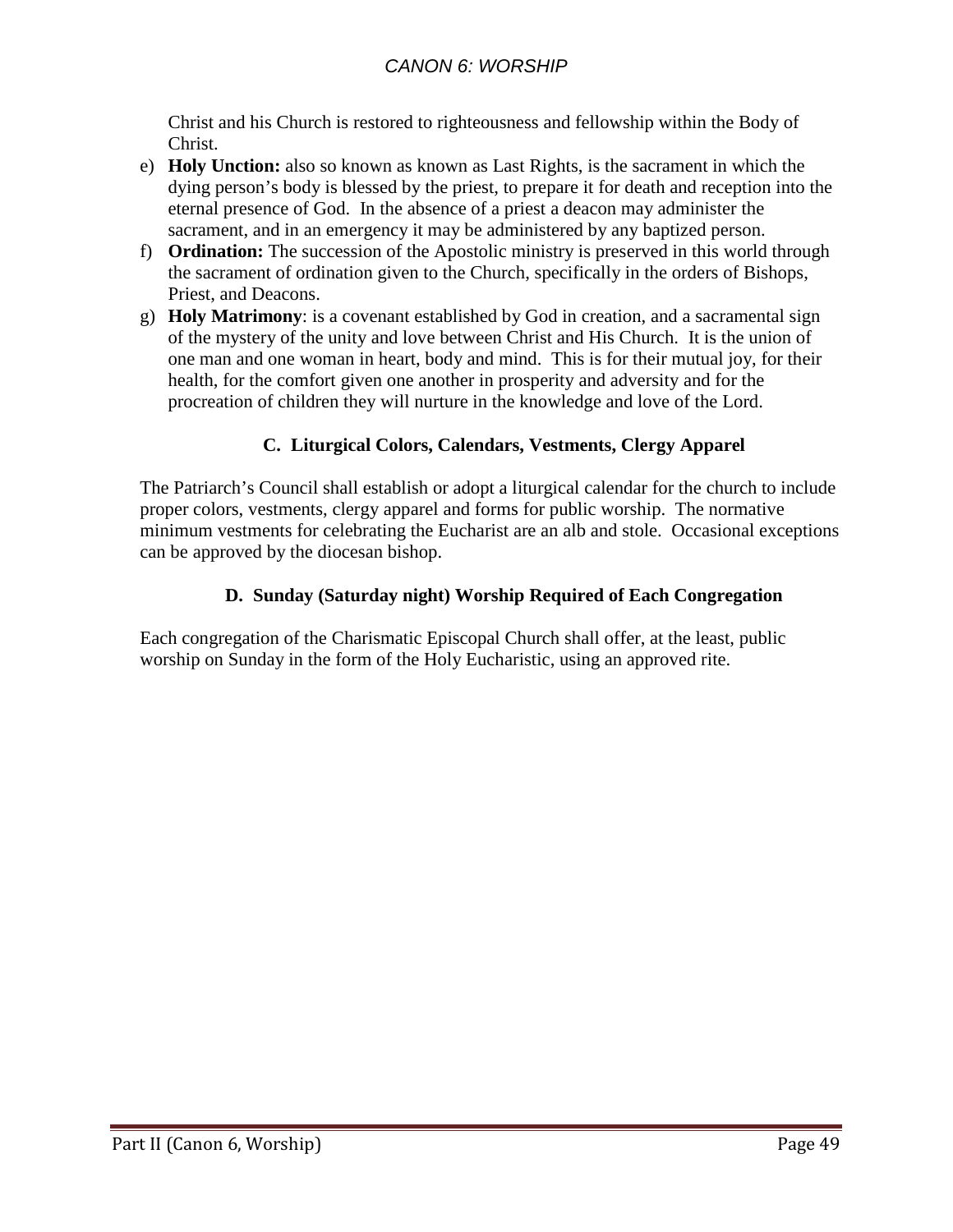#### *CANON 6: WORSHIP*

#### **E. Sacred Places**

- a) Sacred places are those which are assigned to divine worship by dedication or blessings. The dedication of a place belongs to the diocesan bishop. Sacred places are blessed by the ordinary. Both may however, delegate another priest for this purpose. As soon as possible a new facility to be used as a church should be dedicated or blessed. Churches, especially cathedrals and parish churches, are to be dedicated by a solemn rite. Each church is to have its own name when dedicated, and it should not be changed. Décor and cleanliness should be that befitting a house of God.
- b) A document should be drawn up to record the blessing. One copy should be kept in the diocesan office, the other in the church files.
- c) In a sacred place only those things are to be permitted which serve to exercise or promote worship, piety and religion. Anything out of harmony with the holiness of the place is forbidden.
- d) The altar or table on which the Eucharistic sacrifice is celebrated is termed "fixed," if constructed in such a manner, or "moveable" if it is free-standing or temporary. Both fixed or free-standing altars are permissible.

#### **F. Sacred Times**

a) The Patriarch's Council can establish or transfer holy days which are applicable to the universal church.

According to the calendar established by the church fathers the following times are designated as sacred:

- Advent
- Christmas
- Epiphany
- Lent
- Holy Week
- Easter
- Pentecost
- Ordinary Time

#### **G. Special Liturgical Days and Offerings of the ICCEC**

a) The Feast of the Lord and The Giver of Life:

The third Sunday of January is designated as the "Feast of the Lord the Giver of Life". The feast day honors the giving of life by the Life Giver and our mission to support the sanctity of Life. A special offering will be taken.

b) Foundation Day and Foundation Sunday:

June 26 is Foundation Day, the celebration of the establishment of the Charismatic Episcopal Church in 1992. The Sunday closest to June 26 is designated as Foundation Sunday, which is to be celebrated in all churches. A special offering will be taken.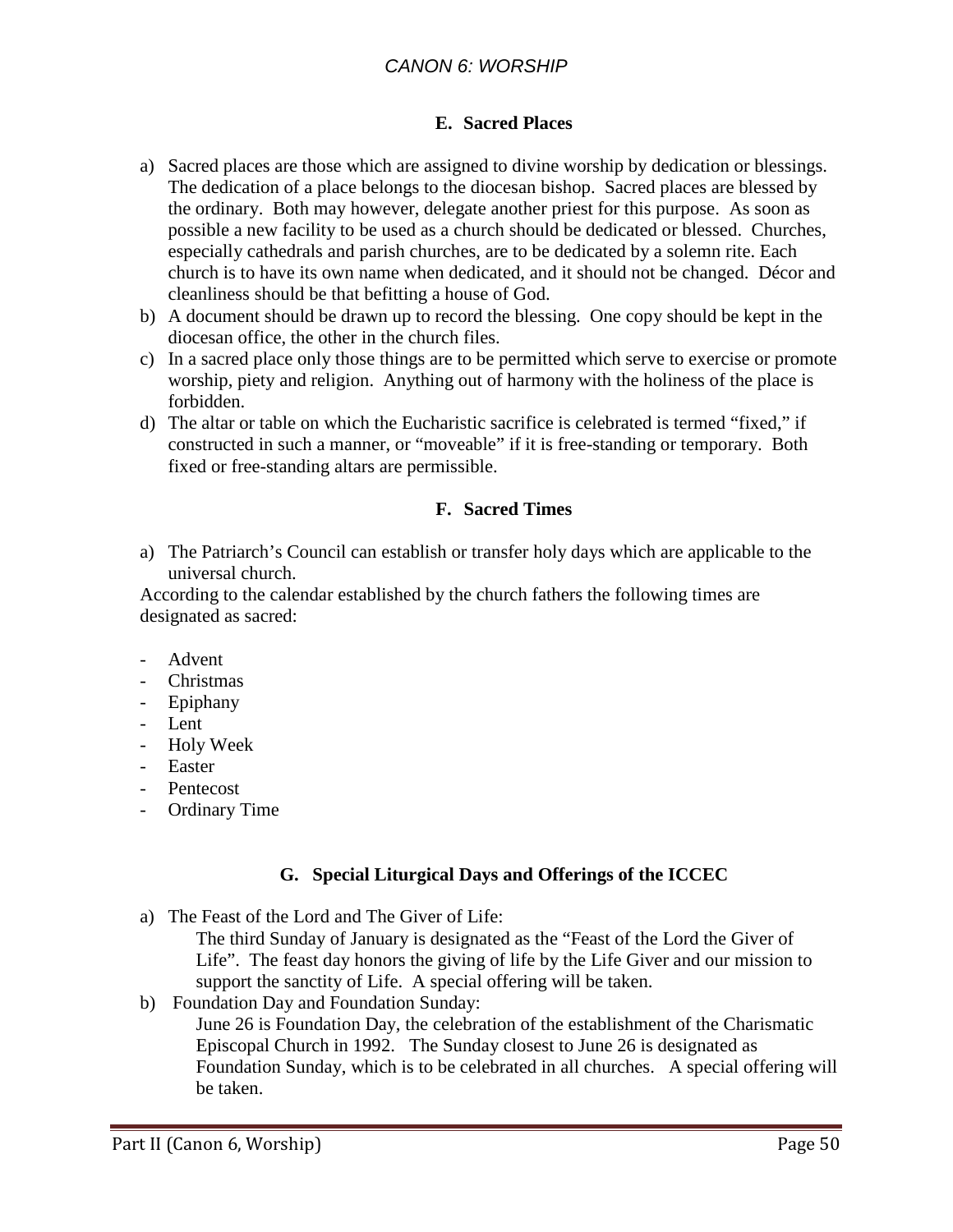#### c) Missions Offering:

A special annual offering will be taken for the development of the churches around the world.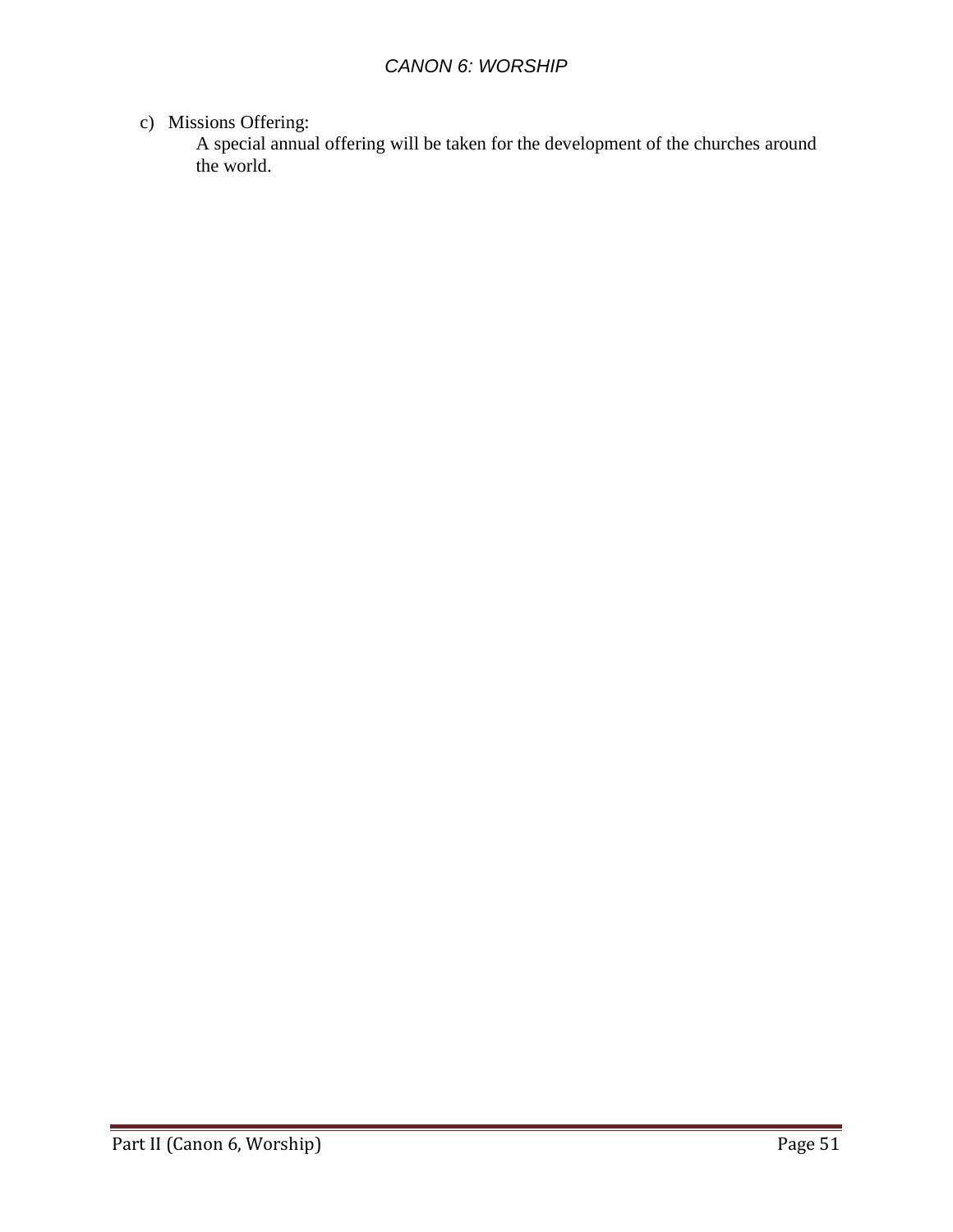#### *CANON 7: AMENDMENTS*

#### **CANON 7 AMENDMENTS**

The Canons of the Charismatic Episcopal Church can be amended by the Patriarch's Council. Recommended amendments of the canons shall be presented by the Committee on Canons to a regular meeting of the Patriarch's Council. The Patriarch's Council shall consider the recommended amendments for discussion and affirmation. The Patriarch's Council shall establish the recommended amendments as canons, following the rules of government by consensus.